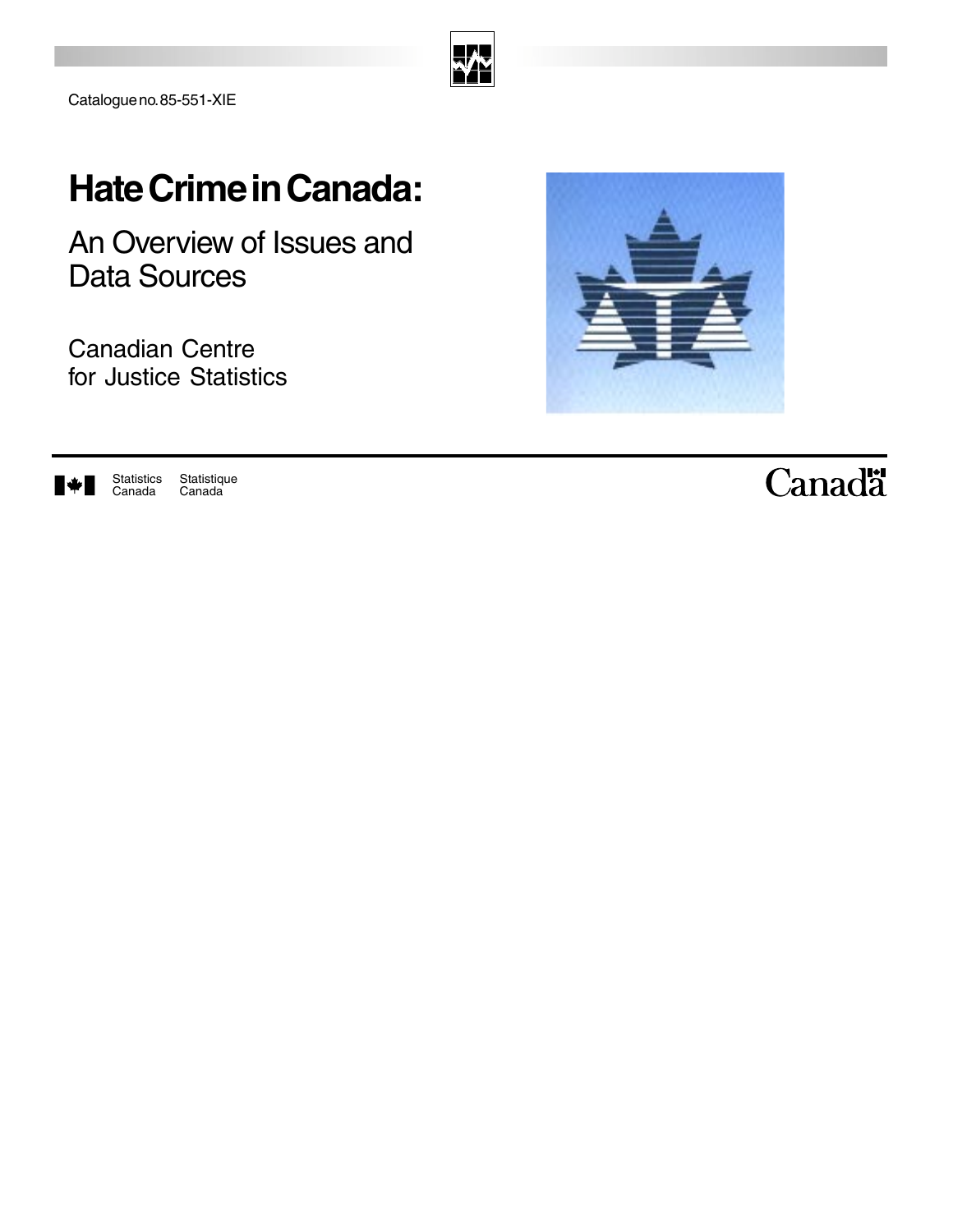#### **How to obtain more information**

Specific inquiries about this product and related statistics or services should be directed to: Canadian Centre for Justice Statistics, Toll free 1 800 387-2231 or (613) 951-9023, Statistics Canada, Ottawa, Ontario, K1A 0T6.

For information on the wide range of data available from Statistics Canada, you can contact us by calling one of our toll-free numbers. You can also contact us by e-mail or by visiting our Web site.

| <b>National inquiries line</b>          | 1 800 263-1136       |
|-----------------------------------------|----------------------|
| <b>National telecommunications</b>      |                      |
| device for the hearing impaired         | 1 800 363-7629       |
| <b>Depository Services Program</b>      |                      |
| <i>inguiries</i>                        | 1 800 700-1033       |
| <b>Fax line for Depository Services</b> |                      |
| Program                                 | 1 800 889-9734       |
| <b>E-mail inquiries</b>                 | infostats@statcan.ca |
| Web site                                | www.statcan.ca       |
|                                         |                      |

#### **Ordering and subscription information**

This product, Catalogue no. 85-551-XIE, is published occasionally in electronic format on the Statistics Canada Internet site at a price of CDN \$27.00. To obtain single issues or to subscribe visit our Web site at **www.statcan.ca**, and select Products and Services.

This product is also available in print through a Print-on-Demand service, at a price of CDN \$53.00. The following additional shipping charges apply for delivery outside Canada:

|                 | Single issue |  |
|-----------------|--------------|--|
| United States   | CDN \$6.00   |  |
| Other countries | CDN \$ 10.00 |  |

All prices exclude sales taxes.

The printed version can be ordered by

- Phone (Canada and United States) **1 800 267-6677**
	- E-mail **order@statcan.ca**
- Fax (Canada and United States)<br>• E-mail

• Mail Statistics Canada Dissemination Division Circulation Management 120 Parkdale Avenue Ottawa, Ontario K1A 0T6

• And, in person at the Statistics Canada Regional Centre nearest you.

When notifying us of a change in your address, please provide both old and new addresses.

#### **Standards of service to the public**

Statistics Canada is committed to serving its clients in a prompt, reliable and courteous manner and in the official language of their choice. To this end, the Agency has developed standards of service which its employees observe in serving its clients. To obtain a copy of these service standards, please contact Statistics Canada toll free at 1 800 263- 1136.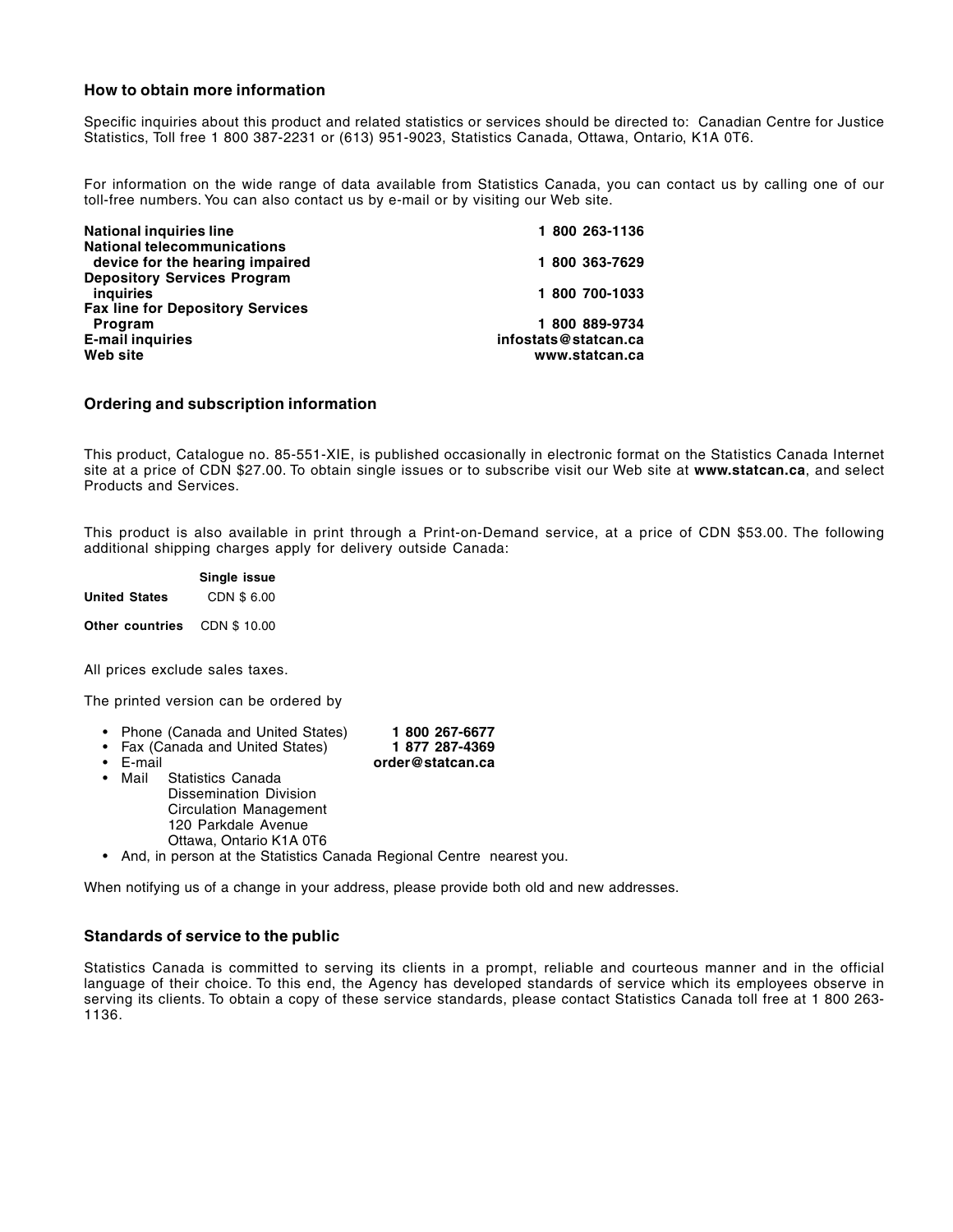

# **Hate Crime in Canada:**

## An Overview of Issues and Data Sources

| Prepared by Derek E. Janhevich                                                                                                                                                                                                                                                                                                                     |
|----------------------------------------------------------------------------------------------------------------------------------------------------------------------------------------------------------------------------------------------------------------------------------------------------------------------------------------------------|
|                                                                                                                                                                                                                                                                                                                                                    |
|                                                                                                                                                                                                                                                                                                                                                    |
|                                                                                                                                                                                                                                                                                                                                                    |
| Published by authority of the Minister responsible for Statistics Canada                                                                                                                                                                                                                                                                           |
| © Minister of Industry, 2001                                                                                                                                                                                                                                                                                                                       |
| All rights reserved. No part of this publication may be reproduced, stored in a retrieval system or<br>transmitted in any form or by any means, electronic, mechanical, photocopying, recording or<br>otherwise without prior written permission from Licence Services, Marketing Division, Statistics<br>Canada, Ottawa, Ontario, Canada K1A 0T6. |
| January 2001                                                                                                                                                                                                                                                                                                                                       |
| Catalogue no. 85-551-XIE<br>ISBN 0-660-18372-2                                                                                                                                                                                                                                                                                                     |
| Frequency: Occasional                                                                                                                                                                                                                                                                                                                              |
| Ottawa                                                                                                                                                                                                                                                                                                                                             |
| La version française de cette publication est disponible sur demande ( $n^{\circ}$ 85-2551-XIF au catalogue).                                                                                                                                                                                                                                      |
|                                                                                                                                                                                                                                                                                                                                                    |
|                                                                                                                                                                                                                                                                                                                                                    |
|                                                                                                                                                                                                                                                                                                                                                    |
|                                                                                                                                                                                                                                                                                                                                                    |
|                                                                                                                                                                                                                                                                                                                                                    |
|                                                                                                                                                                                                                                                                                                                                                    |
|                                                                                                                                                                                                                                                                                                                                                    |
|                                                                                                                                                                                                                                                                                                                                                    |
| Note of appreciation                                                                                                                                                                                                                                                                                                                               |
| Canada owes the success of its statistical system to a long-standing partnership between Statistics Canada, the<br>citizens of Canada, its businesses and governments. Accurate and timely statistical information could not be<br>produced without their continued cooperation and goodwill.                                                      |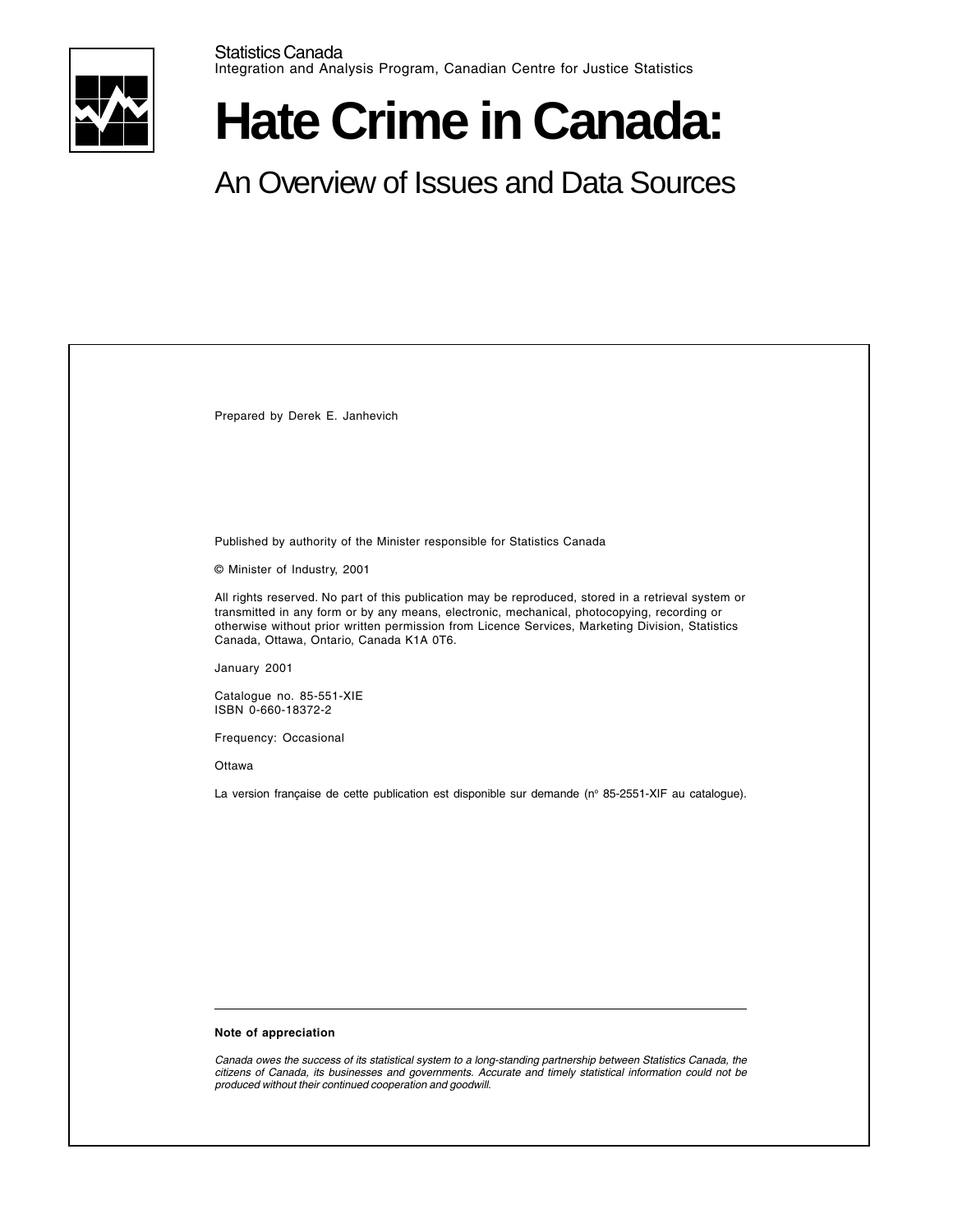## **ACKNOWLEDGEMENTS**

A number of people at the Canadian Centre for Justice Statistics (CCJS) contributed to the preparation of this report. The author wishes to thank any CCJS staff that contributed in some way to the preparation of this report. A special thanks to Jennifer Gotlieb as well as all members of the Integration and Analysis Program.

Others to thank include all those within the Dissemination Division at Statistics Canada as well as those that helped in the translation and final composition of the report.

A special thank you must be extended to all the police departments that participated in the initial stages of this study, as well as the Canadian Association of Chiefs of Police and the Police (CACP) Information and Statistics (POLIS) Committee. Their keen interest has eased the delivery of this report.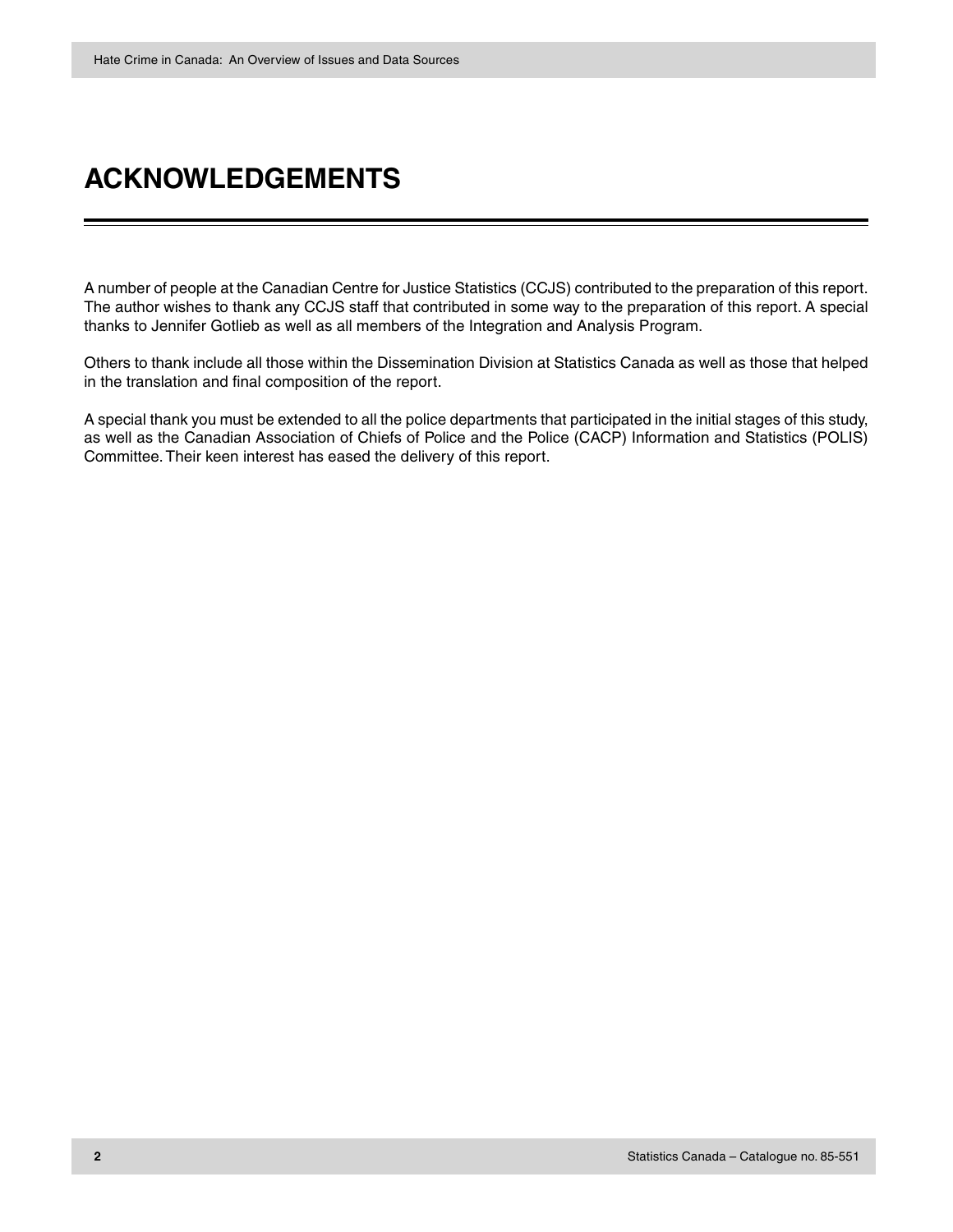## **TABLE OF CONTENTS**

|     |     |                            | Page                    |
|-----|-----|----------------------------|-------------------------|
|     |     |                            | 5                       |
| 1.0 |     |                            | $\overline{\mathbf{7}}$ |
|     | 1.1 |                            | 7                       |
|     | 1.2 |                            | 7                       |
|     | 1.3 |                            | 8                       |
| 2.0 |     |                            | 11                      |
|     | 2.1 |                            | 11                      |
|     | 2.2 |                            | 12                      |
|     | 2.3 |                            | 13                      |
|     |     |                            | 13                      |
|     |     |                            | 15                      |
|     | 2.4 |                            | 16                      |
|     |     |                            | 16                      |
|     |     |                            | 17                      |
|     |     |                            | 17                      |
| 3.0 |     |                            | 19                      |
|     | 3.1 |                            | 19                      |
|     | 3.2 |                            | 20                      |
|     | 3.3 |                            | 21                      |
| 4.0 |     |                            | 23                      |
|     | 4.1 |                            | 23                      |
|     | 4.2 |                            | 24                      |
|     | 4.3 |                            | 25                      |
|     | 4.4 |                            | 27                      |
|     | 4.5 |                            | 29                      |
| 5.0 |     | <b>Concluding Remarks.</b> | 31                      |
|     |     |                            | 33                      |
|     |     |                            | 37                      |
|     |     |                            | 45                      |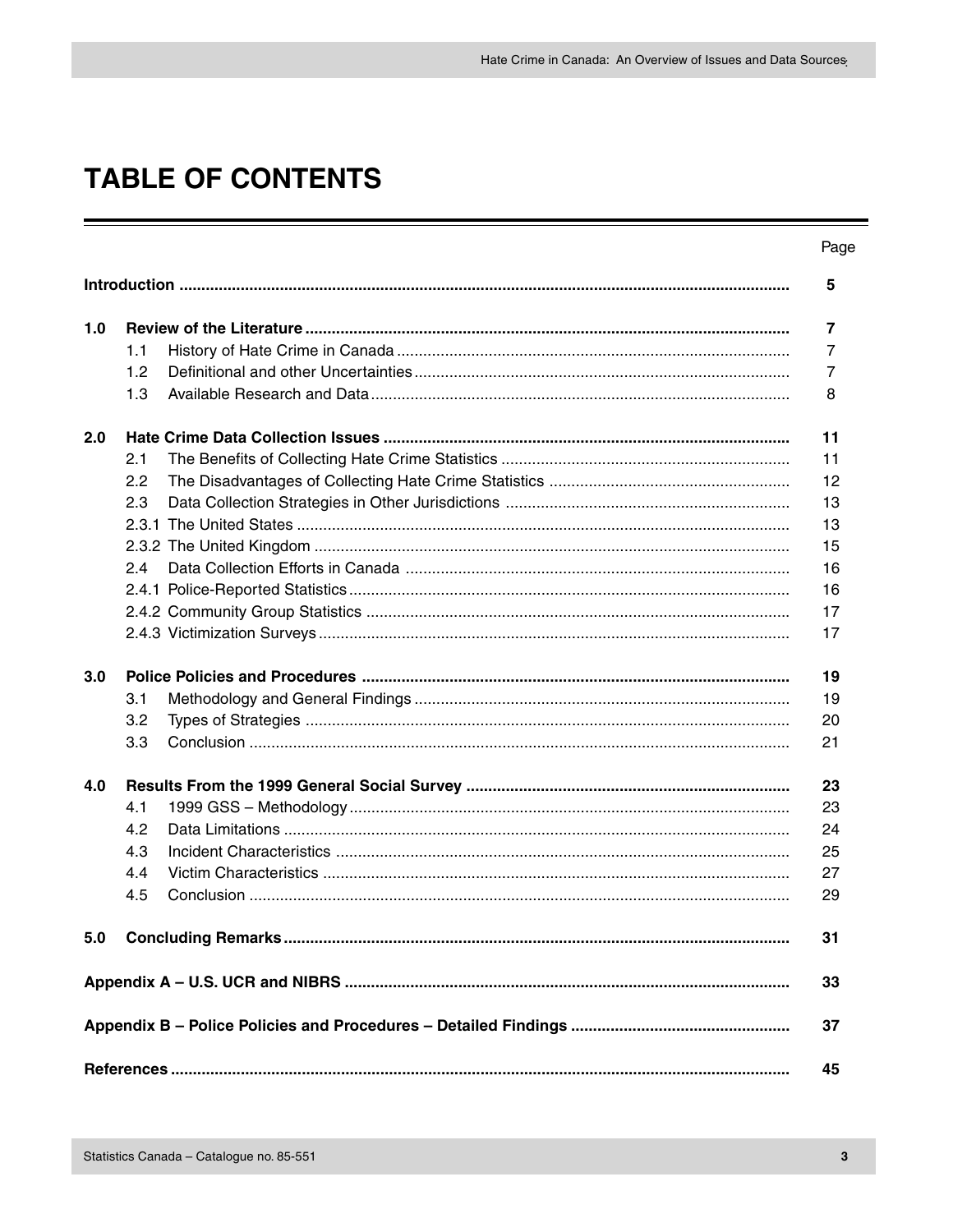

## ELECTRONIC PUBLICATIONS AVAILABLE AT www.statcan.ca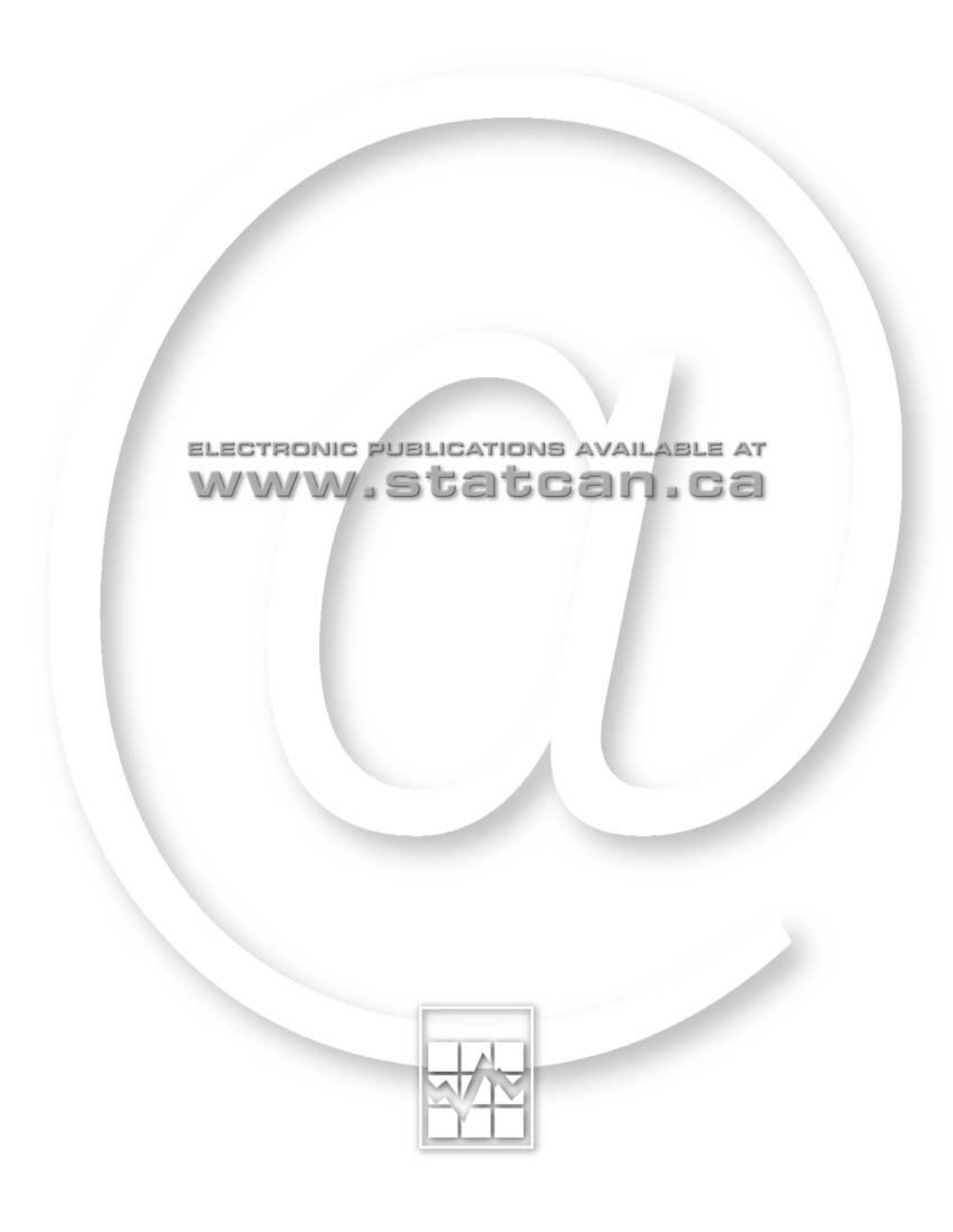## <span id="page-6-0"></span>**INTRODUCTION**

The scope and nature of hate crime<sup>1</sup> in Canada are issues that policy makers, government researchers, academics and non-governmental organizations have been trying to understand for a number of years. Although a wealth of research and data exists in the United States, it has only recently become an issue of public concern in Canada. A paucity of data on hate crime exists in Canada and future policy and legislative directions will rely heavily on such information.

#### **Background**

Data on the experiences of persons from various backgrounds within the justice system are critical to the development and maintenance of effective policies and programs. The Report of the Commission on Systemic Racism in the Ontario Criminal Justice System made numerous recommendations and demonstrated the importance of further study in this area. Other Department of Justice Canada funded reports (Etherington, 1994; Gilmour, 1994; Nelson & Kiefl, 1994; Roberts, 1995) which deal more specifically with hate crimes and hate-motivated activities have also made numerous recommendations in terms of future research, policy directions, and legislative options. One such recommendation is the development of a national system for the collection of hate crime data.

The National Justice Statistics Initiative<sup>2</sup> identified hate-motivated crime as a major data gap. In addition, other federal government departments such as Canadian Heritage, as well as the Federal/Provincial/Territorial Working Group on Diversity, Equality and Justice have long identified hate crime as a research priority.

In January 1999, the Canadian Centre for Justice Statistics (CCJS) received a commitment of four years funding from the federal government's Policy Research Initiative (PRI) to conduct a study on hate crime and diversity in the Canadian justice system. The chosen approach was to examine the two related issues separately. Work on the hate crime component began in March 1999 with an initial consultation with the police community at the semi-annual meeting of the Police Information and Statistics (POLIS) Committee of the Canadian Association of Chiefs of Police (CACP). The POLIS Committee had previously embraced such a project at their February 1998 meeting where discussions on the definition of hate crime led to an agreed-upon uniform definition that was endorsed by the CACP. This definition includes the same groups outlined in the hate crime sentencing enhancement provisions of the Criminal Code (Section 718.2).3

#### **Objectives**

The purpose of the overall study is to enhance our understanding of hate crime and to assess the feasibility of collecting police-reported hate crime statistics in Canada. These main objectives will be carried out over the remaining course of the study, which will consist of different phases. The first phase of the study, presented in this report, will describe some of the pertinent issues at hand, some previous findings, international comparisons, recent initiatives, current data sources, a description of police resources, as well as findings from the 1999 General Social Survey, that for the first time, measured self-reported hate crime victimization incidents at the national level.

 $1$  The terms hate crime, hate-motivated crime, and bias crime, are used interchangeably throughout this report. Notions about the specificity of the terms will be examined in a later chapter. The reader should note that hate propaganda offences (S. 318 – S. 320) are types of hate crimes; however, unless otherwise stated, this report refers to hate crimes (including hate propaganda) as a generic term.

<sup>&</sup>lt;sup>2</sup> The purpose of this Initiative is to develop Canada's system of justice statistics and information in order to support the administration of justice, and to ensure that accurate information regarding the nature and extent of crime and the administration of justice is available to the Canadian public. The governing body of the Initiative is chaired by the Deputy Minister of Justice of Canada and consists of all federal, provincial and territorial Deputy Ministers with justice responsibility, plus the Chief Statistician of Canada. The operational arm of the Initiative is the Canadian Centre for Justice Statistics (CCJS).

 $3$  For a full description of this definition, please refer to section 3.1 of this report.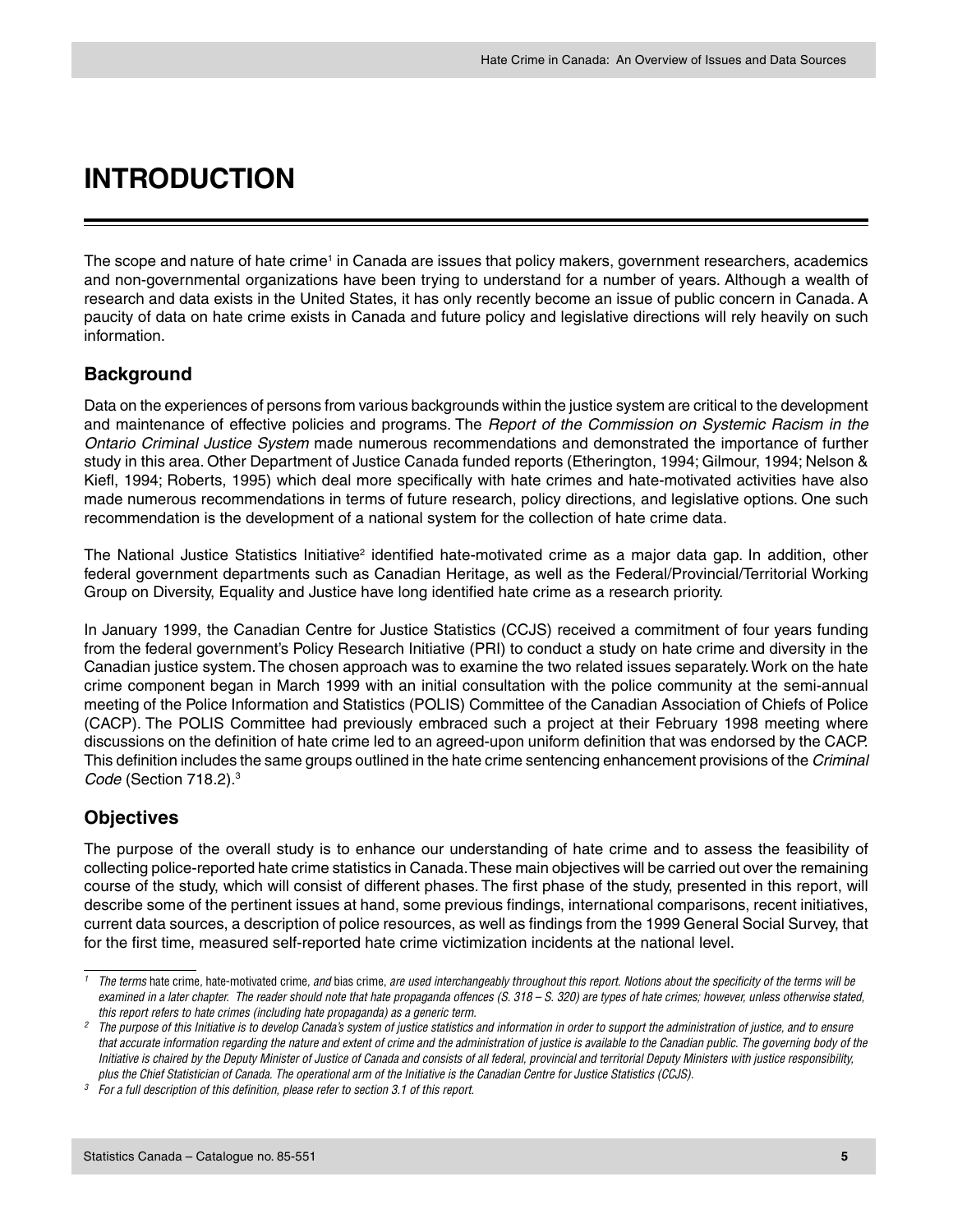

## ELECTRONIC PUBLICATIONS AVAILABLE AT www.statcan.ca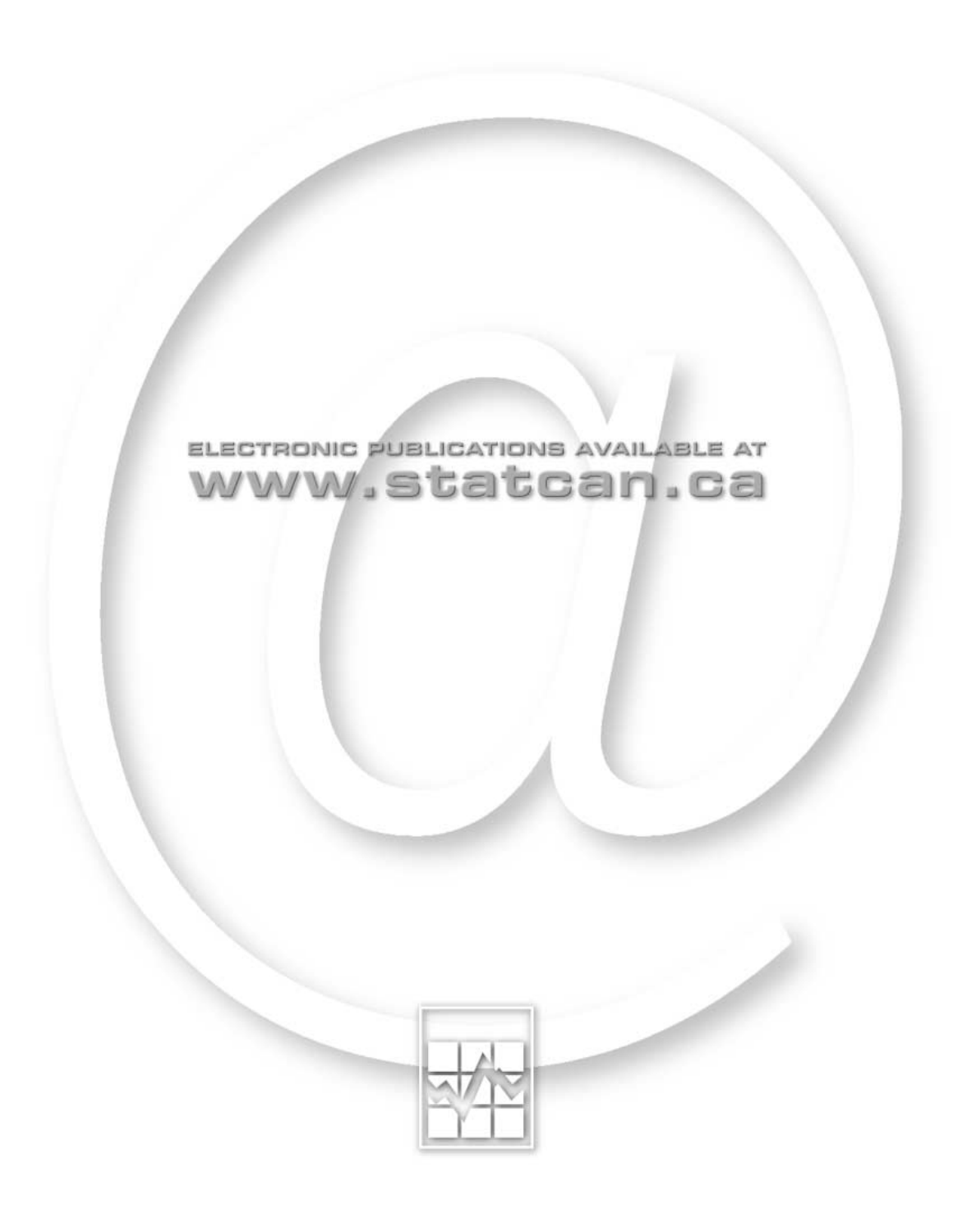## <span id="page-8-0"></span>**1.0 REVIEW OF THE LITERATURE**

Before engaging in an in-depth discussion surrounding the collection of hate crime statistics, one needs to understand some of the pertinent issues at hand. What have legal, sociological and other experts said about this topic? When did the issue enter public debate? What is the associated discourse with this phenomenon? These are some of the key questions that can be best addressed within a review of the literature.

#### **1.1 History of Hate Crime in Canada**

While hate crime is considered a relatively new phenomenon within the criminal justice system, it is not new when applied to other contexts. From the persecution of Christians during the height of the Roman Empire and the Nazis' "final solution" for Jews in the Second World War, to "ethnic cleansing" in the former Yugoslavia and genocide in Rwanda, hate (crime) has been an evident fact in the history of the world (Bureau of Justice Assistance, 1997). Long before "hate" was criminalized, Skinheads in London, England were committing acts such as "Paki-bashing" and "Queer-bashing"; however, perpetrators of hate crimes should not be attributed only to extremist groups. Before examining the dynamics of this issue, one must ask why a sudden interest in studying and trying to quantify something that has always existed?

In Canada, the notion of "hate" as a social/criminal policy concern emerged following the 1965 Report to the Minister of Justice of the Special Committee on Hate Propaganda in Canada (Cohen Committee). The mandate of the Cohen Committee was to ascertain the nature and scope of hate propaganda in Canada. Some of its conclusions stressed that although the extent of the problem in Canada was limited to a small number of persons, such activity could create a climate of malice and destructiveness to the values of our society (Cohen Report, 1966:24). As a result of the committee's efforts, Parliament amended the Criminal Code in 1970, thus rendering hate propaganda as a punishable offence (Law Reform Commission of Canada, 1986:7). These laws fall under sections 318-320 of the Criminal Code.

Although lobbying for hate propaganda laws came from select identifiable groups (e.g. Black and Jewish communities), the mid-1970s gave rise to a second phase of racist activity and hate propaganda directed at other groups (Janhevich, 1997). Associated with this second phase of hate and racist activity were high profile legal cases which gave notoriety to a number of holocaust deniers in Canada<sup>4</sup> What also appeared to emerge was the increased presence of violence. As a result, there was increased pressure for legislative changes. Emphasis was now placed on measuring the frequency of the problem in order to improve the criminal justice system response (Karmen, 1990:262). At the time, these efforts were far more evident in the United States; however, similar pressures would soon arise in Canada.

Following the second phase, the issue became more public, and "hate" was viewed as a global phenomenon. This was especially exemplified in more recent and extensive media coverage of anti-Semitic propaganda in France, extreme right wing violence aimed at immigrants in Germany (Aronowitz, 1994), ethnic cleansing in the former Yugoslavia (Hamm, 1994b) and Skinhead violence targeted at gays and minorities in the United States (Hamm, 1993; 1994a; 1994b); all of which are now referred to as hate crimes. Just at the time that the United States had enacted its Hate Crimes Statistics Act (1990), lobbying to recognize the impact of crimes motivated by bias or hatred commenced in Canada. This was reflected in the establishment of police hate/bias crimes units, government funded studies, and the tabling of specific hate crime legislation in sentencing reform Bill C-41 (1996). These efforts provided the avenue for the criminal justice system to officially recognise this social problem as a "new" category of crime.

#### **1.2 Definitional and Other Uncertainties**

Why should the criminal justice system single out crime motivated by hatred from other offences? It could be argued that all criminal acts have an adverse impact upon its victims. Criminal offending, whether hate-motivated or not, may result in physical injury, emotional and psychological distress or social isolation. However, available studies suggest the victimization associated with hate-motivated crimes can be more severe when compared to non-hate crimes. Hate crimes result in a disproportionate level of

<sup>4</sup> For a more detailed discussion, refer to Barrett (1987); Ross (1994); Weimann & Winn (1986); Elman (1989).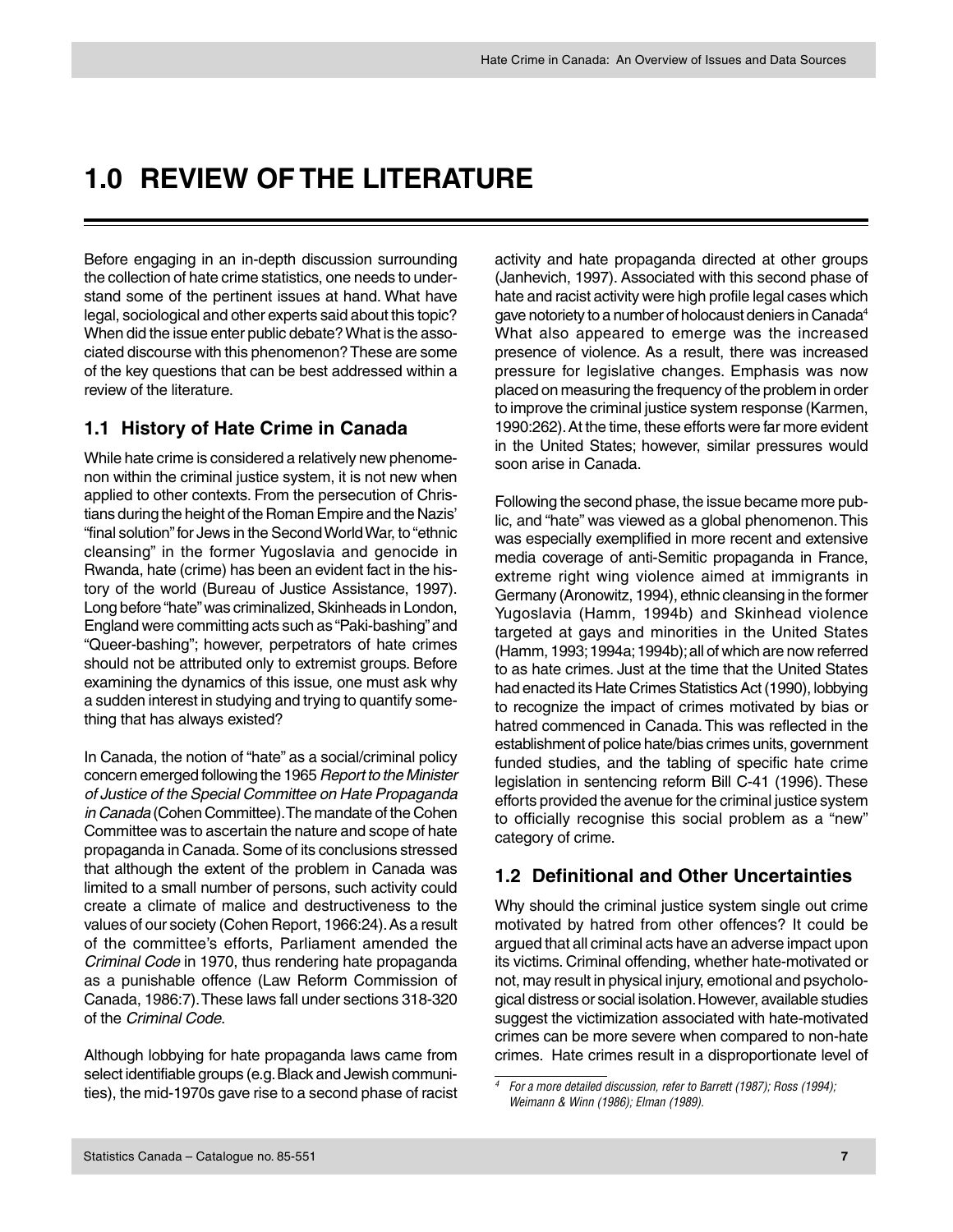<span id="page-9-0"></span>harm which affects not only the individual, but the entire group associated with the victim (Roberts, 1995).

Although the term *hate crime* is commonly used today, little consensus exists as to its exact meaning. This is partly due to the fact that there is enormous heterogeneity in hate crime offending. Existing studies classify hate crimes differently and various academic disciplines incorporate different paradigms to explain and define hate crimes. For example, the hate crime label has been applied to describe a wide variety of behaviour, ranging from international violent acts such as ethnic cleansing (Hamm, 1993, 1994a, 1994b) and right-wing terrorism (Bjorgo, 1994) to severe criminal behaviour such as homicide and assault and less serious incidents of vandalism and property crime.

The main distinguishing feature with hate crimes is that such offences include a specific motivating factor not found in other crimes. However, motivation alone appears to be rather problematic. How does one determine whether or not an act was motivated by hate based on another person's inherent and social characteristics? Determining hateful motivation continues to be a central issue surrounding the problem of defining hate crimes (Jacobs, 1993; Berk, 1994; Jacobs & Potter, 1998).

Another issue relates to multiple motivations. As is typical with most criminal offending, a number of motives may underlie any one act or incident. In terms of data collection, this will impact upon the number of incidents officially recorded as hate crimes. An exclusive definition which classifies a hate crime as an act solely motivated by hate of the victim's status will likely result in fewer reported offences, while other definitions which only require that an act be motivated in whole or in part by hate will spawn a greater number of reported hate crimes (Roberts, 1995:11).

Although most definitions list a number of identifiable groups such as race, religion and ethnicity, differences remain. Determining which groups are to be offered protection through their inclusion may hinder the development of a uniform definition. This issue has surfaced in the United States. To date, over 40 states have enacted hate crime legislation; however, only 21 states and the District of Columbia include sexual orientation as a protected status, despite the fact that sexual orientation comprises the thirdhighest category of hate crime being reported to the FBI (FBI, 1999).

In Canada, some of these definitional issues are currently being addressed. Although the Hate Propaganda provisions have existed since 1970, the Criminal Code was amended in 1996 to include sentencing enhancement principles (s. 718.2) where there is:

(i) evidence that the offence was motivated by bias, prejudice or hate based on race, national or ethnic origin, language, colour, religion, sex, age, mental or physical disability, sexual orientation, or any other similar factor.

In addition, in 1998, the CACP agreed that the identified groups within this section be incorporated into a uniform definition of what constitutes a hate crime. More about this definition will be explained in chapter 3.

#### **1.3 Available Research and Data**

Until recently, there was little research and literature on hate crimes in Canada. Although various high profile incidents have raised greater public awareness about hate crimes, only a select number of legal and criminological researchers have examined this issue at great length. Most of the literature has dealt with constitutional issues and legislation, hate group activity, policing matters, and general issues of racism and discrimination. The number of hate crime articles in legal and sociological journals peaked in the early nineties and thereafter diminished (Janhevich, 1997). Despite the increase in hate crime research, few quantitative studies exist.

To date, few Canadian studies have examined the level of hate crime activity at the national level. A 1995 Department of Justice study found that of some 1,000 hate crime incidents reported to a select number of police departments, almost 61% were directed toward racial minorities. The report estimates that there were over 60,000 incidents of hate crime in Canada in 1994. The second most targeted group was based on religion, the majority being anti-Semitic in nature, followed by sexual orientation and ethnicity (Roberts, 1995: 28). Data collected in the United States reveal a similar trend. A more detailed analysis of available data is included in subsequent chapters.

According to Roberts (1995: x-xi), there appears to be a relationship between the nature of the offence and the targeted group. Hate crimes against individuals identified on the basis of race, ethnicity and sexual orientation were more likely to involve violence whereas anti-Semitic incidents were more likely to involve property crimes. Findings from another Department of Justice report<sup>5</sup> appear to confirm this relationship, indicating that hate crime activities

 $5$  The survey covered fifty-six responses from a questionnaire administered to police, prosecutors, government officials and human rights organizations throughout Canada.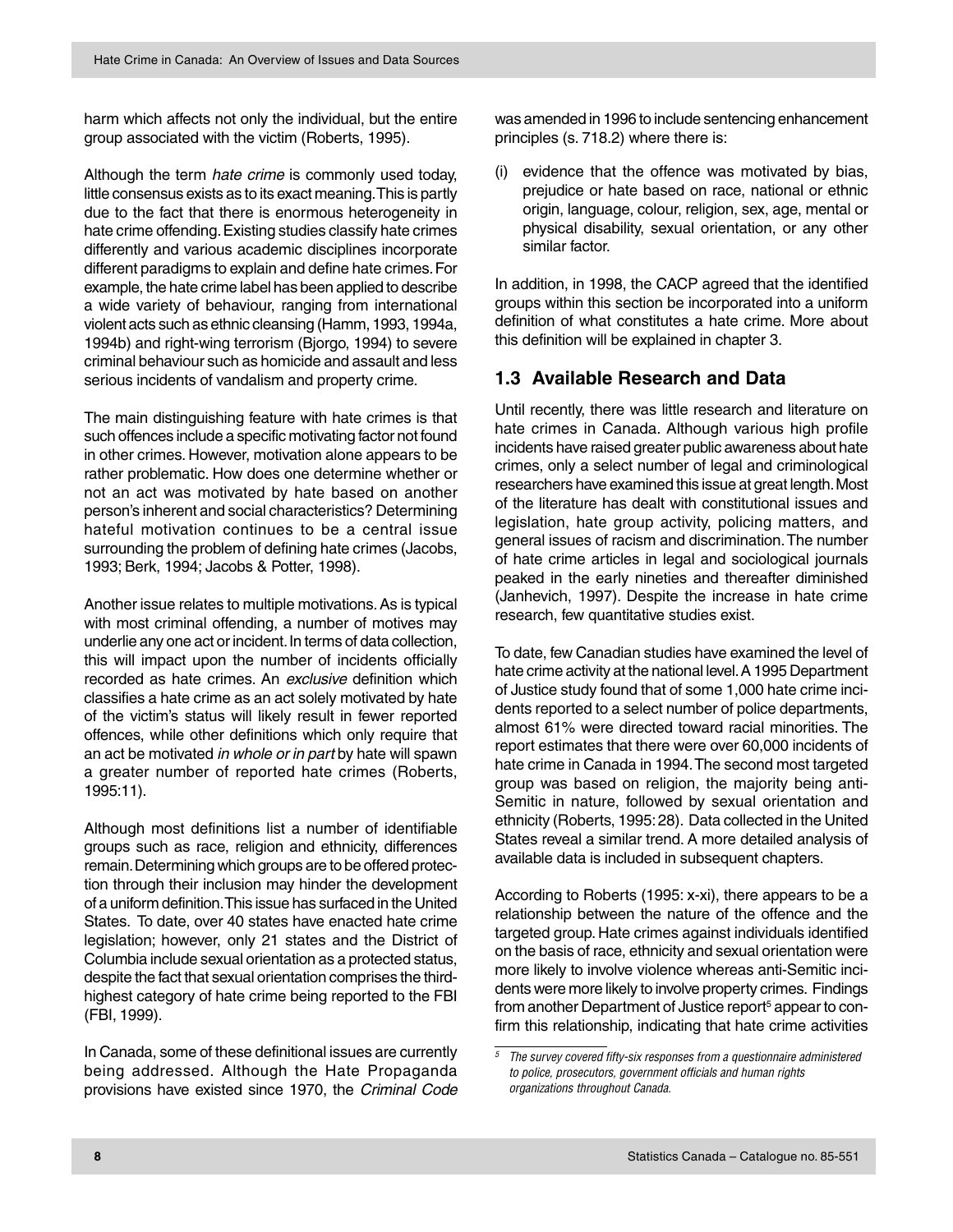aimed at groups identified by race, ethnicity, gender and sexual orientation were more likely to be violent in nature, while religious groups were mainly the target of vandalism (Nelson and Kiefl, 1995: 12).

American research has demonstrated that hate crimes, as compared to general crimes, are more likely to involve excessive violence, multiple offenders, serial attacks, greater psychological trauma to victims, a heightened risk of social disorder, and a greater expenditure of resources to resolve the consequences of the act (Levin, 1992-93; Levin and McDevitt, 1993; Herek & Berrill, 1992).

National data collected by the FBI indicate that seven out of ten reported hate crimes are directed toward people rather than property, compared to only 11% for offences where hate is not a motivating factor (Levin, 1998: 1). Upon reviewing 452 hate crimes reported to the Boston Police Department, Levin & McDevitt (1993:11) found that nearly 50% consisted of physical assaults of which three-quarters resulted in some form of physical injury. When compared to national data, only 29% of assault victims receive physical injuries. The authors also indicate that hate crime assaults are twice as likely to cause injury and four times as likely to require hospitalisation when compared to assaults where hate is not a motivating factor (as cited in Levin, 1998:1).

Research relating to the emotional and psychological effects of hate crime victimization suggests that such offences are qualitatively different than other types of offences. A 1989 study conducted by the National Institute Against Prejudice and Violence found that victims of hatemotivated violence experienced 21% more of the standard psychological symptoms associated with stress than nonhate crime victims (Shaffer, 1996:212). Additionally, the recovery period for some hate crime victims may be longer. Based on a self-administered questionnaire, gays and lesbians who had experienced some form of physical assault due to their sexual orientation required five years to overcome their victimization. In contrast, victims of nonbiased crimes experienced a decrease in crime-related psychological problems within two years (Herek et al., 1999:7). These findings tend to support those reached by the 1998 American Psychological Association (APA) report entitled Hate Crimes Today: An Age-old Foe In Modern Dress. Findings indicated that hate crime victims often experience intense feelings of vulnerability, anger, and depression which subsequently can lead to the formation of a number of physical ailments, learning

problems, and interpersonal conflicts. The report likened the symptoms exhibited by hate crime victims as being similar to individuals suffering from post-traumatic stress disorder (APA, 1998:4).

Others contend that the harm inflicted is not restricted to the individual victim but extends to the entire community in which the victim is deemed to belong (Roberts, 1995; Bureau of Justice Assistance, 1997; Jeffery, 1998). As a result, hate-motivated crimes have the potential to severely affect a community's quality of life.

Limited information on the characteristics of hate crime offenders is available through recent Canadian studies. Data from the Toronto Police Service indicate that hate crime perpetrators tended to be young males, the majority of them being in their teens or early 20's (Roberts, 1995: 22). In British Columbia, police data indicate that 60% of offenders are between 18 and 29 years old, while almost 20% are young offenders (British Columbia, 2000:2). These findings are consistent with data from other jurisdictions. In the United States, it is estimated that nearly 50% of all hate crimes are committed by individuals younger than 20 years of age, compared to 25% for nonhate crime offences (Bureau of Justice Assistance, 1997: 13). In Germany, a survey of Skinheads responsible for criminal acts revealed that the majority were young males between the ages of eighteen and thirty (Harnishmacher & Kelly, 1997: 42). Research in England and Wales, on the other hand, reveals that perpetrators of racial harassment and racial violence can be of all ages (Sibbitt, 1997: vii).

Offenders of hate crimes have commonly been associated with hate organizations such as Neo Nazis, the Ku Klux Klan (KKK), and Skinheads. However, research suggests that members of such radical organizations (Levin & McDevitt, 1993: 5; Gilmour, 1994: 18-19; Bureau of Justice Assistance, 1997: 20) do not commit most hate crimes. According to Winn (1994:2), most acts of right-wing violence in Canada between 1960 to 1990 were acts committed by individuals who were unaffiliated with a particular hate group organization. Although a 1995 Justice Canada study determined that organized hate groups exist in areas that reported higher levels of hate crime activity, it remains unclear whether their existence actually led to the commission of such crimes (Nelson & Kiefl, 1995: 15). Studies in the United States reached similar conclusions. Of the 1,459 hate crimes reported in the Los Angeles area between 1994 to 1995, less than 5% of these offenders were members of an organized hate group (APA, 1998: 2).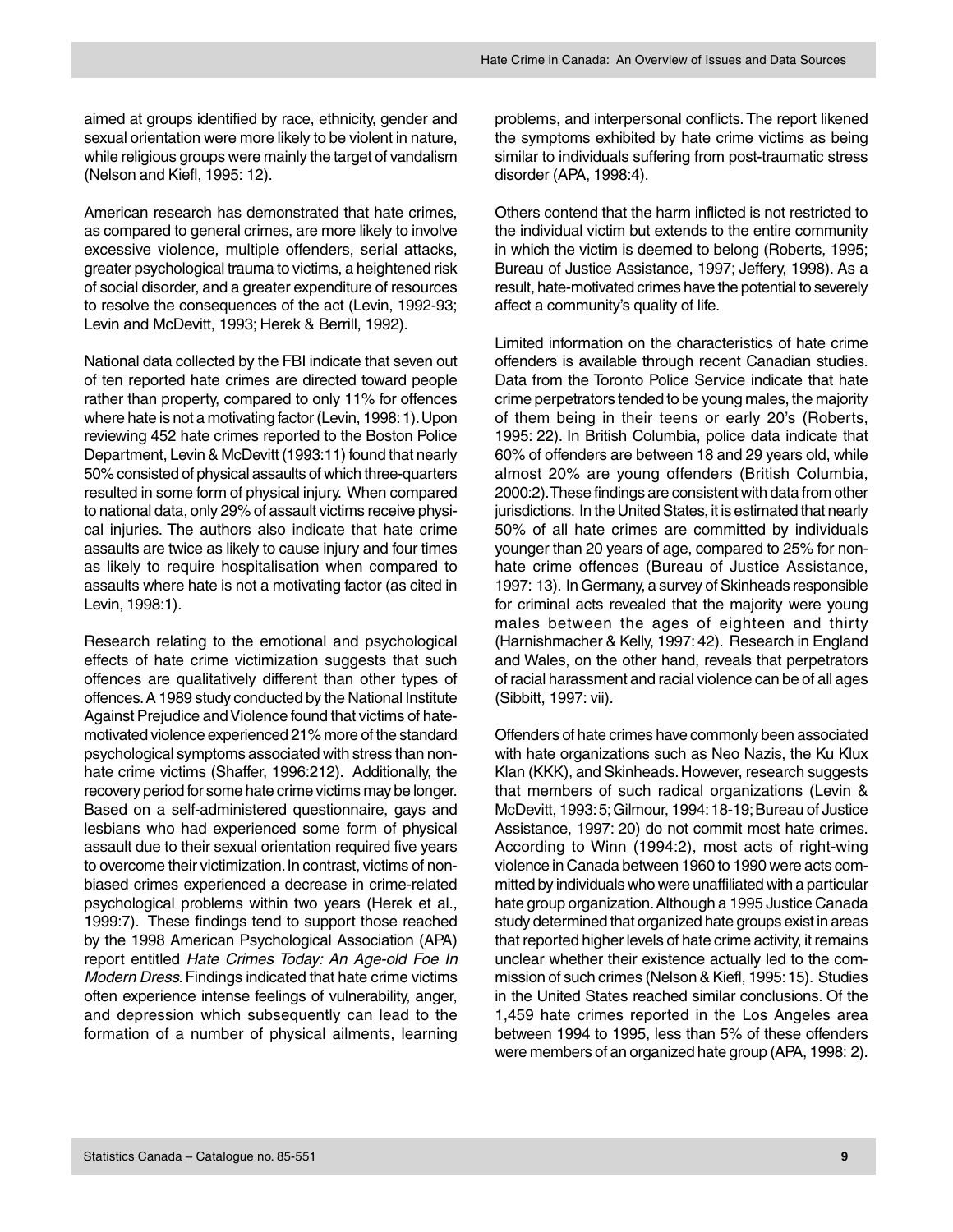#### **Factors Contributing to the Commission of Hate Crimes**

The research literature suggests a number of conditions that may directly or indirectly influence hate crime offending. As with other forms of offending, a number of conditions or reasons may operate at any one time. The following factors have been identified in various studies; however, they are neither exhaustive nor are they necessarily mutually exclusive:

- Minorities have often been used as 'scapegoats' in deflecting blame for the misfortune of individuals or of that of society. Conditions such as economic recessions, increased crime rates, and unemployment have been attributed to the presence and activities of minorities, helping to justify criminal activities against this segment of the population (Winn, 1994: 1; Cowl, 1994:7).
- Other research suggests that a weak economy does not necessarily result in an increase in hate crime activity. Rather, it is sudden social changes that accompany certain economic conditions that have more of an impact on rates of offending. For example, when minorities first move into a homogeneous area, their presence may be viewed as a threat to a traditional way of life, where use of force and violence is often seen as a justified response to ensure its maintenance (APA, 1998: 8).
- Some offenders may commit a hate crime merely to alleviate boredom. These 'thrill seekers' are drawn toward the excitement of committing an offence against their victim (Levin & McDevitt, 1993: 65; APA, 1998: 7).
- The economic or social success some minorities have attained may result in increased feelings of resentment by members of the larger population. As Levin & McDevitt (1993:48) argue, resentment can be found to some extent in the personality of most hate crime offenders. It may be directed toward a particular group or merely aimed at society as a whole.
- Historical animosities and hatreds that have been transmitted from one generation to another may influence some form of hate crime offending. In many respects, this reflects a learning process where individuals are socialized and indoctrinated into hating a particular group (Levin & McDevitt, 1993: 48). However, Kelly and Maghan (1997: 2) argue that ancient hatreds alone cannot explain bias violence. Political forces have manipulated many restrained racial and ethnic animosities around the world.
- Some forms of hate crime are committed under the belief of having societal permission. For example, offenders who believe their actions to be condoned and sanctioned by the larger society or community in which they live sometimes commit attacks directed toward homosexuals (American Psychological Association, 1998:2).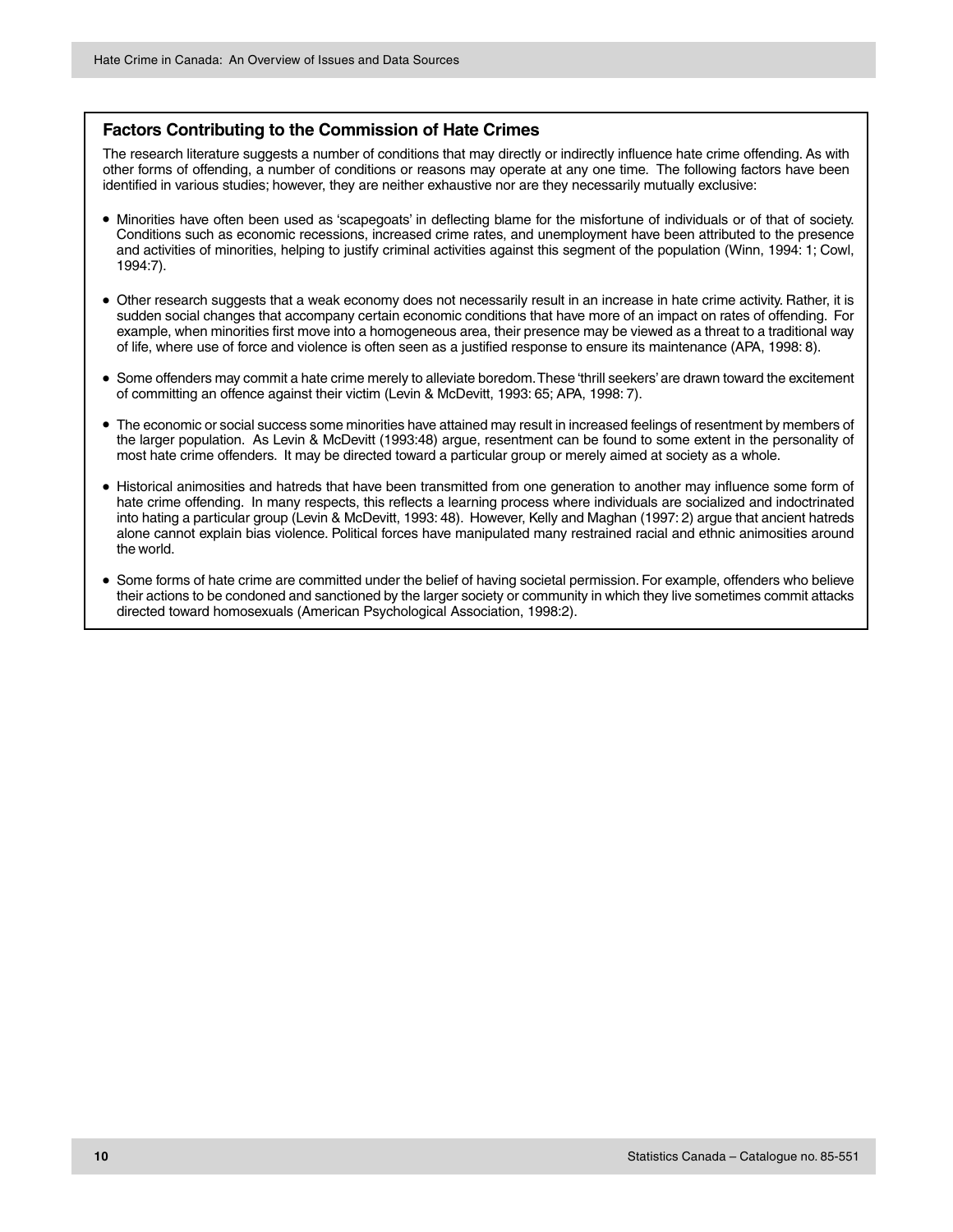## <span id="page-12-0"></span>**2.0 HATE CRIME DATA COLLECTION ISSUES**

This chapter will examine reasons for and against the collection of hate crime statistics, the various methods to collect such data, attempts by other jurisdictions, as well as past, current and potential data collection methods in Canada.

#### **2.1 The Benefits of Collecting Hate Crime Statistics**

Sound statistical data on hate crimes will rely heavily on successful reporting of such incidents. In turn, successful hate incident reporting will aid in identifying the nature of such acts. In a publication sponsored by the Office of International Criminal Justice, Cook (1993) outlines that a thorough report should help capture many of the associated social elements, as well as determine some existing trends:

To be successful we must have reliable information about who was involved, what happened, what it looks like, where it was happening, how often, how many victims, and by whom. The data will define the problem, will define the target and the causes, and will help law enforcement develop a course of action. Answers to these questions are important in assessing the needs of the victim and the community as well as in determining the appropriate police response (Cook, 1993:145).

The reasons below present a more detailed discussion of why hate crime statistics should be collected.

#### (1) To assess the magnitude of the problem

The need to quantify and assess the magnitude of the problem has been cited as the most important reason for the collection of hate crime statistics. Roberts (1995:35) explicitly notes that first one needs to determine the magnitude of the problem that has yet to be fully acknowledged, in part because of under-reporting.

Currently, there is no concerted effort to collect policereported national hate crime data. Various police departments with hate crime initiatives and private organizations such as the League for Human Rights of B'Nai Brith collect their own data; however, there is a lack of consistency in definitions and methods of collection.

Despite limitations, these efforts have been useful in painting local pictures of hate crime as well as shaping future research and policy directions.

#### (2) To evaluate the criminal justice response and need for resources

Until a sound methodological approach is implemented, the debate on whether public reaction over hate crimes is driven more by emotions and perceptions than empirical data is likely to continue. Reliable evidence to indicate whether hate crimes are increasing or decreasing will help determine the level of resources that policy makers will want to expend to address the issue (Bureau of Justice Assistance, 1997:5).

Official hate crime statistics would not only help determine resource requirements, but they would also help to understand which groups are being targeted most often and how best to deal with them. In addition, better information would help in evaluating the efficacy of both justice system and community-based responses (Roberts, 1995:35).

#### (3) The unique nature of the crime – disproportionate harm

Numerous authors have outlined the symbolic nature of hate-motivated crimes and have argued that the harm caused by the act warrants some special attention and further study by the criminal justice system. Hate-motivated crimes victimize not only the immediate target but every member of the group that the victimized target represents (Bureau of Justice Assistance, 1997: 21).

While current hate crime statistics indicate relatively low numbers, they carry more weight than statistics for other offences. Under-reporting of these incidents sends the message that the issue is not prevalent; however, as Roberts (1995:3) notes, "[it] would be a mistake to measure the importance of hate crimes simply by the number of incidents reported to the police". Roberts also indicates that the statistics may fail to convey the true harm inflicted in each individual incident; however, quantitative research may be the only avenue to analyze hate crimes on a large scale. Furthermore, it has been argued that such data may actually be easily brought back into their real life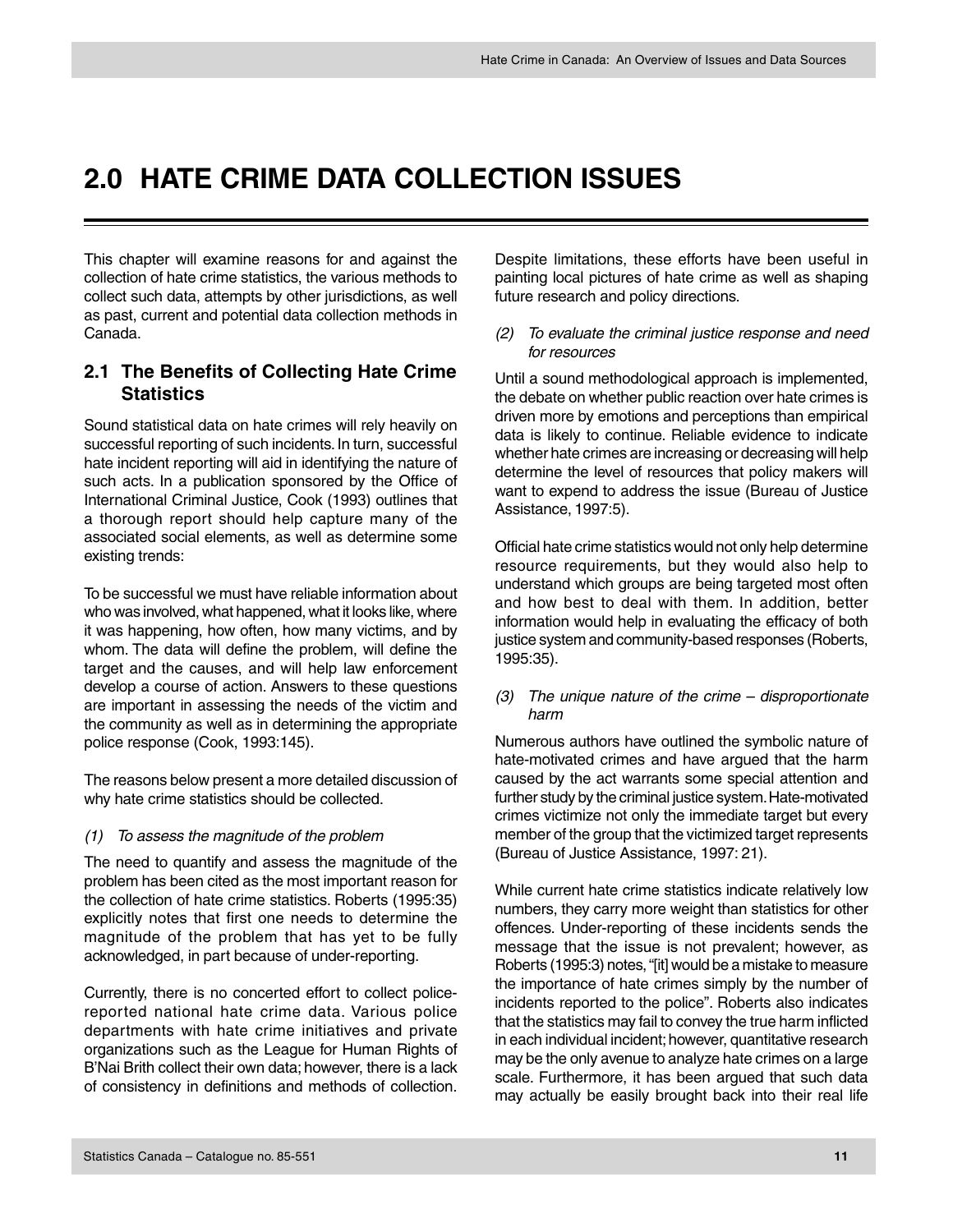<span id="page-13-0"></span>context when one considers their truly insidious nature and the harm they pose to certain communities (McCaffrey, 1995).

#### (4) Creation of a social indicator

As Canadian society becomes increasingly diverse, social agencies are faced with new challenges. On the one side, Canada's reputation as a healthy multicultural society has led to a high level of international confidence during the current trend of increased globalization. On the other, Canada finds itself challenged by the changing cultural, social, and demographic landscape (Jeanotte, 1999). If domestic policies do not address these issues, the outcomes could potentially lead to increased polarization of existing negative conditions.

One potential use of collecting hate crime statistics is to view them as a "tip of the iceberg" social indicator of prejudice. As we move toward a more diverse society, the threat of increased intolerance for various groups is a plausible outcome, the most serious scenario being acts of hate-motivated crime. However, as Jacobs & Potter (1998:8) note: "[if] hate crime data are to be taken as an indicator of the overall state of inter-group relations, not just a limited crime problem, they must be approached very carefully, lest their very collection and presentation exacerbate the conflict they mean to prevent".

#### (5) Address the current criminal justice agenda

A more grounded reason to collect hate crime data is the need to inform the priorities of the criminal justice system. As noted in the introduction, a hate crime data collection strategy has long been recommended by federal, provincial and territorial governments, lobby groups, academics and the police community.

#### **2.2 The Disadvantages of Collecting Hate Crime Statistics**

The reasons indicated below have also been cited in the research literature and highlight problems associated with the collection of information on hate crimes.

#### (1) Creation of a moral panic

Some critics of hate crime data collection have argued that government-sponsored accounting systems have been used to create the false existence of an epidemic of prejudice-motivated crime of every kind (Jacobs & Potter, 1998:147).

#### (2) "Hate crime" is not a specific offence

Although advocating genocide (S. 318) and public incitement of hatred (S. 319) are Criminal Code offences under the Hate Propaganda provisions, "hate crime" in Canada is not a specific offence. As a result, some have argued that the collection of data on something intangible or imprecise appears to be problematic. However, agreement over hateful motivation as an aggravating factor to an existing crime has been ratified in the Criminal Code, and a uniform definition of this social condition has been approved. Questioning hateful motivation is not an issue that can be properly addressed within this report; this is an issue which is subject to debate within a legal context.

#### (3) Problems with the definition

Opponents of the collection of statistics would also argue that there are problems with the definition of hate crime. An overall consensus on which identifiable groups to include has not been reached in certain jurisdictions. For instance, although the United States has implemented the Hate Crime Statistics Act (1990), not all states include the same groups. This presents the challenge of not all groups being equally represented in official statistics. Although a uniform definition has been ratified in Canada, conformity over the use of this definition has yet to be established. This is an issue that will be examined in a later section of this report.

#### (4) A socially constructed problem

Other arguments against the collection of such data are rooted in concerns about the very concept of hate crime. Some scholars and legal experts contend that hate crimes are mere social constructions of something that has always existed. In modern society, crime and deviance have come to be typified as the most serious forms of all problems; however, given other historical contexts, we seem to be in a much better situation today than ever (Davis & Anderson, 1983:10). Acts of racial intolerance may actually be lower now than ever (Jacobs & Potter, 1998). This brings the overall argument back to the point concerning the creation of moral panic and falsified perceptions of crime.

#### (5) Risk of adding to current tensions

Still another point of contention is that the collection of such data would only add to the division of current racial, ethnic and other inter-group tensions. Jacobs & Potter (1998:9) for example note that the splintering of various offender and victim categories based upon race, ethnicity and gender may "backfire" and contribute to a balkanisation of society. A similar rationale is noted in arguments against the collection of race crime statistics.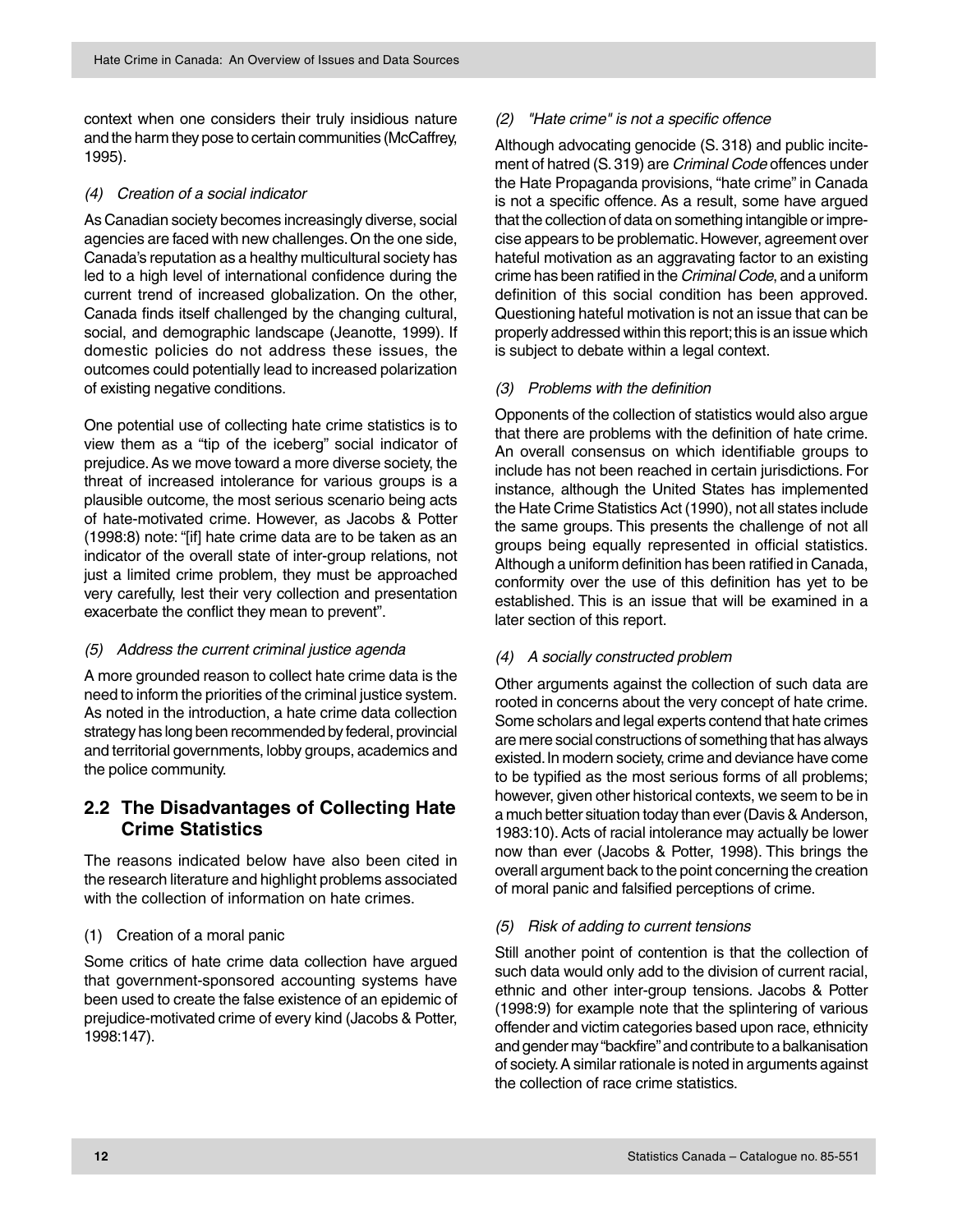#### <span id="page-14-0"></span>**Under-reporting of Hate Crimes**

A central issue regarding hate crime statistics relates to under-reporting. Much of the literature suggests that victims of hate crimes are less likely to report their victimization to the police when compared to other crime victims.<sup>6</sup> Also, the rate of underreporting by certain targeted groups may be more of an issue even when compared to other hate crime victims. Research conducted in Canada and the United States suggests the under-reporting rate for hate crime victims who are targeted based on their sexual orientation is particularly high when compared to other groups who are often the victims of hate-motivated offences, such as ethnic or religious groups (American Psychological Association, 1998; Roberts, 1995; Comstock, 1991).

Various reasons have been put forward to explain the high rate of under-reporting by hate crime victims. These include:

- Fear of reprisal by their perpetrators (Roberts, 1995);
- Fear and mistrust of law enforcement because they come from different cultural backgrounds. For example, people from African or Asian countries, where law enforcement is sometimes used as a means of oppression, may be less willing to report their victimization to authorities (Bureau of Justice Assistance, 1997: 11);
- Belief that their victimization will not be taken seriously by law enforcement officials and/or the perception that the police are a potential source for further victimization. (APA, 1998; Roberts, 1995; Berk, Boyd and Hamner, 1992);
- Fear of secondary victimization. Secondary victimization occurs when others respond negatively to an individual's initial victimization (Herek & Berrill, 1992: 289). For example, some members within the gay and lesbian community fear having their sexual orientation revealed and may want to avoid negative reactions or repercussions that such a disclosure may elicit from individuals within and outside the criminal justice system (Roberts, 1995; Comstock, 1991);
- Even if an incident is reported to the police it may fail to be entered into official statistics because of problems involved in classifying a hate crime on the part of authorities. Police officers must record some evidence of hate motivation in order to classify an incident as a hate crime. Failing to pay special attention to the circumstances surrounding the commission of an offence, officers may not realize pertinent facts indicating the presence of hate motivation (Roberts, 1995).

#### **2.3 Data Collection Strategies in Other Jurisdictions**

Although data are available at the local and provincial level, there are no national police-reported statistics on all hate crimes in Canada. Other jurisdictions like the United States and Britain have had some experience in hate crime data collection.

#### **2.3.1 The United States**

The first and only country to officially mandate the collection of hate crime statistics is the United States (Roberts, 1999). In response to a perceived increase of attacks on racial minorities in the late 1980s, on April 23, 1990, the U.S. Congress passed the Hate Crime Statistics Act of 1990 (HCSA). The act requires that the U.S. Attorney General collect data from State and local law enforcement agencies about crimes "that manifest evidence of prejudice based on race, religion, sexual orientation, or ethnicity, including where appropriate, the crimes of murder, non-negligent manslaughter; forcible rape; aggravated assault; simple assault; intimidation; arson; and destruction, damage or vandalism of property" (FBI, 1990a). In 1994, changes to the HCSA were made to include offences motivated against a person's disability.

Before the official proclamation of the HCSA, the development of a data collection strategy had been underway for quite some time. The FBI's Uniform Crime Report (UCR) Program had been delegated the responsibility of data collection and dissemination. The most feasible option called for the collection of hate crime statistics through the already established nation-wide UCR Program (FBI, 1990b).

In its initial plan for a data collection strategy, other options had been entertained. A nation-wide sample study approach had been proposed, involving approximately 800 law enforcement agencies. Although the UCR Section of the FBI had determined that the sampling approach would achieve the most valid assessment of national hate crime activity, it was negatively received due to high costs, support for ongoing operations, and the inability to generate meaningful geographic breakdowns that would otherwise be available through the existing UCR Program (FBI, 1990b:2).

 $6$  The issue of under-reporting is also one that can be applied to other types of crimes. For instance, victims of sexual assault are also less likely to report incidents to the police. Victimization surveys (1999 GSS) reveal that up to 78% of sexual assaults are never reported to the police. Issues regarding under-reporting will be re-examined in a subsequent chapter.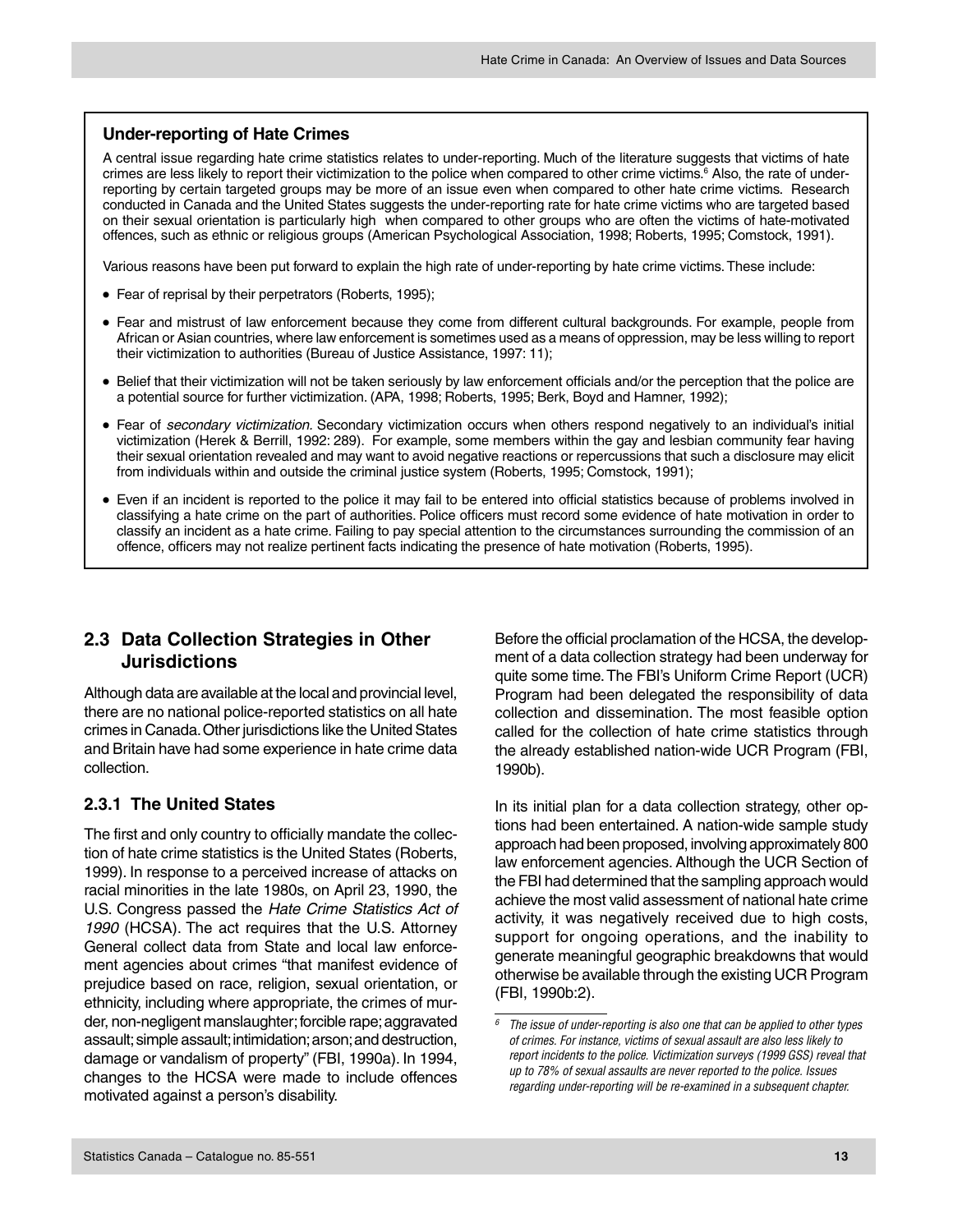The primary emphasis behind developing a data collection strategy was to avoid placing any major reporting burdens on police departments. The alternative sampling approach would have created an additional workload that neither the agencies nor the federal government could support. Since hate crimes are not separate offences, but rather traditional ones motivated by the offender's bias toward an identifiable group, it was determined that such data could easily be collected by merely capturing additional information about offences already being recorded by the UCR (FBI, 1990a).

There are two possible methods of supplying hate crime data to the FBI – one is through the Quarterly Hate Crime Report (see Appendix A) and the other is through an additional hate crime data element on the National Incident-Based Reporting System (NIBRS).7 The Quarterly Report requires the entry of a number of items (e.g. incident number, type of offence, motivation, victim information, location, number of offenders, offender's race, etc.), which are then submitted to the UCR Section, in addition to the regular reporting procedures (FBI, 1990b). Through the NIBRS, participating law enforcement agencies simply record whether the offence was hate-related. This is captured in an additional data element. Bias/hate motivation is one of the 56 facts collected for each offence

record under the new crime-reporting format. For more details about these data collection procedures, refer to Appendix A.

A quick review of 1998 U.S. hate crimes statistics reveals that a total 7,755 hate-motivated criminal incidents in 47 jurisdictions (46 states and the District of Columbia) were reported to the FBI. These incidents accounted for 9,235 separate offences<sup>8</sup>, 9,722 victims, and 7,489 known offenders (FBI, 1999). The majority were motivated by racial bias (56%), followed by religion (18%), sexual orientation (16%), and ethnicity (10%). Hate crimes based on disability and multiple factors made up less than 1% of the total incidents. Table 1 provides a breakdown of the motivation by offence type.

Although a directive has been put in place by the U.S. federal government, submission of data by various law enforcement agencies to the FBI is voluntary. Not all police departments report hate crime incidents to the FBI, and of those that are part of the hate crime data collection program, not all will necessarily have hate crime incidents to report. For instance, in its first report on hate crime

#### Table 1 **Hate Crime Offences by Type, 1998, United States**

|                            | Motivation     |               |          |               |                       |               |           |               |                |               |                |                          |              |      |
|----------------------------|----------------|---------------|----------|---------------|-----------------------|---------------|-----------|---------------|----------------|---------------|----------------|--------------------------|--------------|------|
| Offence                    | Race           |               | Religion |               | Sexual<br>Orientation |               | Ethnicity |               | Disability     |               | Multiple       |                          | <b>Total</b> |      |
|                            | Number         | $\frac{0}{0}$ | Number   | $\frac{0}{0}$ | Number                | $\frac{0}{0}$ | Number    | $\frac{0}{0}$ | Number         | $\frac{0}{0}$ | Number         | $\frac{0}{0}$            | Number       | $\%$ |
| Homicide                   | 8              | 61.5          |          |               | 4                     | 30.8          |           | 7.7           |                |               |                |                          | 13           | 100  |
| Rape                       | 8              | 72.7          |          |               | $\overline{2}$        | 18.2          |           |               |                | 9.1           |                |                          | 11           | 100  |
| <b>Aggravated Assault</b>  | 717            | 66.1          | 24       | 2.2           | 194                   | 17.9          | 144       | 13.3          | 3              | 0.3           | 2              | 0.2                      | 1,084        | 100  |
| Simple Assault             | 1,045          | 61.3          | 75       | 4.4           | 376                   | 22.0          | 194       | 11.4          | 10             | 0.6           | 6              | 0.4                      | 1,706        | 100  |
| Intimidation               | 2,154          | 61.8          | 457      | 13.1          | 494                   | 14.2          | 372       | 10.7          | 9              | 0.3           | $\overline{2}$ | 0.1                      | 3,488        | 100  |
| Other                      | 3              | 100.0         |          |               |                       |               |           |               |                |               |                |                          | 3            | 100  |
| <b>Total Personal</b>      | 3,935          | 62.4          | 556      | 8.8           | 1,070                 | 17.0          | 711       | 11.3          | 23             | 0.4           | 10             | 0.2                      | 6,305        | 100  |
| Robbery                    | 57             | 48.3          |          | 5.9           | 44                    | 37.3          | 9         | 7.6           |                | 0.8           |                | $\overline{\phantom{a}}$ | 118          | 100  |
| <b>Burglary</b>            | 51             | 51.5          | 25       | 25.3          | 11                    | 11.1          | 10        | 10.1          |                |               | 2              | 2.0                      | 99           | 100  |
| <b>Theft</b>               | 45             | 55.6          | 14       | 17.3          | 15                    | 18.5          | 5         | 6.2           |                | 1.2           |                | 1.2                      | 81           | 100  |
| <b>Motor Vehicle Theft</b> | 2              | 66.7          |          |               |                       | 33.3          |           |               |                |               |                |                          | 3            | 100  |
| Arson                      | 28             | 56.0          | 9        | 18.0          | 10                    | 20.0          | 3         | 6.0           |                |               |                |                          | 50           | 100  |
| Vandalism                  | 1,225          | 48.1          | 860      | 33.7          | 284                   | 11.1          | 176       | 6.9           | $\overline{2}$ | 0.1           | 2              | 0.1                      | 2,549        | 100  |
| Other                      | $\overline{2}$ | 40.0          |          |               | $\overline{2}$        | 40.0          |           | 20.0          |                |               |                |                          | 5            | 100  |
| <b>Against Society</b>     | 15             | 60.0          | 4        | 16.0          | $\overline{2}$        | 8.0           | 4         | 16.0          |                |               |                |                          | 25           | 100  |
| <b>Total Property</b>      | 1,425          | 48.6          | 919      | 31.4          | 369                   | 12.6          | 208       | 7.1           | 4              | 0.1           | 5              | 0.2                      | 2,930        | 100  |
| Total                      | 5,360          | 58.0          | 1,475    | 16.0          | 1,439                 | 15.6          | 919       | 10.0          | 27             | 0.3           | 15             | 0.2                      | 9,235        | 100  |

nil or zero

Source: Federal Bureau of Investigation, Uniform Crime Reporting Section. Based on 10,730 law enforcement agencies in 47 jurisdictions, representing 80% of the U.S. population.

<sup>7</sup> The NIBRS is equivalent to Canada's Incident Based Uniform Crime Reporting Survey (UCR II).

 $8$  An incident can involve more than one offence.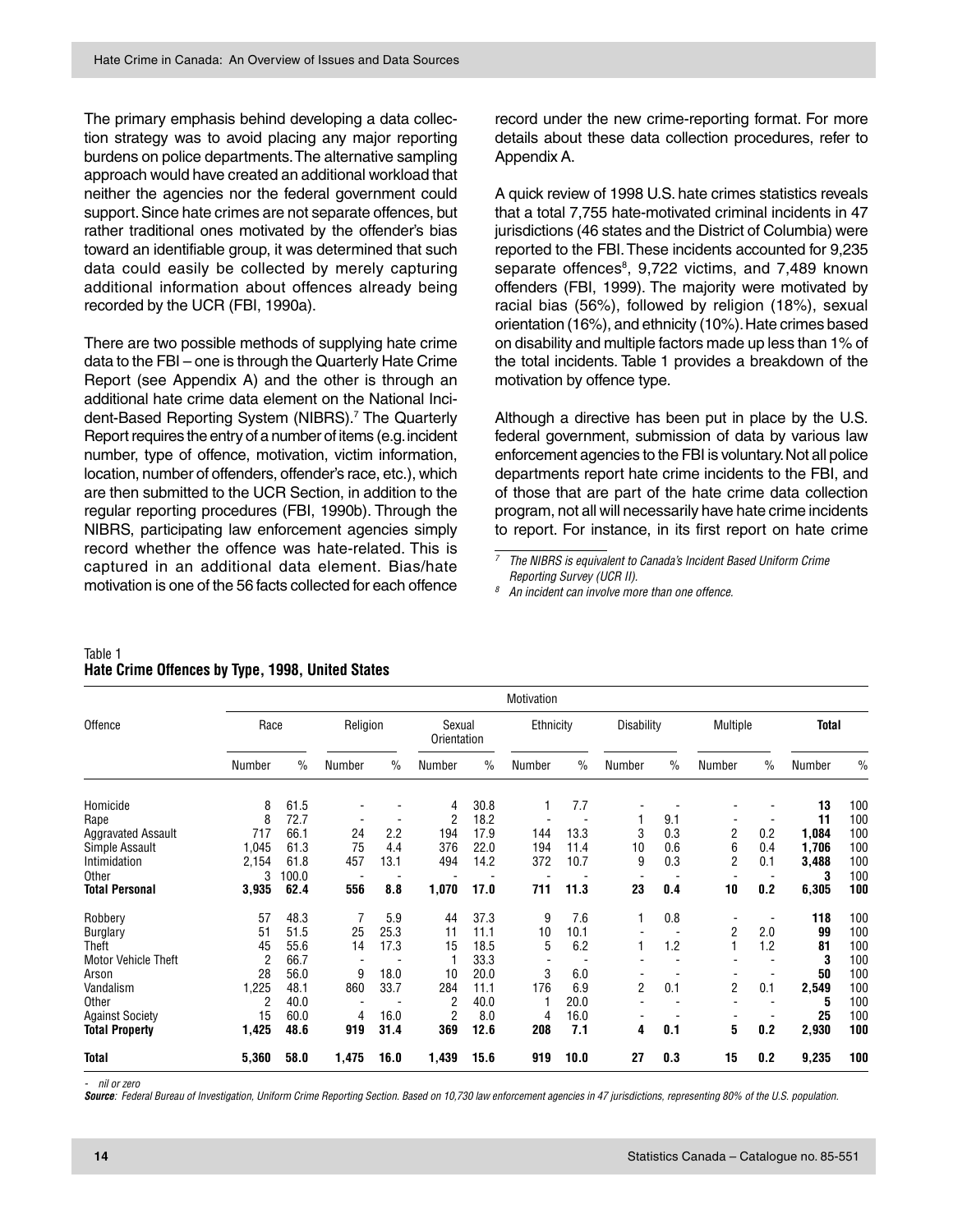<span id="page-16-0"></span>statistics in January 1991, 2,771 agencies in 32 states submitted data on less than 5,000 total incidents (Bureau of Justice Assistance, 1997). By 1998, a total of 10,730 law enforcement agencies in 46 states and the District of Columbia participated in the Hate Crime Data Collection Program; however, only 1,810 agencies submitted incident reports. This represents less than one in five (17%) agencies that reported at least one hate crime incident.

While efforts to establish a statistical baseline of hate crimes in the United States are underway, establishing a means to gauge the rise and fall in the number of such offences remains problematic. Since the best available data are still incomplete, trend analysis is not possible. Reasons for limited data include: the number of reporting agencies fluctuates from year to year, participating agencies lack resources to investigate hate-motivated crimes, some jurisdictions fear reprisals in admitting that hate crimes exist in their communities, and certain groups are reluctant to report to the police.

Police-reported statistics and the UCR are but one of two ways to capture information on criminal offences and incidents. Another source of information is through the use of criminal victimization surveys. Through the Bureau of Justice Statistics (BJS), the U.S. Department of Justice also has in place the National Crime Victimization Survey (NCVS) which captures information on crimes experienced by individuals and households and whether or not those crimes were reported to the police. In its 1999 Incident Report, the NCVS for the first time asked three specific questions on hate crimes. Once available, these results will help paint a clearer picture on the characteristics of hate crime in the United States.

#### **2.3.2 The United Kingdom**

In England and Wales<sup>9</sup>, the collection of hate crime statistics has involved the adoption of policies on the part of the police as well as statistical agencies. This approach is somewhat different than a specific legislative act mandating the collection of data on hate crimes (Roberts, 1999). Unlike the Canadian and American classification, the British only record a specific form of hate crime – racist incidents. Since 1986, police forces have collected information on racist incidents based on the following definition:

Any incident in which it appears to the reporting or investigating officer that the complaint involves an element of racial motivation; or any incident which includes an allegation of racial motivation made by any person. (Home Office, 1999: 47)

In 1999, this definition was simplified to:

Any incident which is perceived to be racist by the victim or any other person. (Home Office, 1999:47).

British police have collected information on racist incidents since 1986 and have been mandated to publish this information since 1991 (under Section 1995 of the Criminal Justice Act 1991). On September 30, 1998 the government introduced the Crime and Disorder Act 1998 to deal with the problem of racist violence and harassment. This legislation introduced new racially aggravated offences covering assault/wounding, criminal damage and harassment (Home Office, 1998). Since full monitoring was not possible until April 1999, results are still only partial. In addition to the creation of the new offences, section 82 of the Act provides clear direction to judges for sentencing enhancement (Roberts, 1999:13).

The response to hate crimes in England and Wales has been criticized for using a restrictive definition which is not as broad as the definitions used in Canada and the United States (Roberts, 1999). A racist, racial, raciallymotivated or racially aggravated incident includes the following identifiable groups: race, colour, nationality (including citizenship), ethnic or national origins. Religious groups are not specifically outlined in the definition; however, they may be covered by analogy with court decisions under the 1976 Act (Crime and Disorder Act 1998; Roberts, 1999).

In their collection of racial incidents, the police record all incidents reported – whether they are criminal incidents or not. In 1993/94, 11,006 racial incidents were recorded by all the police forces in England and Wales, steadily rising to 13,878 in 1997/98 (Commission for Racial Equality, 1999). In 1998/99, the figures rose by 66% to 23,049 incidents. This sharp increase is thought to reflect improved recording practices, rather than an actual increase in the number of racial incidents (Home Office, 1999:47). The majority of such incidents are either damage to property or verbal harassment.

Data on racially motivated incidents are also available from the British Crime Survey (BCS). Through a nationally representative sample of approximately 16,000 adults in England and Wales, members of ethnic minorities are asked whether or not they thought that an incident had

<sup>9</sup> Scotland has its own judicial system.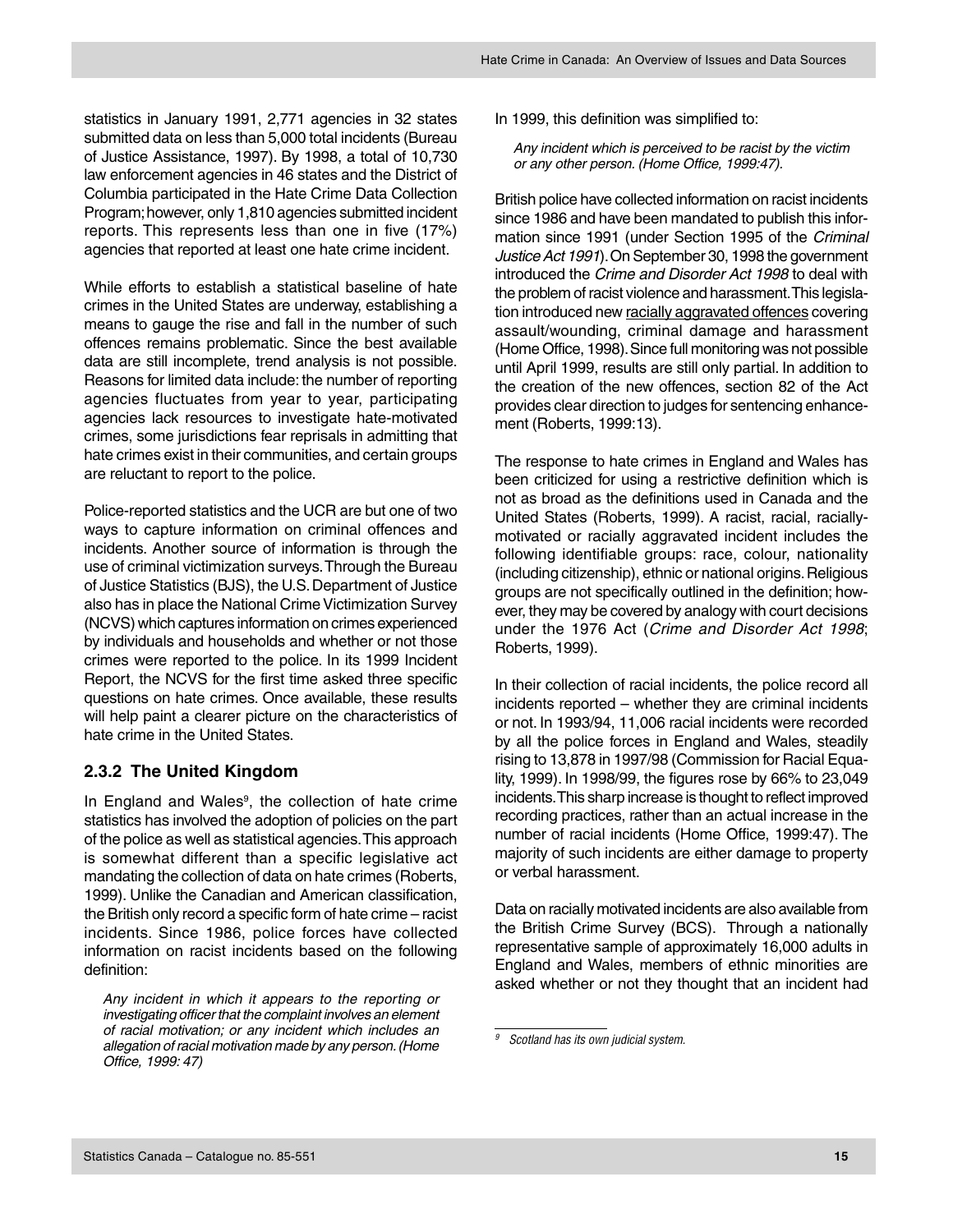<span id="page-17-0"></span>been racially motivated.<sup>10</sup> The BCS does not cover damage to commercial premises nor does it address noncriminal expressions of racial prejudice and hostility, activities that have accounted for much of the racial harassment experienced by Black and Asian peoples in Great Britain (Commission For Racial Equality, 1999: 1).

In 1995, the BCS estimated that approximately 382,000 offences were deemed by the victim to have been racially motivated. During the same year, the police recorded only 12,220 racially motivated incidents (Home Office, 1999: 47). Considering 45% (172,000) of the 382,000 offences recorded by the BCS were reported to the police, official police statistics appear to underestimate the extent of (one form of) hate crime, as perceived by the victims.

In addition to racial incidents, some police forces deal with instances of homophobic violence. Although responses to such incidents are not as comprehensive as those for racially aggravated incidents, the Association of Chief Police Officers (ACPO) has ratified the following definition of homophobic incidents:

Any incident which appears to the victim, reporting officer or any other person to be motivated by homophobia: that is animosity towards lesbians and gay men (ACPO Definition).

The British definitions are arguably more restrictive than those offered in North America; and data on excluded groups (such as sexual orientation) must be sought from alternative sources. Nonetheless, the British model of data collection demonstrates that useful numbers can be generated in the absence of a specific legislation mandating the collection of hate crime statistics.

#### **2.4 Data Collection Efforts in Canada**

Hate crime statistics in Canada are currently collected through various police departments across the country, different community groups, as well as through victimization surveys. Although these methods are similar to the ones highlighted in other jurisdictions, some differences exist.

#### **2.4.1 Police-Reported Statistics**

To date, Canada has no centralized system for collecting national police-reported statistics relating to hate-motivated crimes. Although information on hate propaganda offences are to some extent available from the Revised Uniform Crime Reporting (UCR2) Survey and the Adult Criminal Court Survey (ACCS), the data are quite limited and therefore do not provide an accurate assessment on the level of such activity. In 1993, private member's Bill C-455 would have enacted a legislative mandate for the collection of hate crime statistics by federal, provincial and municipal agencies. However, the failure of Bill C-455 to gain parliamentary approval has left the continuation of hate crime data collection to be done in a non-standardized manner. Obtaining comparable data through these sources has been problematic.

In the absence of a legislative mandate, a number of police forces have established specialized hate/bias crime units or initiatives, the first being the Ottawa Police in 1993. This organizational response evolved partially from the Stephen Lewis Report (1992) that indicated the need for Ontario's police agencies to maintain closer contact with minorities, so as to ensure that police are able to effectively respond to the concerns of these communities (as cited in McCaffery, 1998: 29). Since then, hate/bias crime units and initiatives have proliferated throughout many of Canada's major police forces. These units have been instrumental in organizing the collection of data on hate crime incidents reported within their respective jurisdictions. British Columbia has adopted a province-wide approach which involves the Ministry of the Attorney General, municipal police departments, as well as the RCMP. More discussion on police hate crime units across Canada will be examined in the next chapter.

While some police departments have established policies and procedures to deal with hate crimes, variability in definitions and methods of data collection has made it difficult to determine the extent of hate crime activity in Canada through police-recorded incidents.

#### **The Homicide Survey**

The Homicide Survey maintained by the CCJS collects a number of incident, victim and offender characteristics in relation to homicides. The apparent motive of the homicide incident is one of numerous variables that police officers complete in the Homicide Survey Questionnaire. Hate crime is flagged as one possible motivation; however determining the specific motivation of a homicide incident is often difficult since the victim is dead. Should an offence be hate-motivated, the officer is then required to provide a narrative or description of the exact motivation and circumstances of the event. Since 1991, 13 hate-motivated homicides have been flagged in Canada. In 1999, no haterelated homicides were reported.

 $10$  The 1994 and 1996 BCS, for the first time, asked white respondents whether they thought race was a motive in any offences perpetrated against them. In addition, the last three "sweeps" of the survey over sampled the number of Afro-Caribbeans and Asians, in order to provide more reliable analysis for ethnic minority respondents.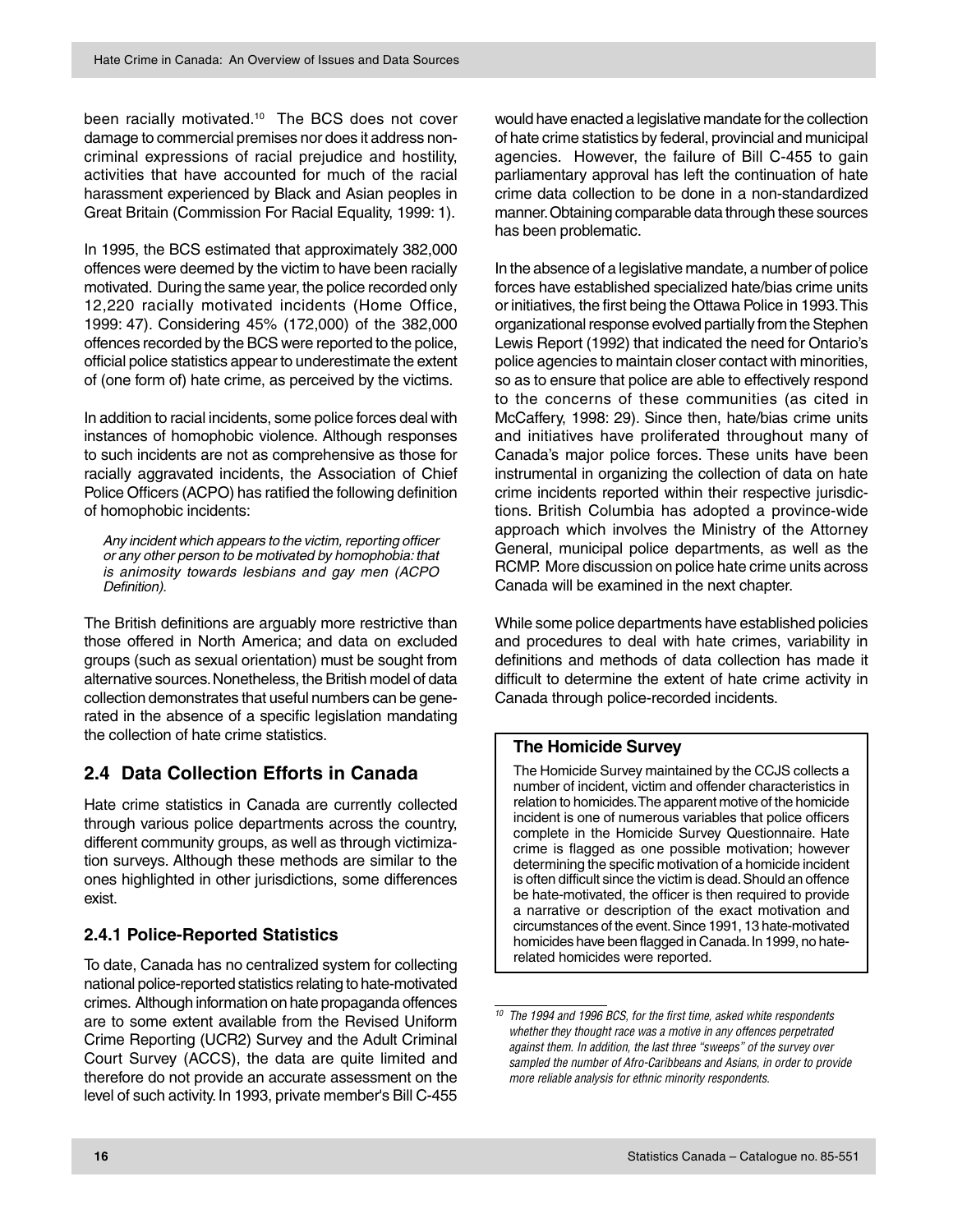#### <span id="page-18-0"></span>**2.4.2 Community Group Statistics**

The push for enhanced research on hate crimes came from a variety of community groups. Although no national police-reported hate crime statistics exist, some community organizations have been collecting statistics on various forms of hate crime. For instance, since 1982, the League for Human Rights of B'Nai Brith has produced an annual report on the number of anti-Semitic incidents in Canada. Due to the constancy in definitions and criteria used in determining how incidents are classified and recorded, these statistics may be the best data available on the incidence of hate crimes of a particular category As a result, these data provide a unique historical record of a particular form of hate activity in Canada over the past 18 years.

Incidents recorded by the League for Human Rights are classified in terms of vandalism or harassment. The annual audit of anti-Semitic incidents defines these terms as follows:

"Vandalism" is an act involving physical damage to property. It includes graffiti, swastikas, desecration of cemeteries and synagogues, and other property damage, arson and other criminal acts such as thefts and breakins where an anti-Semitic motive can be determined (League for Human Rights, 1998: 7).

"Harassment" includes anti-Semitic hate propaganda distribution, hate mail and verbal slurs or acts of discrimination against individuals. Death threats and bomb threats against individuals and property, as well as any kind of physical assault are also included in this broader category. This category also includes systemic discrimination in the workplace, schools and campuses, and stereotyping in the media (League for Human Rights, 1998: 7).

According to the 1999 audit, 267 incidents were reported to the League for Human Rights, an increase of 11% from the 240 incidents recorded in 1998. Toronto alone accounted for 119 incidents in 1999 and 123 in 1998. When comparing these figures to those recorded by the police, significant differences are apparent. For 1999, the Metropolitan Toronto Police reported 38 hate crimes based upon religion while 32 such incidents were recorded in 1998. However, these differences may reflect a variation in the categories and definitions used by each source. The data provided by the Toronto Police evidently only include those incidents that were brought to their attention while the numbers provided by the League for Human Rights are more inclusive. The activities listed in their definitions tend to be broader in scope and they include a number of behaviours that would not be considered criminal, and typically not brought to the attention of the police.

Other community groups, such as the 519 Church Street Community Centre in Toronto collect information on specific types of hate crimes. The Victim Assistance Programme of the 519 Centre collects statistics on hate incidents motivated by sexual orientation. In 1999, 116 reports were brought to the attention of the 519 Centre. This compares to 98 incidents in 1998 and 95 for the previous year. It should be noted that recorded incidents are not strictly limited to criminal acts. Again, differences such as definitions, coverage, and methodology exist between the data collected by the Victim Assistance Programme on hate crimes motivated by sexual orientation and those collected by the Metro Toronto Police.

#### **2.4.3 Victimization Surveys**

Police-reported statistics present results from crimes reported to and by the police. An alternate way of presenting crime and criminal justice statistics is through the use of victimization surveys. Victimization surveys present results from the perspective of victims of crime, whether or not they are reported to police. Both are quite different and for this reason they can produce different, yet complementary results. Examples of victimization surveys are the National Crime Victim Survey (NCVS) and the British Crime Survey (BCS). One of Canada's victimization surveys is included as a cycle of the General Social Survey (GSS).

Victimization surveys involve random samples of the population. People are asked whether they have been the victim of a crime within a specified period. In addition, persons are asked a number of other questions in relation to the criminal incident, as well as other pertinent personal information. One key goal behind victimization surveys is to measure the extent of both reported and unreported crime. Victim surveys however are limited. For example, accuracy of the data is difficult to monitor since events are reported by respondents, based on their perceptions and not corroborated by others. In addition, they only cover select types of crimes and do not capture information on victimless crimes, crimes where the victim is a corporate or institutional entity, homicides, or in the case of the GSS, when the victim is a child (under 15 years old).

In the 1999 GSS, two specific questions relating to hate crimes were asked. This is the first time that an attempt to measure hate crime was made through the survey. The results will be presented in the last chapter of this report.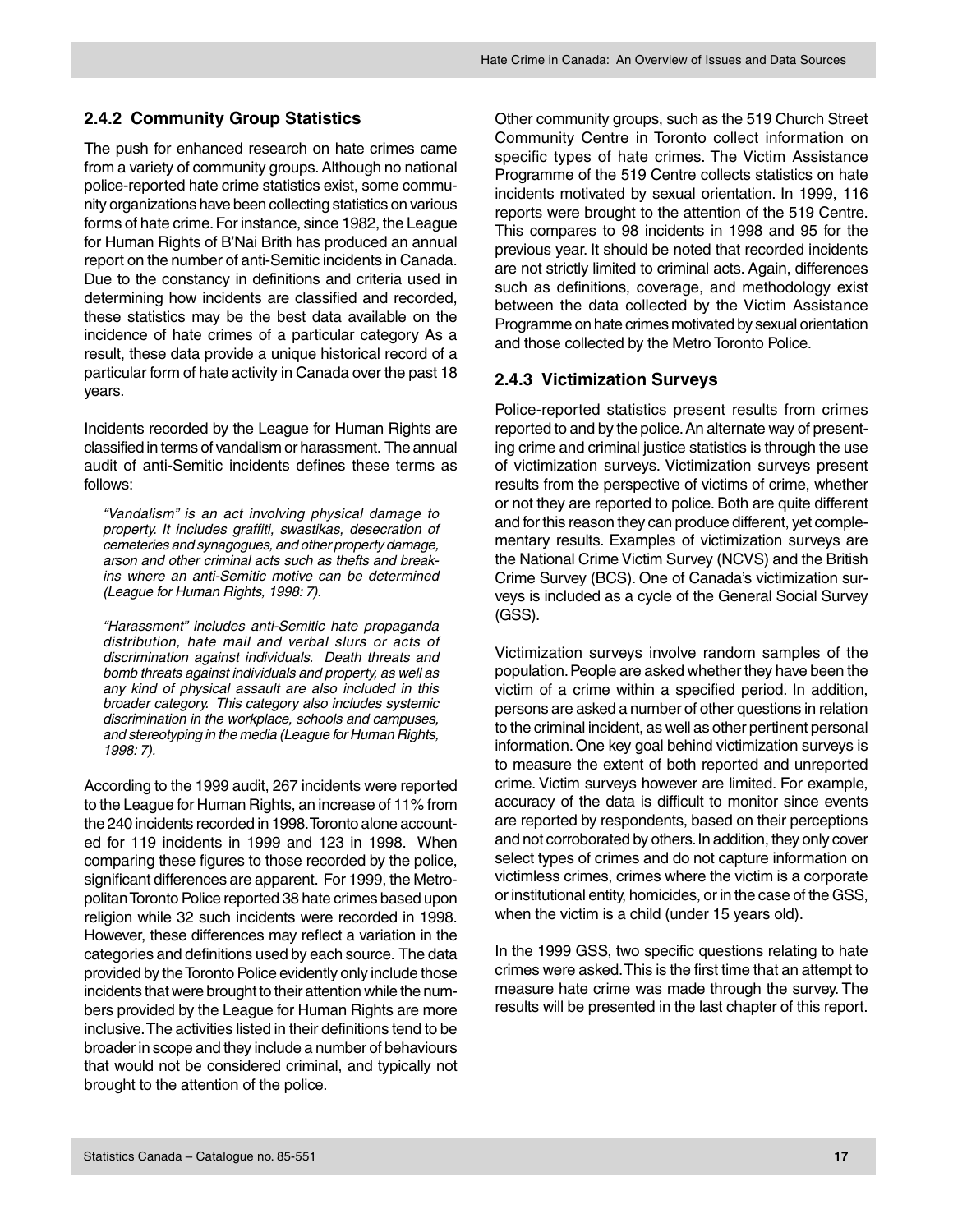

## ELECTRONIC PUBLICATIONS AVAILABLE AT www.statcan.ca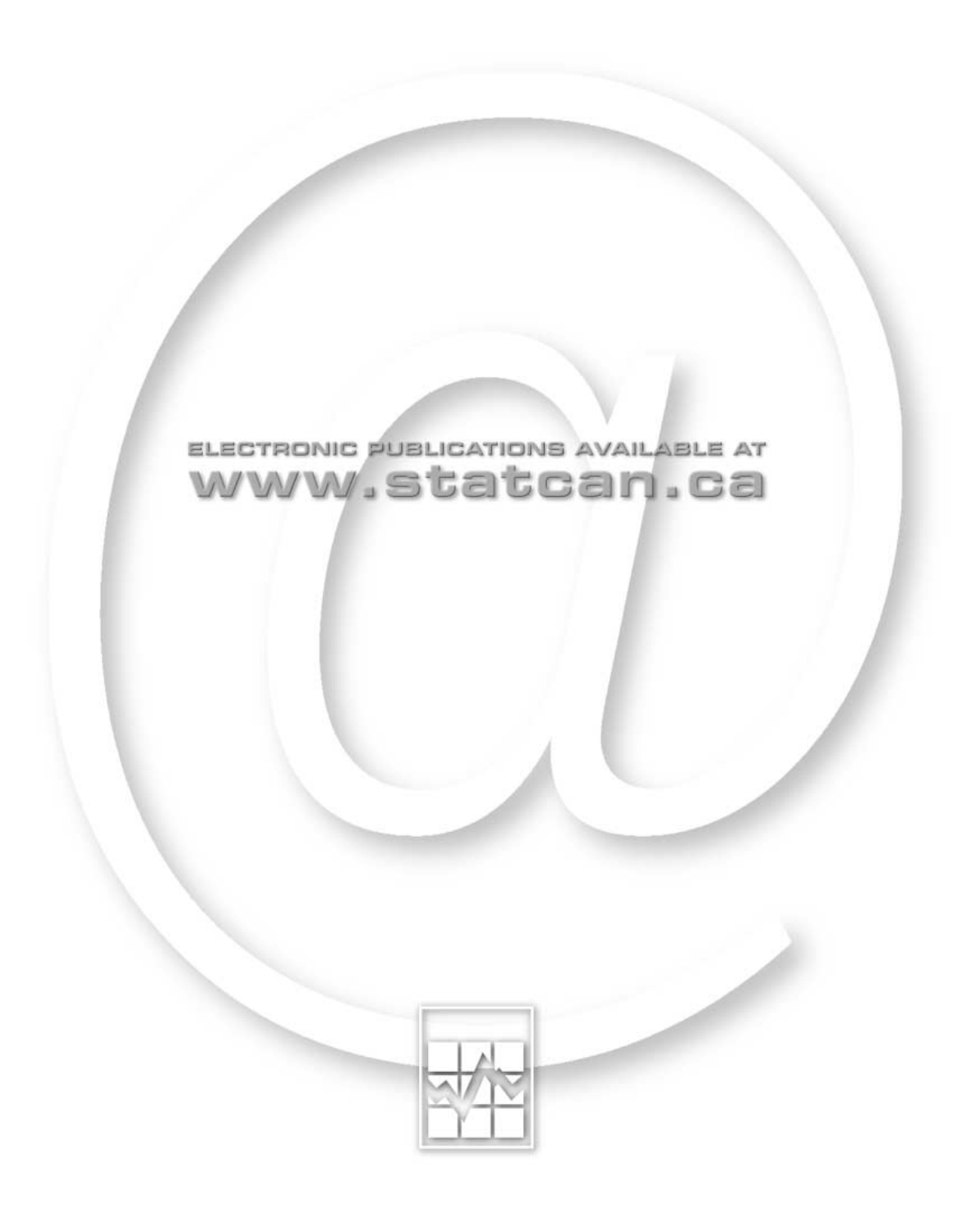### <span id="page-20-0"></span>**3.0 POLICE POLICIES AND PROCEDURES**

In Canada, there is no national mandate requiring police departments to collect hate crime statistics. However, some police departments voluntarily do so. The purpose of this chapter is to provide a snapshot of the hate crime policies and procedures that are presently in place among some police departments in Canada as of January 2000. It will identify how different police departments define a hate crime and whether or not they collect such statistics. The detailed findings of the police departments that have hate crime policies or any related documentation are included in Appendix B.

#### **3.1 Methodology and General Findings**

In order to identify the current police policies, the CCJS contacted 36 police agencies in Canada during January 2000. A specific selection process was not chosen. Instead, those departments that police the 25 Census Metropolitan Areas (CMA) in Canada were selected, as well as the Royal Canadian Mounted Police (RCMP), Ontario Provincial Police (OPP) and selected other municipal services. This quasi-arbitrary approach was chosen in order to establish a general idea of the current policies and procedures in the major police departments across Canada. It was determined that for the purposes of this report, most major police departments across Canada would be canvassed to provide an overview of current activities. Further work may be undertaken based upon the responses provided by these police departments.

Each department's Chief of Police was sent a letter by the Executive Director of the CCJS, outlining the nature of the special study on hate crime in Canada. The letter requested information about written policies concerning hate crimes, working definitions and criteria used for hate crime classification. It also asked if the police department collected hate crime statistics.

The CCJS received replies from 34 of the 36 police agencies (see Chart). In addition to the requested information, most respondents included positive comments about their interest in the project and many asked to be kept informed of the results of the study.

#### Chart **Summary of Police Responses**

|              | <b>Police Department</b>        | Policies<br>and | Hate<br>Crime | Collection<br>оf  |
|--------------|---------------------------------|-----------------|---------------|-------------------|
|              |                                 | Procedures      | Definition    | <b>Statistics</b> |
|              |                                 |                 |               |                   |
| 1.           | Aylmer, QC                      |                 |               |                   |
| 2.           | <b>BC Hate Crime Team</b>       | ✓               |               |                   |
|              | 3. Burnaby - RCMP               |                 |               |                   |
|              | 4. Surrey - RCMP                |                 |               |                   |
|              | 5. Vancouver                    |                 |               |                   |
|              | 6. Victoria                     | ✓               |               |                   |
| 7.           | Calgary                         |                 |               |                   |
| 8.           | Edmonton                        |                 |               |                   |
| 9.           | Halifax                         |                 |               |                   |
|              | 10. Halton Regional             |                 |               |                   |
|              | 11. Hamilton-Wentworth Regional | ✓               |               |                   |
| 12.          | Hull                            | ✓               |               |                   |
| 13.          | Laval                           | X               |               |                   |
| 14.          | Longueil                        |                 |               |                   |
| 15.          | Montreal                        | ✓               |               |                   |
|              | 16. Niagara Regional            | ✓               |               |                   |
|              | 17. Ontario Provincial Police   | ✓               |               |                   |
|              | 18. Ottawa-Carleton             | ✓               | ✓             |                   |
|              | 19. Peel Regional               |                 | ✓             |                   |
| 20.          | Québec                          |                 |               |                   |
| 21.          | Regina                          | X               | X             |                   |
| 22.          | Royal Canadian Mounted Police   | ✓               | ✓             |                   |
| 23.          | Royal Newfoundland Constabulary | ✓               | ✓             |                   |
| 24.          | Saint John                      |                 |               |                   |
| 25.          | Saskatoon                       | X               | Χ             |                   |
|              | 26. Sherbrooke                  |                 |               |                   |
|              | 27. Sudbury                     |                 |               |                   |
|              | 28. Sûreté du Québec            |                 |               |                   |
|              | 29. Thunder Bay                 |                 |               |                   |
| 30.          | Toronto                         |                 |               |                   |
|              | 31. Waterloo Regional           | ✓               | ✓             |                   |
|              | 32. Windsor                     | ✓               |               |                   |
| 33.          | Winnipeg                        | ✓               |               |                   |
|              | 34. York Regional               |                 |               |                   |
|              |                                 |                 |               |                   |
| <b>TOTAL</b> |                                 | 27              | 26            | 21                |

Blank cells indicate that although police department responded, no information is available.

 $\checkmark$  = Police department has a specific policy and definition in relation to hate crime.

 $x =$  Police department has a related policy or definition in relation to hate crime.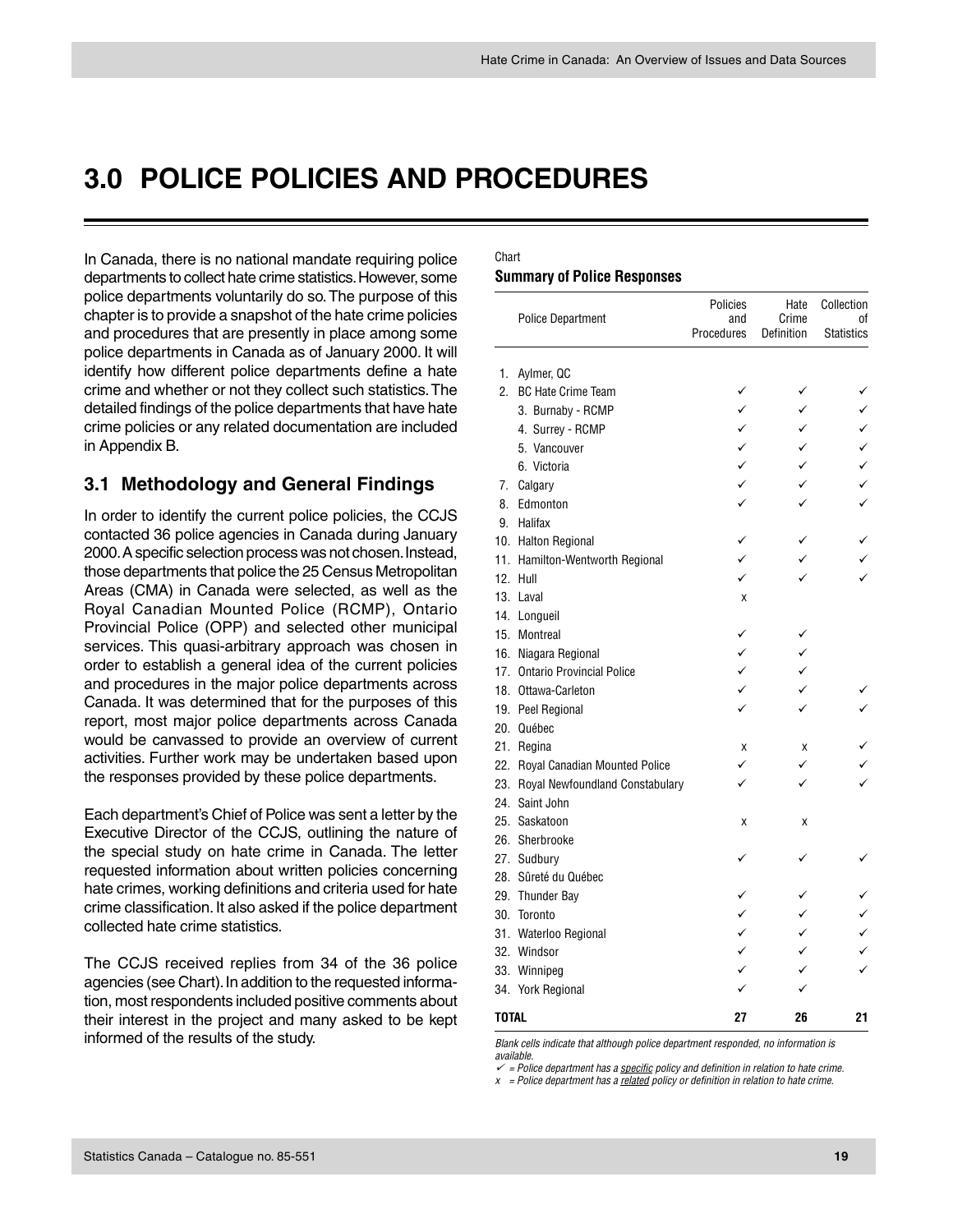<span id="page-21-0"></span>Of the 34 police departments that responded to our request, 24 had actual hate crime policies and 3 had some type of related policy. With respect to definitions, 24 agencies incorporated an actual definition of hate crimes, while 2 departments used a related type of definition. Although numerous departments included all the groups outlined in the Criminal Code in their definition of hate crime, only the RCMP utilized the actual wording of the CACP-approved definition.

As previously noted, the POLIS Committee of the CACP had identified the need for a study on hate crimes at their February 1998 meeting, where a uniform definition of hate crime was proposed. On April 1, 1998 the CACP approved the following criteria for a definition to be used by police in collecting data on hate crimes:

"a crime motivated by hate, not vulnerability" which is to include all the groups outlined in section 718.2 of the Criminal Code, including an "other" category so as to not miss new, emerging types of hate crimes.

Where there appears to be less consistency is in the collection of data – 21 of the 27 police departments with policies and/or procedures collect some form of hate crime statistics.

#### **3.2 Types of Strategies**

As there is no uniform policy used by police departments dealing with hate crimes, a range of approaches exists. The various strategies can be grouped into four categories: (1) Department-wide approaches; (2) Designated hate/ bias liaison officers; (3) Hate/bias units; (4) Joint forces initiatives. These approaches are borrowed from the 1996 Canadian Association of Chiefs of Police (CACP) publication entitled "Hate Crime in Canada: In Your Backyard".

#### (1) Department-wide approach

The most prevalent approach to deal with hate crime incidents in Canada is the department-wide approach.

This decentralized approach puts the onus on every member of the police organization to act, with a particular emphasis on the responding officer, his/her supervisor, the criminal intelligence officer, and the community relations or crime prevention officer (CACP, 1996: 18).

The police departments contacted for this report that fall under the Department-wide Approach include:

- **Edmonton Police Service**
- Halton Regional Police
- Hamilton-Wentworth Regional Police
- Service de Police de Hull
- Département de Police de la ville de Laval
- Service de Police de la Communauté Urbaine de Montréal
- Peel Regional Police
- Regina Police Service
- Royal Newfoundland Constabulary (R.N.C)
- Saskatoon Police Service
- Sudbury Regional Police Service
- Thunder Bay Police
- Waterloo Regional Police
- Windsor Police Service
- York Regional Police

Most of the police agencies that have department-wide approaches have strict criteria, as well as written policies and procedures to classify hate crime incidents.

The four main components of the department-wide approach are the response (front line officers), investigative, intelligence and community components. In terms of the procedures followed, hate/bias crimes are handled in a similar fashion to other crimes, since the same tasks must be completed. The response and investigative components require that evidence be protected, the crime scene stabilised and that victims and witnesses be interviewed (CACP, 1996: 18). While all of the tasks are essential, the priority in which they are undertaken varies according to the department.

Depending on the situation, a hate crime case can be forwarded to an investigative officer or investigative division for follow-up and/or assistance. Cases in which the victim suffers trauma can be referred to victim services if available. The community relations division provides education and outreach through schools and community centres.

While the above are all elements of the department-wide approach, some law enforcement agencies do not have specific personnel to accomplish each task. In these situations, the police departments have mandates that call for hate crime incidents to be referred directly to specific divisions of their department. This type of arrangement is present in Hamilton-Wentworth, Montreal, Peel Regional, Regina, Royal Newfoundland Constabulary and Saskatoon.

• Hate crime statistics are collected by about threequarters of the law enforcement agencies that fall under the department-wide approach.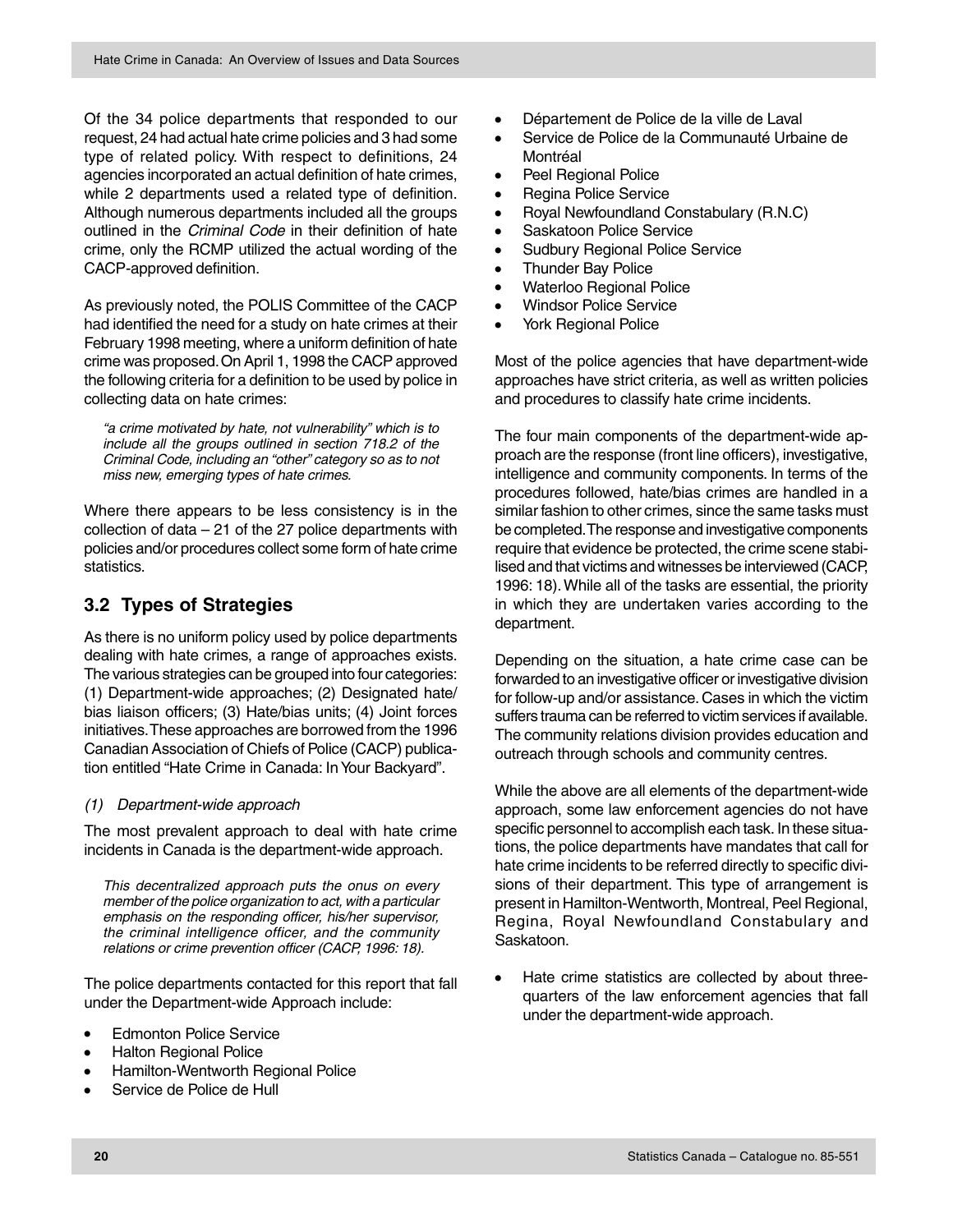#### <span id="page-22-0"></span>(2) Designated hate/bias liaison officer

A second and less widespread approach used by police agencies to respond to hate/bias incidents is having a designated hate/bias liaison officer. The hate/bias liaison officer is an additional personnel member that complements other agencies using the department-wide approach. Designating one liaison officer to deal with hate/ bias incidents is cost-effective and can be justified in jurisdictions with fewer incidents and police resources (CACP, 1996). The law enforcement agencies in this study that have a designated hate/bias liaison officer have detailed policies and procedures for dealing with hate crime incidents.

The role of the hate/bias liaison officer is fourfold. They are responsible for maintaining close contact with the victim and his/her group during the investigation and prosecution of the case, and they co-ordinate and facilitate community relations. Hate/bias liaison officers also review all crime cases designated as having a hate motivation in order to limit the likelihood of misidentification. Finally, they complement the overall department-wide response with added expertise (CACP, 1996: 19). Only one of the two agencies canvassed for our study that uses the liaison officer approach, collects hate crime statistics.

This type of approach is used in 2 police agencies contacted for our study:

- Calgary Police
- Niagara Regional Police

#### (3) Hate/bias units

The third approach in Canada involves the establishment of hate/bias crime units.<sup>11</sup> Hate crime units are usually located in areas that have particular problems with regard to hate crimes (CACP, 1996). Such units have detailed policies and procedures concerning hate crimes. Officers in a hate crime unit are specially trained and they have three very specific roles as an investigator, an anti-hate crime educator and part of a hate crime "intelligentsia" (CACP, 1996).

As an investigator, the officer's role is to ensure that sufficient evidence is gathered in order to properly classify and report a hate crime. The role of anti-hate crime educator is to teach other police personnel as well as the community about the importance of appropriately addressing and identifying hate crime incidents. A member of the hate crime intelligentsia is required to monitor and track all hate crime incidents. This is accomplished through the use of databases. Each hate crime unit in our study had

well-developed systems in place to gather and disseminate statistical data on hate crimes.

The following departments have in place hate/bias crime units:

- Ontario Provincial Police
- Ottawa-Carleton Regional Police
- **Toronto Police Service**
- Winnipeg Police Service

#### (4) Joint forces initiatives

The fourth type of approach used by Canadian police agencies is done through joint forces initiatives. Although the approaches may differ, police departments work together across jurisdictional lines. They band together to facilitate the investigative process; enhance the gathering, analysis and dissemination of intelligence data; share crime solving strategies; and strengthen collaborative efforts to reduce bias activities (CACP, 1996). The joint forces initiative agencies regularly meet to share information and to discuss proactive strategies to combat hate crimes (CACP, 1996). They are also a valuable resource for smaller jurisdictions that may require assistance on challenging cases.

Some of the departments engaged in the joint forces initiative approach include:

- British Columbia Hate Crime Team (HCT) all police departments in British Columbia
- Royal Canadian Mounted Police
- Ontario Provincial Police
- Other municipal departments which liaise with OPP and RCMP detachments, as well as other municipal departments.

#### **3.3 Conclusion**

Generally speaking, there appears to be a great deal of infrastructure, in terms of policies, procedures and definitions, in place to deal with hate crime incidents. Although not all have specialised hate crime units, initiatives are in place to deal with hate and bias crime activity.

Where there appears to be the least degree of consistency is in the collection of hate crime statistics. Nonetheless, the number of existing hate crime databases and published (as well as unpublished) statistical reports suggests there is potential for considering a data collection strategy.

<sup>&</sup>lt;sup>11</sup> This study will simply refer to hate/bias crime units as hate crime units.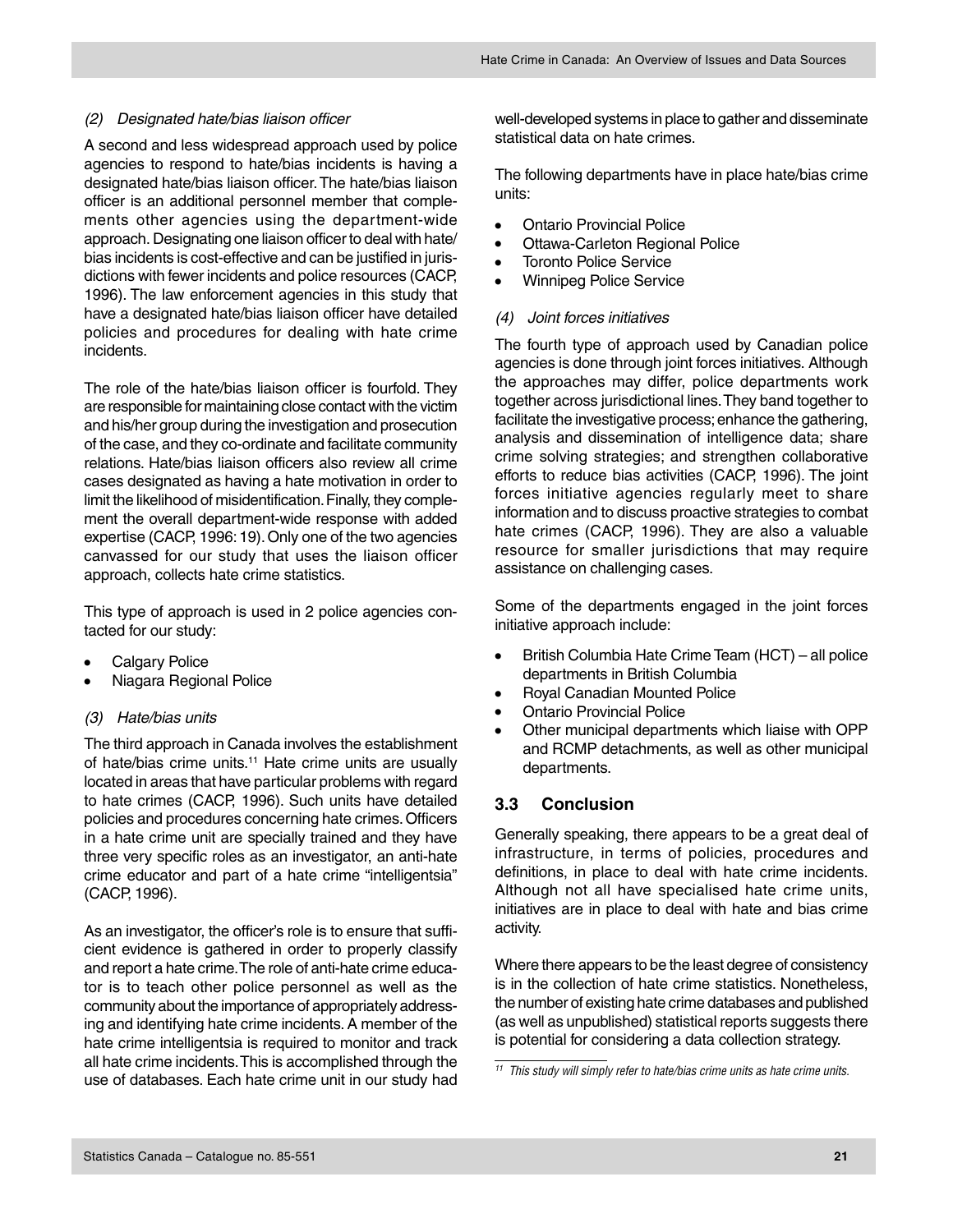Some jurisdictions appear to be more advanced in this area than others. For instance, the British Columbia (see Appendix B) model demonstrates how a uniform policy has been broadly implemented. Although much can be learned from this approach, not all jurisdictions proceed the same way. In addition, policy compliance remains a major issue to resolve.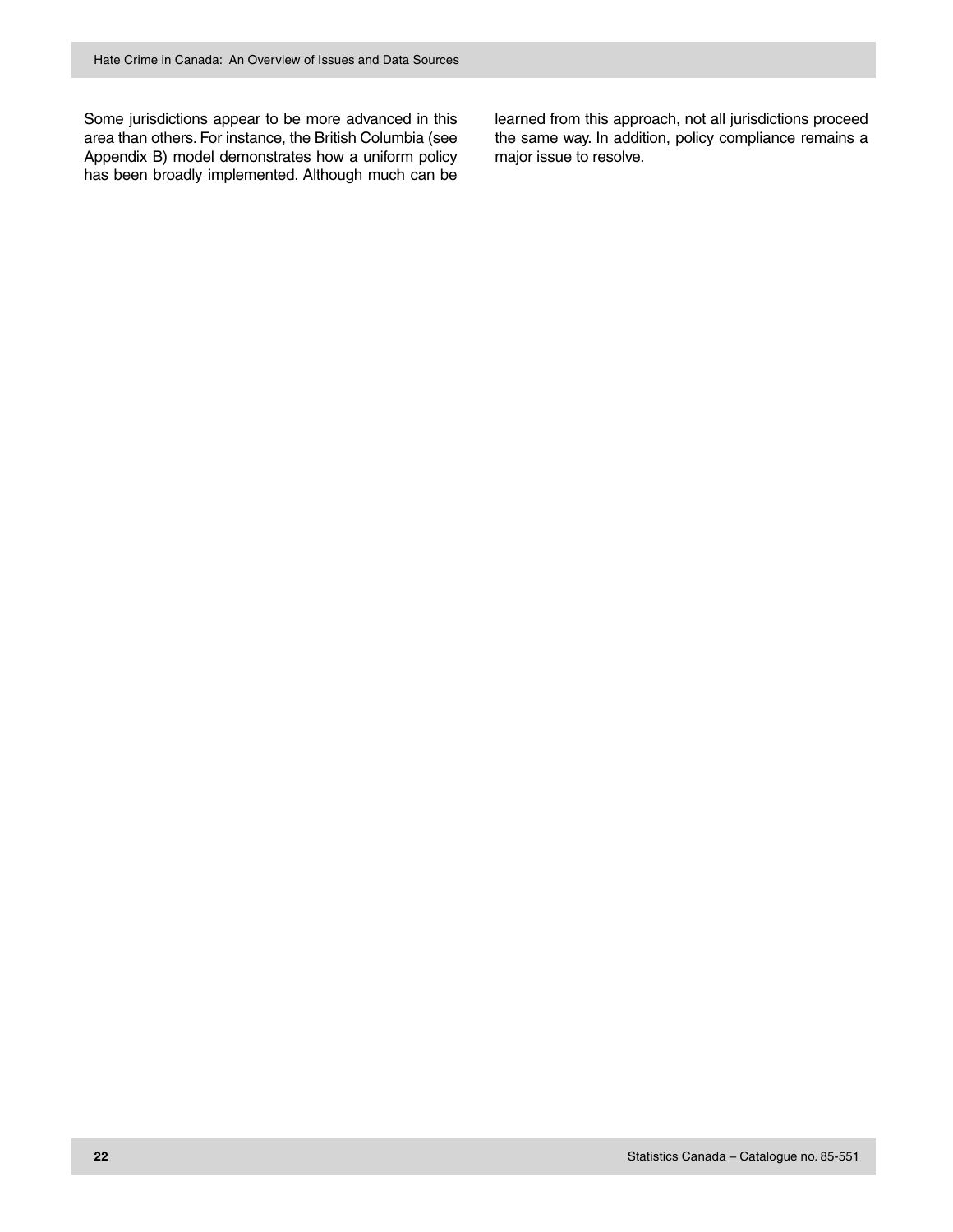## <span id="page-24-0"></span>**4.0 RESULTS FROM THE 1999 GENERAL SOCIAL SURVEY**

For the first time, in 1999, the General Social Survey (GSS) on criminal victimization included measures to assess the nature and extent of hate crime in Canada. These results provide a major development in Canadian hate crime research.

#### **4.1 1999 GSS - Methodology**

In 1999, Statistics Canada's General Social Survey program conducted a sample survey on victimization for the third time. Each cycle of the General Social Survey focuses on various topics such as the family, time use, and victimization. The first two editions of the GSS victimization survey were conducted in 1988 and 1993. The objectives of the survey are to provide estimates of the prevalence of 8 types of crimes and to examine a wide array of related factors and characteristics of the incidents as well as the victims involved. Computer-assisted telephone interviews (CATI) were conducted from February 1999 to December 1999 inclusive, and a typical interview lasted approximately 30 minutes.

Another source of information on crime rates in Canada is police-reported data captured through the Uniform Crime Reporting (UCR) Survey. Victimization surveys and police-reported surveys are quite different (see Comparison of GSS and UCR Surveys). For this reason, they can produce different, yet complementary results. Hate crime information is not available through the UCR Survey.

| <b>Comparison of the GSS and UCR surveys</b> |                                                                                                                                                                                  |                                                                                                                 |  |  |  |  |
|----------------------------------------------|----------------------------------------------------------------------------------------------------------------------------------------------------------------------------------|-----------------------------------------------------------------------------------------------------------------|--|--|--|--|
| <b>Survey Characteristics</b>                | <b>General Social Survey (GSS) on Victimization</b>                                                                                                                              | <b>Uniform Crime Reporting (UCR) Survey</b>                                                                     |  |  |  |  |
|                                              |                                                                                                                                                                                  |                                                                                                                 |  |  |  |  |
| <b>Survey type and coverage</b>              | Sample (in 1999) of about 26,000<br>persons aged $15+$ in the 10 provinces                                                                                                       | Census of all incidents reported by all police<br>services in Canada                                            |  |  |  |  |
| <b>Historical data</b>                       | 1988, 1993 and 1999                                                                                                                                                              | Available continuously since 1962                                                                               |  |  |  |  |
| Source of information                        | Personal account of criminal victimization<br>incidents, whether reported to police or not                                                                                       | Criminal incidents reported to and recorded<br>by police                                                        |  |  |  |  |
| Scope of survey                              | 8 categories of criminal offences                                                                                                                                                | Over 100 categories of criminal offences                                                                        |  |  |  |  |
| <b>Comparability of offence categories</b>   | Sexual assault                                                                                                                                                                   | Comparable to total sexual assault in UCR.                                                                      |  |  |  |  |
|                                              | Robbery                                                                                                                                                                          | Not comparable. UCR includes robberies of<br>businesses and financial institutions.                             |  |  |  |  |
|                                              | Assault                                                                                                                                                                          | Comparable to total assault in UCR.                                                                             |  |  |  |  |
|                                              | Break and enter                                                                                                                                                                  | Comparable to break and enter of a residence in UCR.                                                            |  |  |  |  |
|                                              | Theft of personal property<br>Theft of household property                                                                                                                        | Not comparable. UCR does not distinguish between<br>theft of personal and household property.                   |  |  |  |  |
|                                              | Motor vehicle/parts theft                                                                                                                                                        | Comparable to UCR when theft of motor vehicle parts<br>is removed from GSS.                                     |  |  |  |  |
|                                              | Vandalism                                                                                                                                                                        | Not comparable. UCR has a "mischief" category<br>that includes a broader range of infractions.                  |  |  |  |  |
| Sources of error                             | Sampling errors (i.e. differences between<br>estimated values for the sample and actual<br>values for the population)                                                            | Public reporting rates to police                                                                                |  |  |  |  |
|                                              | Non-sampling errors (e.g. inability of respondents<br>to remember/report events accurately, refusal by<br>respondents to report, errors in the coding and<br>processing of data) | Police discretionary power, changes in policies and<br>practice in relation to capturing all reported incidents |  |  |  |  |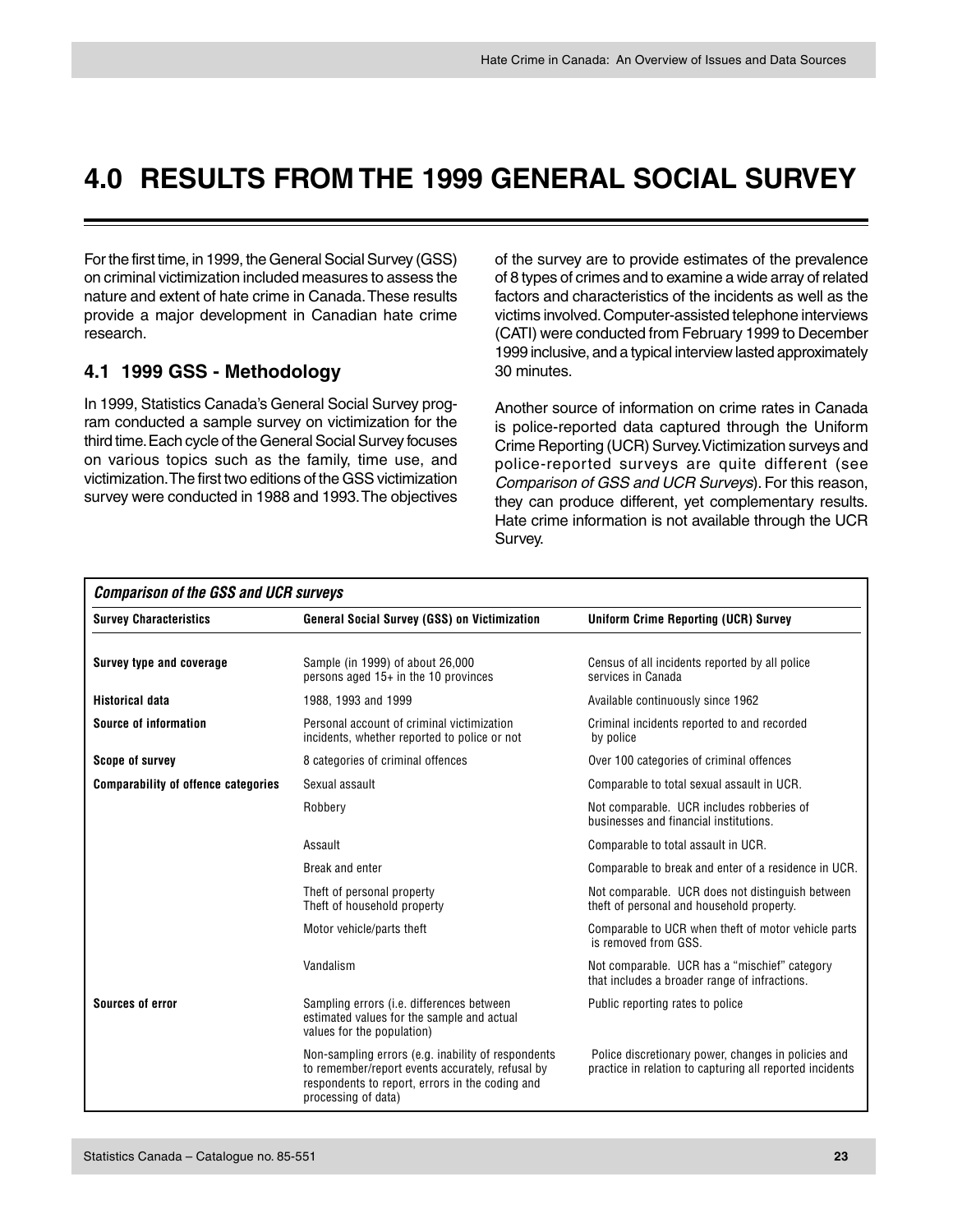#### <span id="page-25-0"></span>**Measuring Hate Crime**

One of the objectives of the GSS is to address current and emerging social issues. As hate crime has been identified as a priority policy issue, two questions were included on the survey to measure hate crime. The first asked whether victims of crime believed that the offence committed against them could be considered a hate crime, and the second question asked what they believed the motivation was for this offence. In order to ensure that respondents understood what was meant by hate crime, they were read the following pre-amble to the questions:

"There is a growing concern in Canada about hate crimes. By this I mean crimes motivated by the offender's hatred of a person's sex, ethnicity, race, religion, sexual orientation, age, disability, culture or language". The question then read as follows:

(1) Do you believe that this incident committed against you could be considered a hate crime?

If a person answered yes to this question, a subsequent question on the actual motivation was asked:

- (2) Was this because of the person's hatred of your …
- (1) Sex
- (2) Race/Ethnicity
- (3) Religion
- (4) Sexual Orientation
- (5) Age
- (6) Disability
- (7) Culture
- (8) Language
- (9) Other (specify)

A respondent could provide more than one response to the aforementioned categories. Responses that fell within the "Other" category were subsequently verified and consultations with experts were held in order to determine if the reason fell within the legal definition of hate crimes.

Various survey enhancements were made to the 1999 version of the GSS. In 1988 and 1993, 10,000 Canadians aged 15 years and over residing in households across the ten provinces were interviewed. The 1999 GSS allowed for a much larger sample of approximately 26,000 households. Canada's three largest cities were also oversampled in an attempt to get more detailed information on visible minority populations. These changes have allowed for more reliable estimates and more detailed analysis of various sub-populations. In addition, estimates of less frequently occurring crimes, such as hate crimes are possible.

The GSS on victimization measures personal and household crime. These include sexual assault; robbery; assault; theft of personal property; break and enter; motor vehicle theft; theft of household property; and vandalism. The first four offences are considered personal offences and the last four, household crimes.

#### **4.2 Data Limitations**

Although the GSS provides a rich source of data for issues and topics that cannot be explored through police statistics, the data have limitations. For example, GSS data are estimates based on information collected from a sample of the population and are therefore subject to sampling error. Estimates of proportions of sub-populations and very specific variables will have wider confidence intervals. This report uses the coefficient of variation (CV) as a measure of sampling error. When the CV of an estimate is higher than 33.3%, this is considered too unreliable to be published. Because hate crime counts are generally low, estimates with many variables may be too unreliable to publish. A larger sub-sample would be required to engage in full-scale analysis. As a result, some categories of hate crime victimization and associated variables must be collapsed in order to make some valid analyses. Nonetheless, the data on hate crimes provided through the GSS give detailed information on hate crimes at the national level not available through other existing data sources.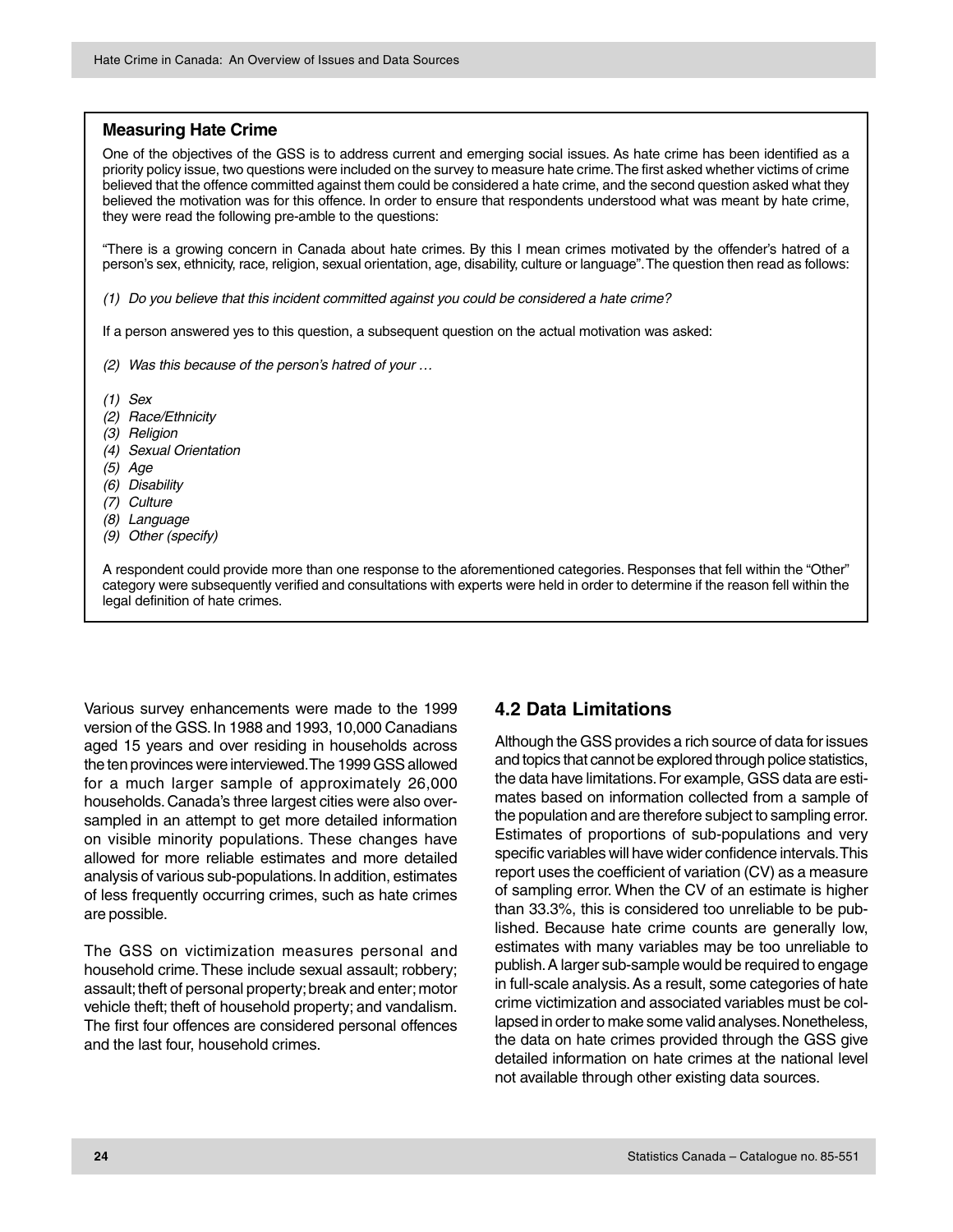|                              |                       | Hate Crime    | <b>Other Offences</b>                                            |                     |               |                                                                  |
|------------------------------|-----------------------|---------------|------------------------------------------------------------------|---------------------|---------------|------------------------------------------------------------------|
| Offence                      | No. of<br>incidents   | $\frac{0}{0}$ | Rate (per 1,000<br>population 15+<br>or per 1,000<br>households) | No. of<br>incidents | $\frac{0}{0}$ | Rate (per 1,000<br>population 15+<br>or per 1,000<br>households) |
| Assault                      | 134,376               | 49            | 6                                                                | 1,111,898           | 18            | 46                                                               |
| Other Personal <sup>1</sup>  | 76,114                | 28            | 3                                                                | 2,481,674           | 38            | 102                                                              |
| Theft Personal Property      |                       | --            |                                                                  | 1,790,883           | 29            | 74                                                               |
| Robbery                      |                       |               |                                                                  | 202,083             | 3             | 8                                                                |
| Sexual Assault               |                       | --            | --                                                               | 488,707             | 8             | 20                                                               |
| <b>Total Personal Crime</b>  | 210,489               | 77            | 9                                                                | 3,593,571           | 58            | 148                                                              |
| Vandalism                    | 30.284                | 11            |                                                                  | 777,339             | 13            | 64                                                               |
| Other Household <sup>2</sup> | $31.959$ <sup>t</sup> | 12            | $\frac{2}{3}$                                                    | 1,816,004           | 28            | 149                                                              |
| Break & Enter                |                       |               |                                                                  | 572,399             | 9             | 47                                                               |
| Theft Household Property     |                       |               |                                                                  | 748,691             | 12            | 62                                                               |
| Motor Vehicle/Parts Theft    |                       |               |                                                                  | 494,913             | 8             | 41                                                               |
| <b>Total Household Crime</b> | $62,243^{\dagger}$    | 23            | 5                                                                | 2,593,343           | 42            | 107                                                              |
| Total                        | 272,732               | 100           | n/a                                                              | 6,186,914           | 100           | n/a                                                              |

#### <span id="page-26-0"></span>Table 2 **Incidents of Hate Crime Victimization by Offence Type, 1999**

-- amount too small to be expressed.

Coefficient of variation between 16.6% and 33.3%.

<sup>1</sup> Other Personal includes: Theft Personal Property, Robbery and Sexual Assault.<br>2. Other Hausehold includes: Propis 8, Enter Theft Hausehold Property, Mater Vol.

<sup>2</sup> Other Household includes: Break & Enter, Theft Household Property, Motor Vehicle/Parts Theft.

**Source:** Statistics Canada, General Social Survey, 1999.

In addition to these general points, there are other limitations regarding specific issues related to hate crime. Many property type hate crimes are often targeted against institutions such as community centres, churches, and synagogues. The GSS measures crimes against individuals and households and would not include crimes against the community or businesses. Police-reported statistics often include hate propaganda offences in their hate crime databases; however, the GSS does not capture any information regarding this specific offence category. Furthermore, the literature indicates that many hate crimes are committed by youths against youths; however, the GSS does not include victims under 15 years old, since only persons aged 15 and over are interviewed.

#### **4.3 Incident Characteristics<sup>12</sup>**

Of the total number for the eight offence types in 1999, it is estimated that 4% (272,732 incidents) were considered by the victim to be motivated by hate. This figure appears to be somewhat consistent with findings from other studies and reports. Of the four personal crimes, 6% were hatemotivated; the proportion jumps to 11% for assaults only. The proportion is lower for vandalism (4%) and the four household crimes (2%).

#### **Hate crimes more likely to involve assaults**

A greater proportion of hate crime incidents are personal offences (77%) as compared to the total number of nonhate related incidents recorded in the GSS (58%). Whereas almost half (49%) of all hate crime incidents are assaults, less than one in five (18%) other incidents are assaults (Table 2). This supports other studies which have found that hate crimes are generally more violent than other offences (Roberts, 1995; Levin, 1999; Levin & McDevitt, 1993).

#### **Race/ethnicity the most common motivation**

Two other important research questions that policy makers, academics and victim groups want to explore are who are the victims of hate crimes and what is the most common motivation for their victimization? According to the GSS, race/ethnicity (43%) is the most common reason

 $12$  The results presented herein give the reader as much information as could possibly be analysed from the GSS. Since some counts are too low to make valid assessments, certain categories and variables were collapsed or grouped together. More information on the characteristics of the incident will be available, since the analysis is based on all eight classifiable offences. However, when examining most victim characteristics, only personal offences are taken into consideration, thus significantly lowering the sub-sample size.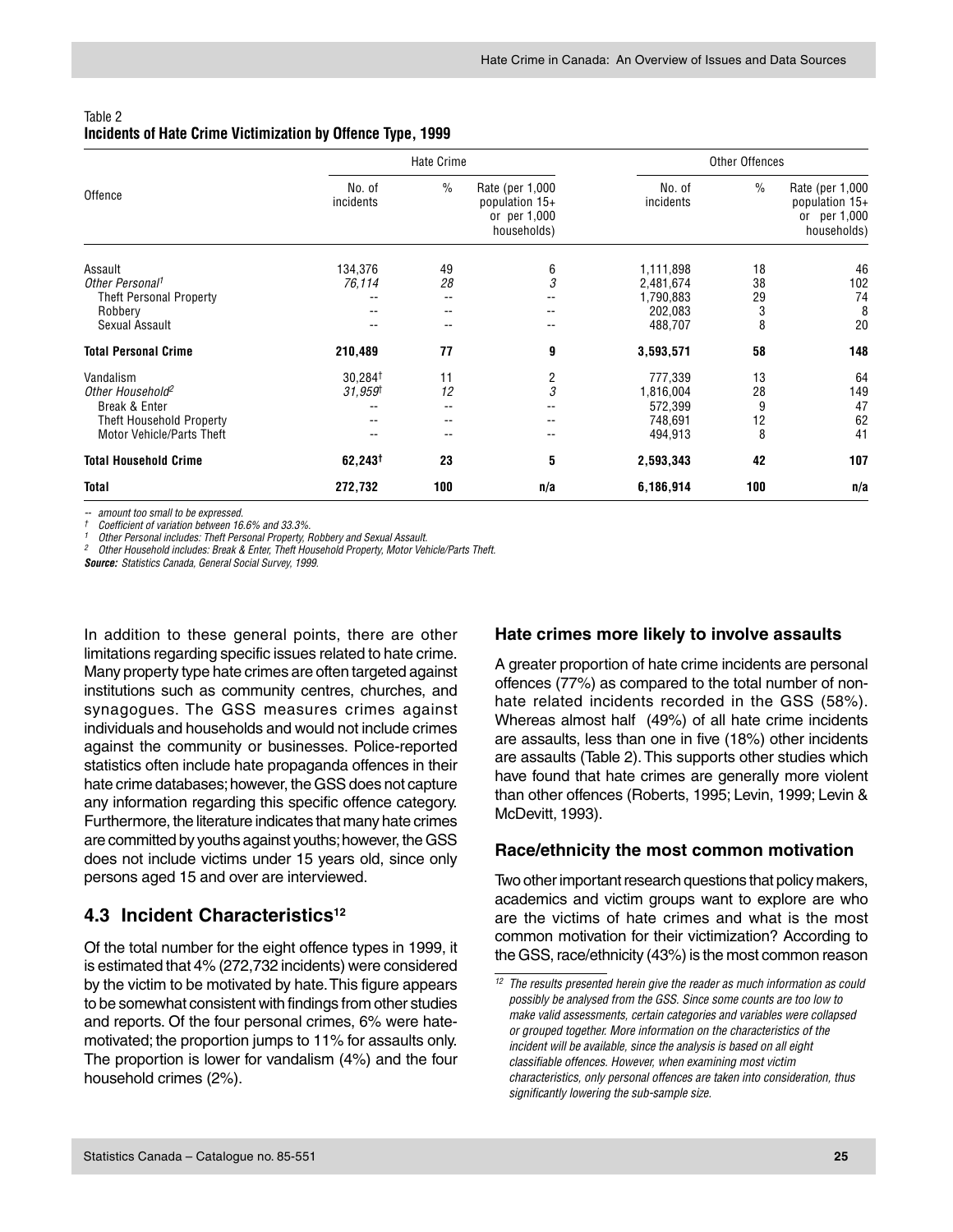given by victims that believed a hate crime was committed against them (Figure 1). Since some of the hate crime categories did not generate reliable estimates, many were collapsed into the category "other". It is for this reason that "other" makes up the second most common type of hate crime motivation (37%). In order of frequency, this category includes age, sexual orientation, religion, other similar factor, language and disability. Culture (18%) and sex (18%) made up the remaining categories. Culture as a motivating factor was frequently coupled with race/ ethnicity.

#### Figure 1



#### **Hate Crime Victimization by Motivation, 1999**

**Note**: Totals will not add up to 100% due to multiple motivations per incident. Coefficient of variation between 16.6% and 33.3%. \*

 In order of frequency, other includes the following categories: Age, Sexual Orientation, Religion, Other (specify), Language and Disability. **Source**: Statistics Canada, General Social Survey, 1999

#### **Hate crimes are largely an urban phenomenon occurring in commercial and public areas**

Most victims of hate crime incidents (92%) live in urban areas.13 This compares to 84% of non-hate related incidents. Although provincial comparisons are not available due to low counts, a broader regional breakdown reveals that British Columbia has the highest rate of personal hate crime victimization per 1,000 population aged 15 years and older (16) followed by the Prairie provinces (11), Ontario (7) and the Atlantic region and Quebec<sup>14</sup> (6). This regional pattern is similar to overall criminal victimization rates across Canada.

Most incidents occur in commercial establishments and public institutions (30%) or on the street and in public places (27%) (Table 3). Few occur in the victim's home (10%); however, many take place near the victim's residence (29%).

#### **Many hate crimes involve multiple offenders**

Whether or not hate crimes generally involve multiple offenders is an issue that concerns many researchers. Some studies indicate that up to 75% of hate crime incidents involve multiple offenders (Garafolo, 1990; Levin, 1992-93); however, others have found that nationally (United States) only 25% involve multiple offenders (Levin & McDevitt, 1993). From the 1999 GSS, it was possible to determine if violent offences (assault, sexual assault, and robbery) involved more than one offender. Of the 170,815 violent hate crime incidents, 52% involved one offender and 47% involved multiple offenders. In comparison to other non-hate related violent incidents, 75% involved one offender, and 20% involved more than one.

#### **The majority do not involve physical injury**

The severity of the offence can be measured through the examination of whether or not the victim suffered any type of injury. Although other hate crime research has demonstrated that victims of hate crime face higher levels of injury, the 1999 GSS demonstrates the opposite. The majority (84%) of violent hate crime victimization incidents did not result in any physical injuries. The proportion was not significantly lower for non-hate related violent crimes (78%). However, in incidents of hate crime, victims for all offence types were twice as likely to indicate that they had suffered other forms of disturbances due to the incident. For example, in 43% of incidents of hate crime, victims indicated that they found it difficult or impossible to carry out their main activity for that day or longer; however, the proportion dropped to 22% for non-hate related incidents.

#### **Hate crime incidents tend to involve strangers**

Results from police-reported data and victim survey data consistently show that someone known to the victim commits the majority of violent crimes. In 1999, policereported statistics indicated that for 30% of victims, the perpetrator was a stranger. The GSS indicates that in just

 $\frac{13}{13}$  Urban areas have minimum population concentrations of 1,000 and a population density of at least 400 per square kilometre, based on the previous census population counts. All territory outside urban areas is considered rural.

<sup>14</sup> The Atlantic provinces and Quebec were grouped together, since reliable estimates on personal hate crimes could not be generated from either region.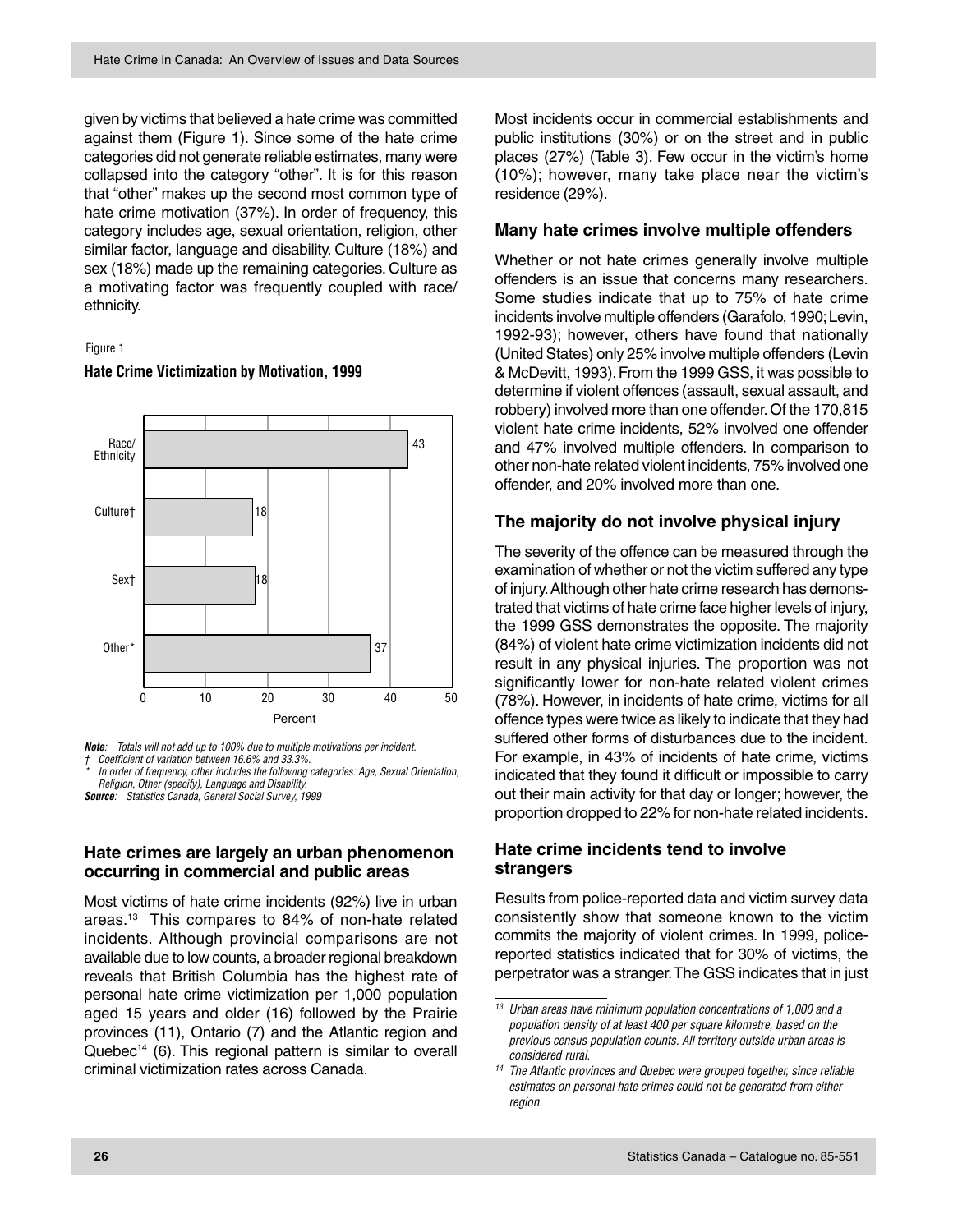#### <span id="page-28-0"></span>Table 3 **Location, Incidents of Hate Crime Victimization, 1999**

|                                                          | Personal            |               |                                           | Household           | Total         |                                   |                     |               |
|----------------------------------------------------------|---------------------|---------------|-------------------------------------------|---------------------|---------------|-----------------------------------|---------------------|---------------|
| Location                                                 | No. of<br>incidents | $\frac{0}{0}$ | Rate (per<br>1,000<br>population<br>$15+$ | No. of<br>incidents | $\frac{0}{0}$ | Rate (per<br>1,000<br>households) | No. of<br>incidents | $\frac{0}{0}$ |
| Victim's Residence                                       |                     |               |                                           |                     |               |                                   | 27,827 <sup>t</sup> | 10            |
| Around Victim's Residence                                |                     |               |                                           | 33,902 <sup>+</sup> | 54            | 3                                 | 78,047              | 29            |
| <b>Other Residence</b>                                   |                     |               |                                           |                     |               | --                                |                     |               |
| Commercial / Institution                                 | 78,574              | 37            | 3                                         |                     |               | --                                | 82,320              | 30            |
| Street / Public Place                                    | 60,543              | 29            | $\overline{2}$                            |                     |               | --                                | 74,266              | 27            |
| Don't Know / Not Stated                                  |                     |               |                                           |                     |               | --                                |                     |               |
| Atlantic and Quebec <sup>1</sup>                         | 50.073 <sup>†</sup> | 24            | 6                                         |                     |               |                                   | 61,337              | 22            |
| Ontario                                                  | 64,662              | 31            |                                           |                     |               |                                   | 92,454              | 34            |
| Prairies                                                 | 42,389 <sup>t</sup> | 20            | 11                                        |                     |               |                                   | 53,895              | 20            |
| <b>British Columbia</b>                                  | 53,366              | 25            | 16                                        |                     |               | --                                | 65,046              | 24            |
| Urban (Victim's household)<br>Rural (Victim's household) | 194,487<br>--       | 92<br>$- -$   | 10<br>$- -$                               | 54,931              | 88<br>$- -$   | 6<br>--                           | 249,418             | 91            |
| <b>Total</b>                                             | 210,489             | 100           | 9                                         | 62,243              | 100           | 5                                 | 272,732             | 100           |

- nil or zero.

amount too small to be expressed.

<sup>1</sup> The Atlantic provinces and Quebec were grouped together, since reliable estimates on personal hate crimes could not be generated from either region

Coefficient of variation between 16.6% and 33.3%.

**Source:** Statistics Canada, General Social Survey, 1999.

over one-quarter of violent incidents, the victim did not know the offender.15 This finding however does not hold for incidents where the victim considered that the offence committed against them to be motivated by hate. In almost half (46%) of all violent hate crime incidents, the offender was a stranger to the victim. In those incidents where the victim was known, the offender was most likely to be an acquaintance or someone known by sight. In addition, the vast majority of violent offenders were males (89%), which is similar to the proportion of non-hate crimes (86%).

#### **Hate crimes more likely to come to the attention of police but satisfaction is lower**

Numerous studies have found that hate crimes tend to be underreported and that too often such events never come to the attention of the police (Roberts, 1995; Levin, 1999; Levin & McDevitt, 1993). The 1999 GSS supports such findings; however, it was found that hate crimes are more likely to be reported to the police than other crimes. Of the total number of incidents where victims believed the offence was hate-motivated, 45% were reported to the police, while 53% were not reported (Table 4). In comparison, 37% of the total number of non-hate related incidents were reported to the police and 60% were not.

This slight difference is in part due to the greater proportion of assaults in hate crime incidents, which are more often reported to the police than non-hate related incidents.

Another possible explanation for such results is that the victim may have initially brought the event to the attention of the police, but never indicated to the investigating officer that the incident was hate-motivated. Furthermore, the anonymous nature of victimization surveys may have then provided more information about the event, revealing other factors associated with the criminal event that may have otherwise been left out during a police report.

However, levels of satisfaction with the police response are somewhat different. It appears as though hate crime victims are less satisfied with the actions taken by the police than those who were victims of other types of crimes. Whereas 29% of victims of other types of crimes were dissatisfied with police responses, the proportion jumps to 47% for victims of hate crimes. This difference may be explained by the aggravating circumstance of the incident and the higher degree of expectation from the police by the victim.

#### **4.4. Victim Characteristics**

In-depth analysis of hate crime incidents must be restricted to personal crimes when looking at victim characteristics because a household crime is committed against every member of the household and not all may possess the same characteristics.

<sup>15</sup> Includes incidents of spousal and senior assault.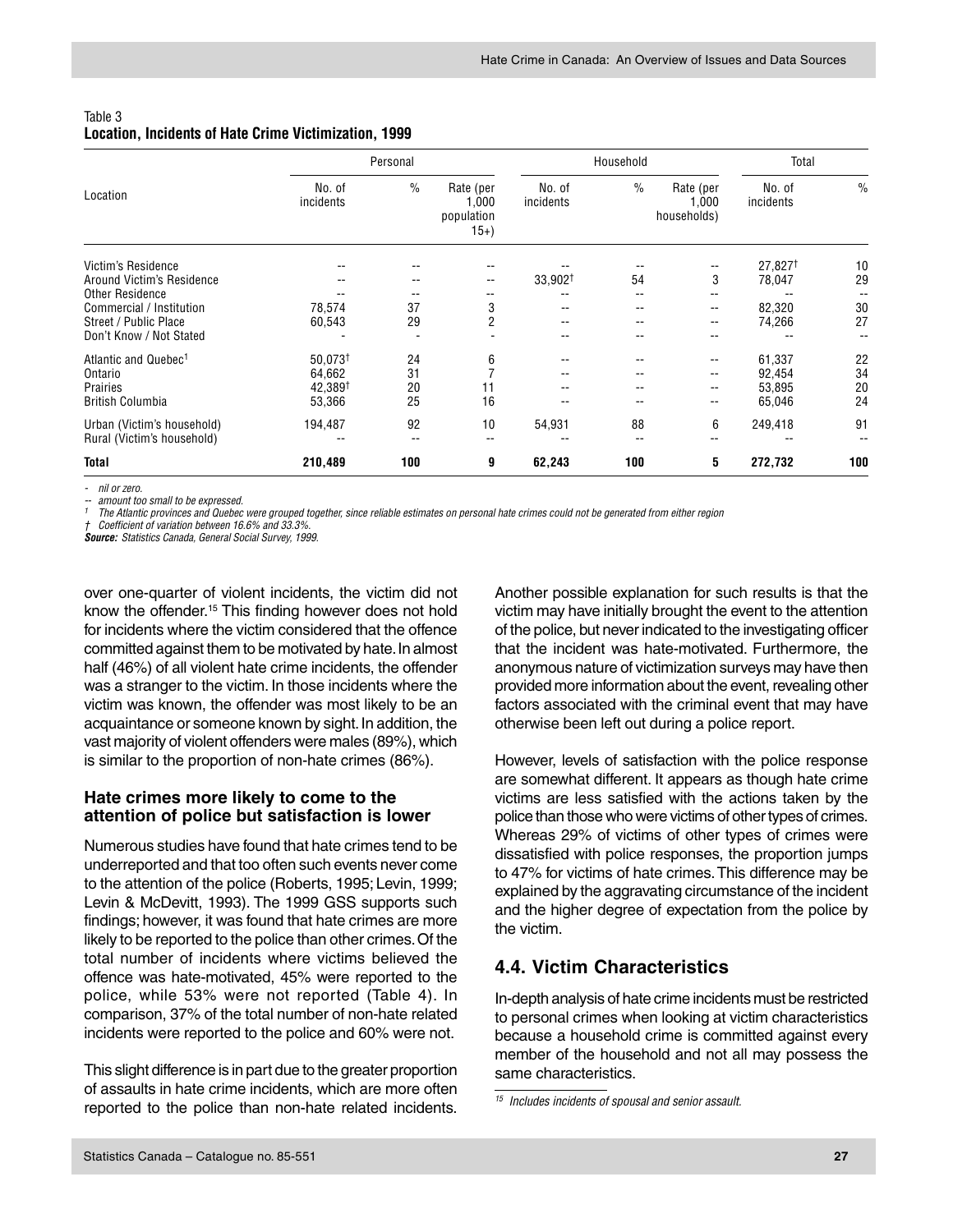| Table 4                                                                               |  |
|---------------------------------------------------------------------------------------|--|
| Incidents of Hate Crime Victimization Reported to the Police by Type of Offence, 1999 |  |

|                                                 | Reported            |                          | Not Reported        |               | Don't Know / Not Stated |               | Total               |  |
|-------------------------------------------------|---------------------|--------------------------|---------------------|---------------|-------------------------|---------------|---------------------|--|
| Offence                                         | No. of<br>incidents | $\%$                     | No. of<br>incidents | $\frac{0}{0}$ | No. of<br>incidents     | $\frac{0}{0}$ | No. of<br>incidents |  |
| Assault                                         | 67,550              | 50                       | 64.789              | 48            | --                      | --            | 134,376             |  |
| Other Personal                                  | --                  | $\overline{\phantom{a}}$ | 49,195              | 65            | --                      | --            | 76,114              |  |
| <b>Total Personal</b>                           | 93,926              | 45                       | 113.983             | 54            | --                      | --            | 210,489             |  |
| Vandalism                                       | --                  | $-$                      | --                  | --            | -                       |               | 30,284              |  |
| Other Household                                 | --                  | $- -$                    | --                  | --            | --                      | --            | 31,959              |  |
| <b>Total Household</b>                          | 29.556 <sup>+</sup> | 47                       | 31.764 <sup>t</sup> | 51            | --                      | --            | 62,243              |  |
| <b>Total Hate Crime Victimization Incidents</b> | 123,481             | 45                       | 145,748             | 53            | --                      | --            | 272,732             |  |

- nil or zero.

amount too small to be expressed.

† Coefficient of variation between 16.6% and 33.3%.

**Source:** Statistics Canada, General Social Survey, 1999.

#### **Women and men report similar rates of personal hate crime victimization**

Little differences exist in the overall rate of female and male hate crime victimization. The rate of personal hate crime victimization was 9 per 1,000 women and 8 per 1,000 men (Table 5).

#### **Rates are higher for young people**

In most hate crime victims are adolescents or young adults as the risk of personal hate crime victimization decreases with age. This finding is noted in all patterns of personal criminal victimization. Those between the ages of 15 and 24 experienced the highest rate of hate crime victimization with an overall rate of 22 per 1,000 population (Table 5). These younger victims reported a rate 2 times that of the next highest age group, those between the ages of 25 and 34 (11 per 1,000 population). This is a consistent pattern in victimization research and is true for crimes that are not hate-motivated.

#### **Risks are highest for visible minorities**

In most incidents where the victim stated that the offence committed against them was motivated by some form of hatred, the victim was not from a visible minority group. Further examination of the race/ethnicity category reveals a similar pattern. However, the risk of hate crime victimization was more than 2 times greater for visible minorities than for non-visible minorities. These proportions translate to an estimated personal crime victimization rate of 7 per 1,000 non-visible minority persons and 19 per 1,000 visible minority persons.

#### Table 5 **Characteristics of Hate Crime Victims, 1999**

| Victim                                                                                   | No. of<br>incidents                     | $\frac{0}{0}$  | Rate per 1,000<br>population<br>$15+$ |
|------------------------------------------------------------------------------------------|-----------------------------------------|----------------|---------------------------------------|
| Total <sup>1</sup>                                                                       | 210,489                                 | 100            | 9                                     |
| Sex                                                                                      |                                         |                |                                       |
| Male<br>Female                                                                           | 100,739<br>109,750                      | 48<br>52       | 8<br>9                                |
| Age                                                                                      |                                         |                |                                       |
| $15 - 24$<br>25-34<br>$35+$                                                              | 88,508<br>46,643 <sup>†</sup><br>75,338 | 42<br>22<br>36 | 22<br>11<br>5                         |
| <b>Aboriginal Status</b>                                                                 |                                         |                |                                       |
| Aboriginal<br>Non-Aboriginal                                                             | 197,444                                 | 94             | 9                                     |
| Country of Birth<br>Canada<br>Outside Canada<br>Don't Know/Not Stated                    | 152,238<br>57,888 <sup>+</sup>          | 72<br>28       | 8<br>12                               |
| <b>Visible Minority Status</b><br><b>Visible Minority</b><br><b>Non-visible Minority</b> | 48,128 <sup>+</sup><br>162,361          | 23<br>77       | 19<br>7                               |

amount too small to be expressed.

† Coefficient of variation between 16.6% and 33.3%.

Table is based on the number of personal crimes only (assault, sexual assault, robbery, theft of personal property).

**Source:** Statistics Canada, General Social Survey, 1999.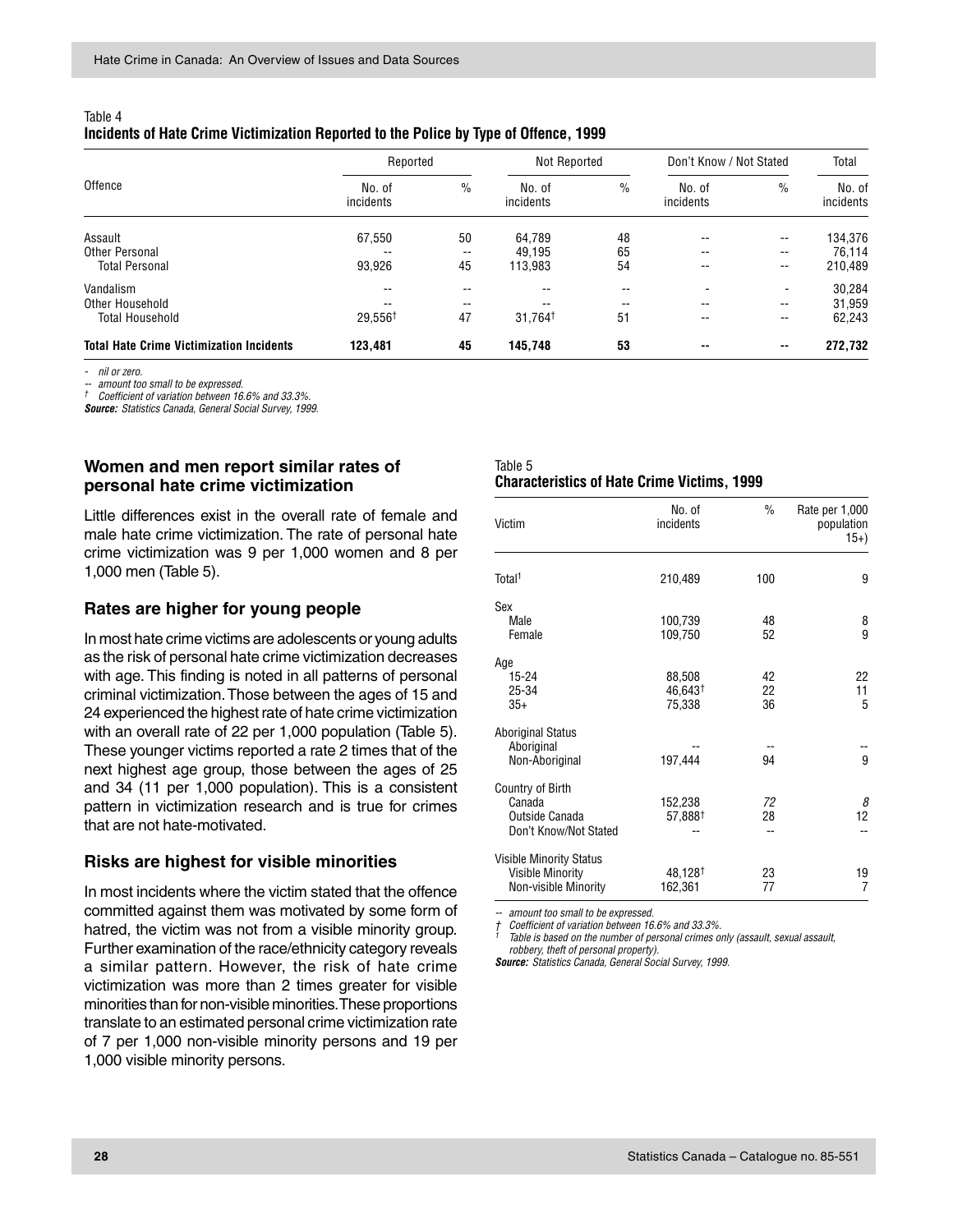<span id="page-30-0"></span>Similar proportions are noted when examining the rates of persons who were victimized by a hate crime. Overall, 1% of the population aged 15 years and older was the victim of a hate crime incident. This proportion remains the same for the non-visible minority population, but increased to 3% for persons from a visible minority group.

#### **4.5 Conclusion**

While the information provided has supported results from existing studies, it has also put into question other research findings. However, one must be cautious in interpreting

the 1999 GSS data on hate crimes. First, they are estimates and must be treated as such. They are also limited because of sample size. This is reflected in some of the analysis provided above. In order to allow more detailed analysis of these types of crimes, a much larger sample is required. In addition, no property crimes against the community are captured through the GSS, which is perhaps one of the most significant limitations. Nonetheless, the 1999 GSS on victimization has provided the first available national estimates on hate crimes.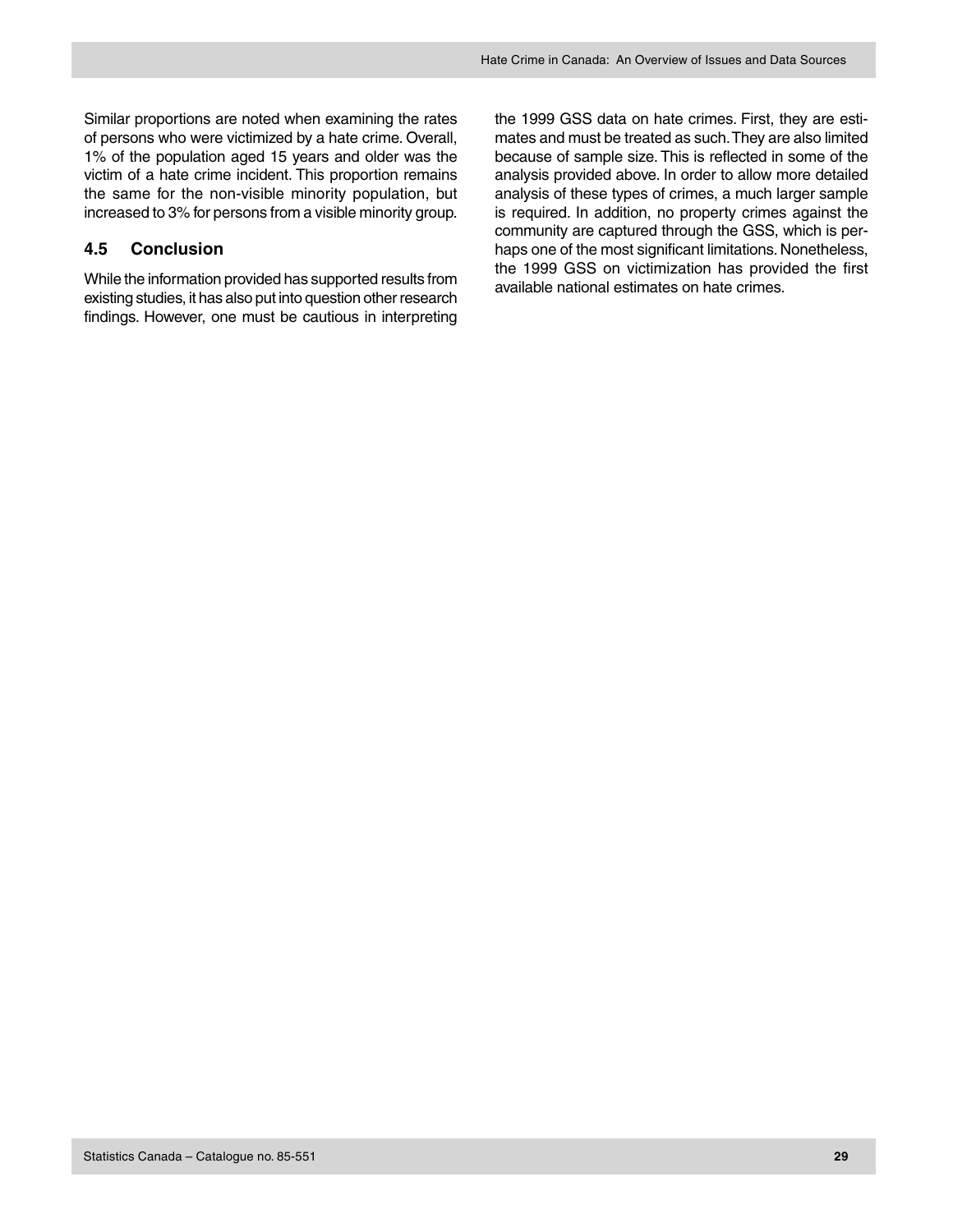

## ELECTRONIC PUBLICATIONS AVAILABLE AT www.statcan.ca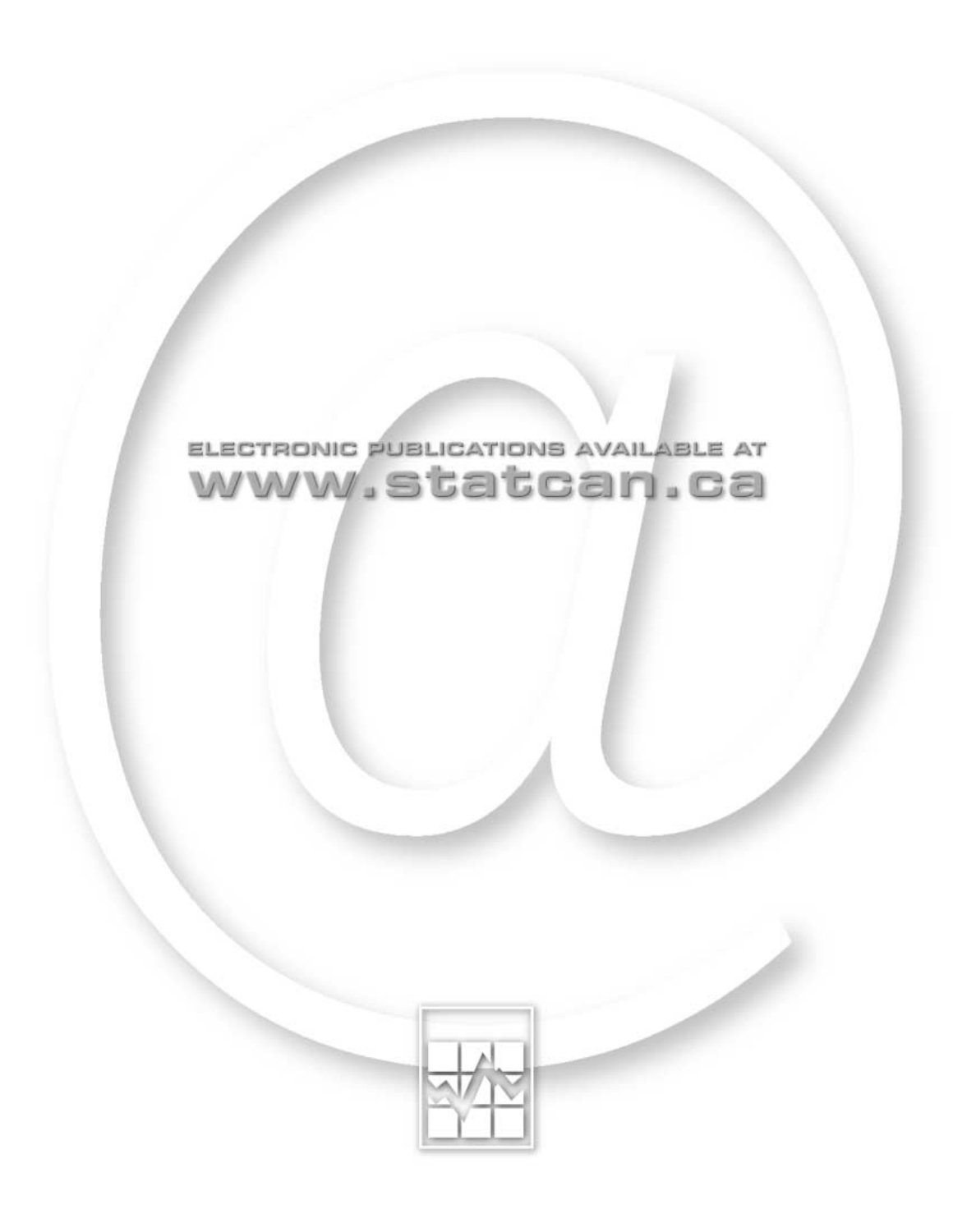### <span id="page-32-0"></span>**5.0 CONCLUDING REMARKS**

Hate crime is currently receiving increased attention by governments, police and community groups in Canada. This has resulted in the tabling and passage of hate crime legislation, the formation of hate or bias crime units and the proliferation of government-sponsored research. Other countries such as the United States and Britain are attempting to come to grips with hatred within their own borders, indicating that the hate crime phenomenon is a global issue. However, the perceived social problem of hate crime remains a problematic area. Although research has increased in recent years, problems relating to definitions, data collection, policy responses and the effects of victimization continue to fuel debate.

Through the GSS an overall picture of hate crimes in Canada is beginning to emerge. Many questions regarding hate crimes however, remain unanswered and more detailed information is required. For instance, the literature suggests that many hate crimes are committed by youths and often the victims are also youths. Due to its sampling frame, the GSS was not able to fully address this issue. The conclusion from a data gaps perspective is that victimization surveys are only one way to collect information on criminal incidents. The other way is through police-reported data. The availability of both sources of data would complement each other and give the public, as well as policy makers a more comprehensive picture on the extent and nature of hate crime activity in Canada.

This report has also focused on current policies and procedures of selected police departments across Canada. The positive feedback from these police departments, as well as the information provided, indicate numerous initiatives and a substantial amount of infrastructure are in place to deal with hate crime incidents.

The primary problem is not in the lack of interest on the part of the police, but rather uncertainty about the best way to collect quality police-reported data. The main question is how to proceed? Although much can be learned from initiatives in foreign jurisdictions, Canada's operational criminal justice systems is not the same. Unlike the British model, in Canada there is no substantive offence relating to hateful motivation. In addition, our definition does not include the perspective of anyone involved in the incident, which makes reporting much more difficult. Likewise, although the American model possesses some attractive features, our criminal justice system does not mandate the national collection of police-reported hate crimes. In the absence of such initiatives, determining which way Canada should proceed on national policereported hate crime statistics requires some careful consideration.

Hate activity is also flourishing through new electronic avenues such as the internet. This has definitely added to the complexity of the problem. Networks on how to best deal with these new forms of hatred have already been established; however, monitoring these new forms of hate crimes and hate propaganda at the national level remains an arduous task. At this point, qualitative approaches appear to be the best way to understand these new form of hate-motivated activities.

Legislation, in the form of sentence enhancement, has emerged as the primary means to address hate crimes, where sentences are increased for offences where hate is deemed to have been a motivating factor. Data are lacking in this area, and to better inform policy, there is a need for information on the nature and extent of these crimes. The current initiative by the CCJS to collect and analyse hate crime data may better inform policy makers, as well as the Canadian public.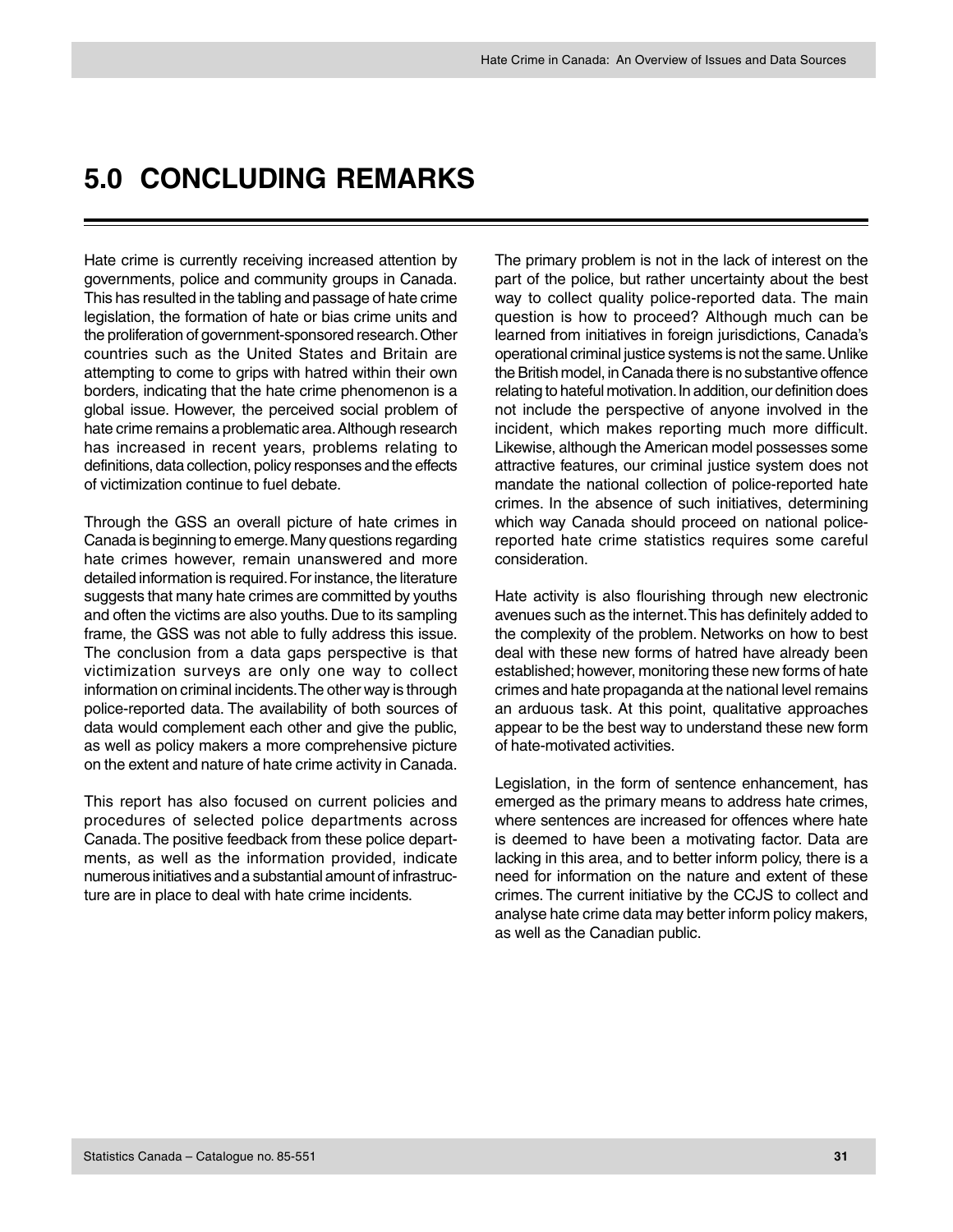

## ELECTRONIC PUBLICATIONS AVAILABLE AT www.statcan.ca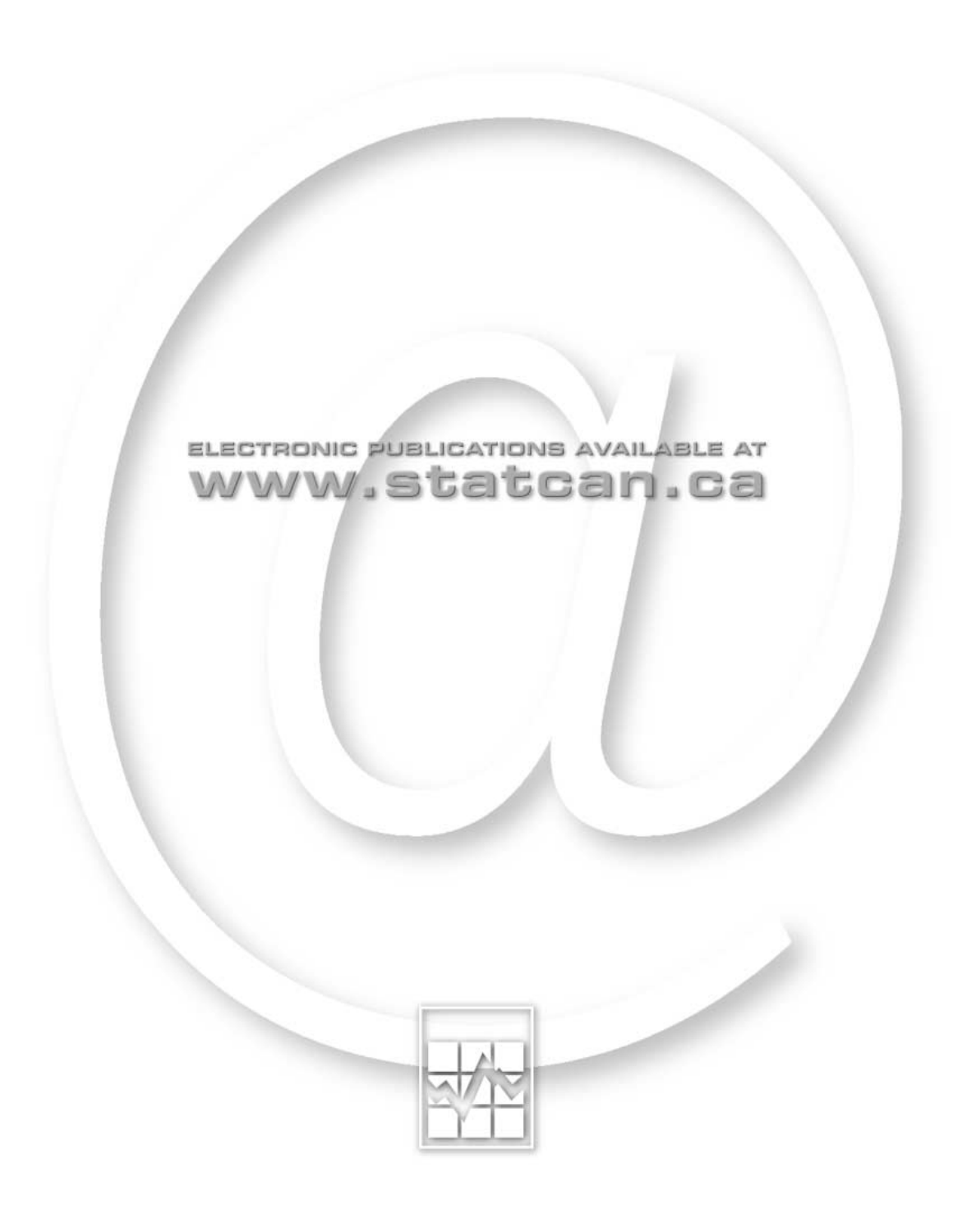<span id="page-34-0"></span>

| <b>QUARTERLY HATE CRIME REPORT</b><br><b>Offenses Known to Law Enforcement</b><br>Form Approved<br>OMB No. 1110-0015<br>Approved through 5/3/97<br><b>Summary Page</b><br>This report is authorized by Title 28, Section 534, U.S. Code, and the Hate Crime Statistics Act of<br>1990. Your cooperation in using this form to report hate crimes known to your department will assist the<br>FBI in compiling comprehensive and accurate data regarding incidence and prevalence of Hate Crime<br>throughout the Nation. Please submit this report on a quarterly basis, by the 15th day after the close of the<br>quarter, to Federal Bureau of Investigation, Criminal Justice Information Services Division, Attention:<br>Úniform Crime Reports/Module E-3, 1000 Custer Hollow Road, Clarksburg, WV 26306. |                       |                                                                                                                                                                                                                                                                                                                                                                                                                                                                                                                                                                                                                |                  |
|----------------------------------------------------------------------------------------------------------------------------------------------------------------------------------------------------------------------------------------------------------------------------------------------------------------------------------------------------------------------------------------------------------------------------------------------------------------------------------------------------------------------------------------------------------------------------------------------------------------------------------------------------------------------------------------------------------------------------------------------------------------------------------------------------------------|-----------------------|----------------------------------------------------------------------------------------------------------------------------------------------------------------------------------------------------------------------------------------------------------------------------------------------------------------------------------------------------------------------------------------------------------------------------------------------------------------------------------------------------------------------------------------------------------------------------------------------------------------|------------------|
|                                                                                                                                                                                                                                                                                                                                                                                                                                                                                                                                                                                                                                                                                                                                                                                                                |                       |                                                                                                                                                                                                                                                                                                                                                                                                                                                                                                                                                                                                                |                  |
|                                                                                                                                                                                                                                                                                                                                                                                                                                                                                                                                                                                                                                                                                                                                                                                                                | <b>Name of Agency</b> | <b>Name of Identifier</b>                                                                                                                                                                                                                                                                                                                                                                                                                                                                                                                                                                                      |                  |
|                                                                                                                                                                                                                                                                                                                                                                                                                                                                                                                                                                                                                                                                                                                                                                                                                | Name of Preparer      | <b>Title</b>                                                                                                                                                                                                                                                                                                                                                                                                                                                                                                                                                                                                   |                  |
|                                                                                                                                                                                                                                                                                                                                                                                                                                                                                                                                                                                                                                                                                                                                                                                                                |                       | Quarter and Year of Report: January-March                                                                                                                                                                                                                                                                                                                                                                                                                                                                                                                                                                      | April-June       |
|                                                                                                                                                                                                                                                                                                                                                                                                                                                                                                                                                                                                                                                                                                                                                                                                                |                       | July-September                                                                                                                                                                                                                                                                                                                                                                                                                                                                                                                                                                                                 | October-December |
|                                                                                                                                                                                                                                                                                                                                                                                                                                                                                                                                                                                                                                                                                                                                                                                                                |                       | Year and the state of the state of the state of the state of the state of the state of the state of the state                                                                                                                                                                                                                                                                                                                                                                                                                                                                                                  |                  |
| Total number of incidents reported in this quarter______________________________<br>If there were no hate crimes in this quarter, check this box.                                                                                                                                                                                                                                                                                                                                                                                                                                                                                                                                                                                                                                                              |                       |                                                                                                                                                                                                                                                                                                                                                                                                                                                                                                                                                                                                                |                  |
| Deletion of incident(s) previously reported [Applicable only for deletion of entire incident(s)].<br><b>Incident Number</b><br>Date of the Incident                                                                                                                                                                                                                                                                                                                                                                                                                                                                                                                                                                                                                                                            |                       |                                                                                                                                                                                                                                                                                                                                                                                                                                                                                                                                                                                                                |                  |
|                                                                                                                                                                                                                                                                                                                                                                                                                                                                                                                                                                                                                                                                                                                                                                                                                |                       |                                                                                                                                                                                                                                                                                                                                                                                                                                                                                                                                                                                                                |                  |
|                                                                                                                                                                                                                                                                                                                                                                                                                                                                                                                                                                                                                                                                                                                                                                                                                |                       | $\overline{\text{Month}}$ Day Year                                                                                                                                                                                                                                                                                                                                                                                                                                                                                                                                                                             |                  |
|                                                                                                                                                                                                                                                                                                                                                                                                                                                                                                                                                                                                                                                                                                                                                                                                                |                       | $\frac{1}{\text{Month}}$ Day Year                                                                                                                                                                                                                                                                                                                                                                                                                                                                                                                                                                              |                  |
|                                                                                                                                                                                                                                                                                                                                                                                                                                                                                                                                                                                                                                                                                                                                                                                                                |                       |                                                                                                                                                                                                                                                                                                                                                                                                                                                                                                                                                                                                                |                  |
|                                                                                                                                                                                                                                                                                                                                                                                                                                                                                                                                                                                                                                                                                                                                                                                                                |                       | Day<br>Month                                                                                                                                                                                                                                                                                                                                                                                                                                                                                                                                                                                                   | Year             |
|                                                                                                                                                                                                                                                                                                                                                                                                                                                                                                                                                                                                                                                                                                                                                                                                                |                       |                                                                                                                                                                                                                                                                                                                                                                                                                                                                                                                                                                                                                |                  |
|                                                                                                                                                                                                                                                                                                                                                                                                                                                                                                                                                                                                                                                                                                                                                                                                                |                       | Month<br>Day                                                                                                                                                                                                                                                                                                                                                                                                                                                                                                                                                                                                   | Year             |
| NOTE:                                                                                                                                                                                                                                                                                                                                                                                                                                                                                                                                                                                                                                                                                                                                                                                                          |                       | $\frac{\sqrt{}}{\sqrt{}}$ Month Day Year<br>Public reporting for this collection of information is estimated to average .17 hours per response, including the time<br>for reviewing. Send comments regarding this burden estimate or any other aspect of this collection of information<br>including suggestions for reducing this burden to, Federal Bureau of Investigation, CJIS, ATTN: Uniform Crime<br>Reports, 1000 Custer Hollow Road, Clarksburg, WV 26306; and to the Office of Information and Regulatory Affairs,<br>OMB Number 1110-0015, Office of Management and Budget, Washington, D.C. 20503. |                  |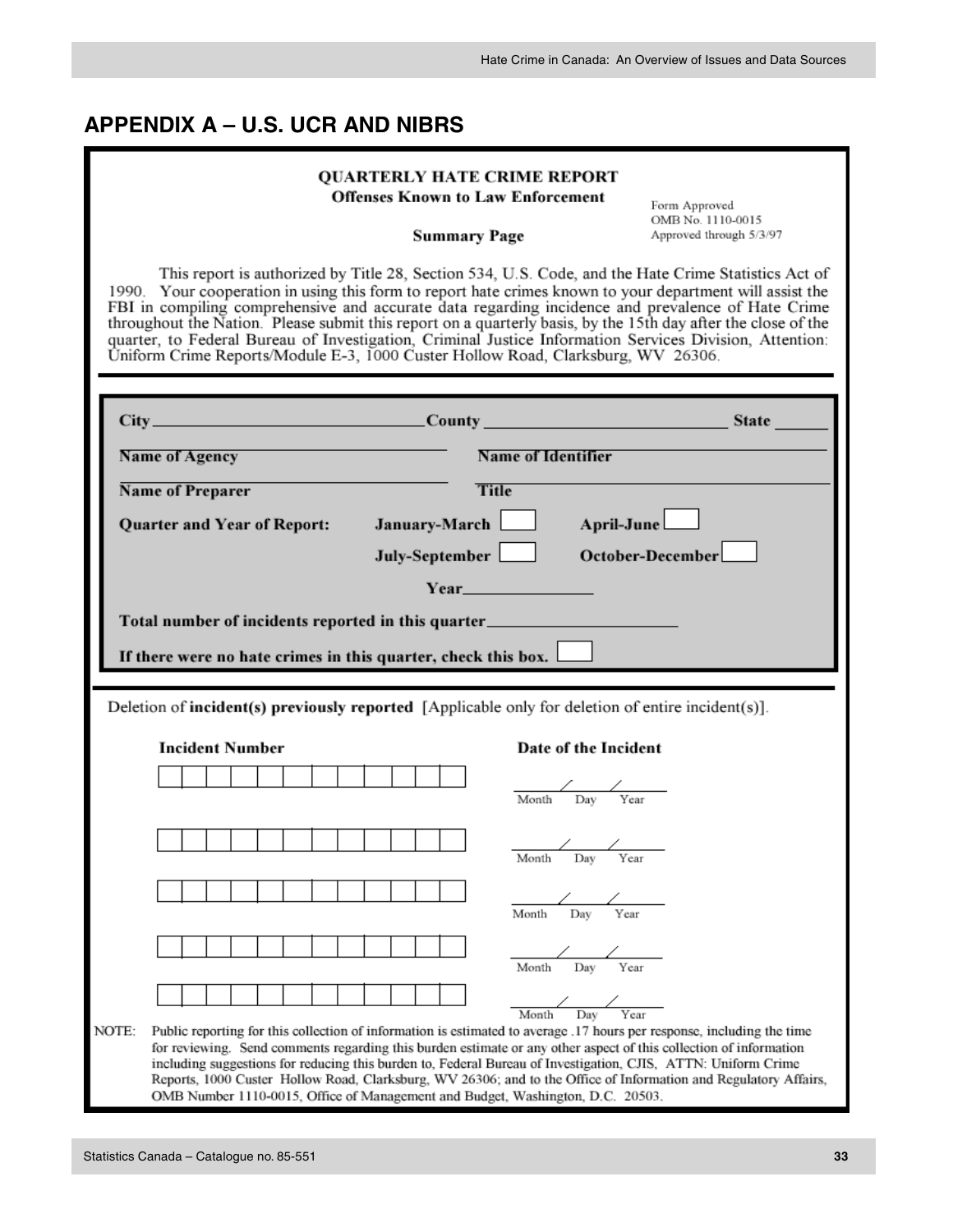| HATE CRIME INCIDENT REPORT                                                                                                                                                                                                                                                                                                                                                                                                                                                     |                                                                                                             |                                                                                               |                                                                                                                                                                                                                                                                                                                        |     |                                                                                                               |                                                                                                                                                                              |
|--------------------------------------------------------------------------------------------------------------------------------------------------------------------------------------------------------------------------------------------------------------------------------------------------------------------------------------------------------------------------------------------------------------------------------------------------------------------------------|-------------------------------------------------------------------------------------------------------------|-----------------------------------------------------------------------------------------------|------------------------------------------------------------------------------------------------------------------------------------------------------------------------------------------------------------------------------------------------------------------------------------------------------------------------|-----|---------------------------------------------------------------------------------------------------------------|------------------------------------------------------------------------------------------------------------------------------------------------------------------------------|
| Initial<br>Adjustment                                                                                                                                                                                                                                                                                                                                                                                                                                                          | ORI                                                                                                         |                                                                                               |                                                                                                                                                                                                                                                                                                                        |     | Date of Incident                                                                                              |                                                                                                                                                                              |
| <b>Incident No.</b>                                                                                                                                                                                                                                                                                                                                                                                                                                                            |                                                                                                             |                                                                                               |                                                                                                                                                                                                                                                                                                                        |     | of <sub>1</sub><br>Page                                                                                       | of Same Incident                                                                                                                                                             |
| <b>UCR Offense</b>                                                                                                                                                                                                                                                                                                                                                                                                                                                             |                                                                                                             |                                                                                               | <b>Offense Code</b>                                                                                                                                                                                                                                                                                                    |     |                                                                                                               |                                                                                                                                                                              |
| UCR Code # of victims<br>#4<br>#1<br><b>UCR Code</b><br>$#$ of victims<br>UCR Code<br>#5<br>#2<br>UCR Code<br># of victims<br>UCR Code<br>#6<br>#3                                                                                                                                                                                                                                                                                                                             | UCR Code # of victims<br># of victims<br>$#$ of victims                                                     |                                                                                               | 01 Murder<br>02 Forcible Rape<br>03 Robbery<br>04 Aggravated Assault<br>05 Burglary<br>06 Larceny-Theft                                                                                                                                                                                                                |     | 08 Arson                                                                                                      | 07 Motor Vehicle Theft<br>09 Simple Assault<br>10 Intimidation<br>11 Destruction/Damage/<br>Vandalism                                                                        |
| <b>Location</b> (Check one for Offense $#1$ )                                                                                                                                                                                                                                                                                                                                                                                                                                  |                                                                                                             |                                                                                               |                                                                                                                                                                                                                                                                                                                        |     |                                                                                                               |                                                                                                                                                                              |
| 01 □ Air/ Bus / Train Terminal<br>$02 \Box$ Bank / Savings and Loan<br>03 $\Box$ Bar / Night Club<br>04 □ Church / Synagogue / Temple<br>05 $\Box$ Commercial / Office Building<br>$06 \Box$ Construction Site<br>$07 \Box$ Convenience Store<br>08 $\Box$ Department / Discount Store<br>09 □ Drug Store / Dr.'s Office / Hospital<br>$10 \Box$ Field / Woods<br>$11 \Box$ Government / Public Building<br>12 □ Grocery / Supermarket<br>13 □ Highway / Road / Alley / Street |                                                                                                             |                                                                                               | $14 \Box$ Hotel /Motel / etc.<br>15 □ Jail / Prison<br>$16 \Box$ Lake / Waterway<br>$17 \Box$ Liquor Store<br>18 □ Parking Lot / Garage<br>19 □ Rental Storage Facility<br>20 □ Residence / Home<br>$21 \Box$ Restaurant<br>$22 \Box$ School / College<br>$23 \Box$ Service / Gas Station<br>$25 \Box$ Other / Unknown |     | #2<br>#3<br>#4<br>#5<br>24 □ Specialty Store (TV, Fur, etc.)<br>#6                                            | <b>Enter Location</b><br><b>Code</b> if Different<br>from Offense #1                                                                                                         |
| <b>Bias Motivation</b> ( <i>Check one for Offense</i> $#1$ )                                                                                                                                                                                                                                                                                                                                                                                                                   |                                                                                                             |                                                                                               |                                                                                                                                                                                                                                                                                                                        |     |                                                                                                               |                                                                                                                                                                              |
| Racial<br>Anti-White<br>11<br>12<br>Anti-Black<br>Anti-American Indian/<br>13<br>Alaskan Native<br>14<br>Anti-Asian/Pacific<br>Islander<br>15<br>Anti-Multi-Racial Group<br><b>Ethnicity/National Origin</b><br>32<br>Anti-Hispanic<br>Anti - Other Ethnicity/<br>33<br>National Origin<br>Specify                                                                                                                                                                             | <b>Religious</b><br>Anti-Jewish<br>21<br>22<br>23<br>24<br>25<br>26<br>Sexual<br>41<br>42<br>43<br>44<br>45 | Anti-Catholic<br>Anti-Protestant<br>Anti-Other Religion<br>Anti-Heterosexual<br>Anti-Bisexual | Anti-Islamic (Moslem)<br>Anti-Atheism/Agnosticism<br>Anti-Male Homosexual<br>Anti-Female Homosexual (Lesbian)<br>Anti-Homosexual (Gay & Lesbian)                                                                                                                                                                       |     | <b>Disability</b><br>#2<br>#3<br>#4<br>#5<br>#6                                                               | 51 Anti-Physical Disability<br>52 Anti-Mental Disability<br><b>Enter Bias Motivation</b><br>Code if Different<br>from Offense #1                                             |
| Victim Type: For each offense code listed above, check all applicable victim types                                                                                                                                                                                                                                                                                                                                                                                             |                                                                                                             |                                                                                               |                                                                                                                                                                                                                                                                                                                        |     |                                                                                                               |                                                                                                                                                                              |
| Offense Offense<br>Victim Type:<br>Code<br>Code<br>#1<br>#2<br>1. Individual*<br>□<br>□<br>2. Business<br>□<br>□<br>3. Financial Institution $\Box$<br>□<br>п<br>П<br>4. Government<br>*Indicate the total number of individual victims involved in the incident.                                                                                                                                                                                                              | Offense<br>Code<br>Code<br>绉<br>84.<br>□<br>□<br>□<br>□<br>□<br>□<br>□<br>п                                 | Offense Offense Offense<br>Code<br>Code<br>#5<br>#6<br>□<br>□<br>□<br>□<br>□<br>□<br>П<br>П   | 2. Society<br>3. Other<br>4. Unknown                                                                                                                                                                                                                                                                                   |     | Offense Offense<br>Code<br>Code<br>62<br>#1<br>1. Religious Organization □<br>□<br>□<br>□<br>□<br>□<br>□<br>□ | Offense<br>Offense Offense Offense<br>Code<br>Code<br>Code<br>Code<br>i/3<br>#5<br>#6<br>84.<br>□<br>□<br>□<br>□<br>□<br>□<br>□<br>ப<br>□<br>□<br>□<br>□<br>□<br>□<br>□<br>□ |
| <b>Number of Offenders</b>                                                                                                                                                                                                                                                                                                                                                                                                                                                     |                                                                                                             |                                                                                               | (Use "00" for "Unknown)                                                                                                                                                                                                                                                                                                |     |                                                                                                               |                                                                                                                                                                              |
| Suspected Offender's Race as a Group (Check one)<br>$1 \Box$ White<br>American Indian / Alaskan Native<br>$5\square$<br>Multi-Racial Group<br>$3$ $\Box$                                                                                                                                                                                                                                                                                                                       |                                                                                                             |                                                                                               |                                                                                                                                                                                                                                                                                                                        |     |                                                                                                               |                                                                                                                                                                              |
| $2 \Box$ Black<br>4 □                                                                                                                                                                                                                                                                                                                                                                                                                                                          | Asian / Pacific Islander                                                                                    |                                                                                               |                                                                                                                                                                                                                                                                                                                        | 6 □ | Unknown                                                                                                       |                                                                                                                                                                              |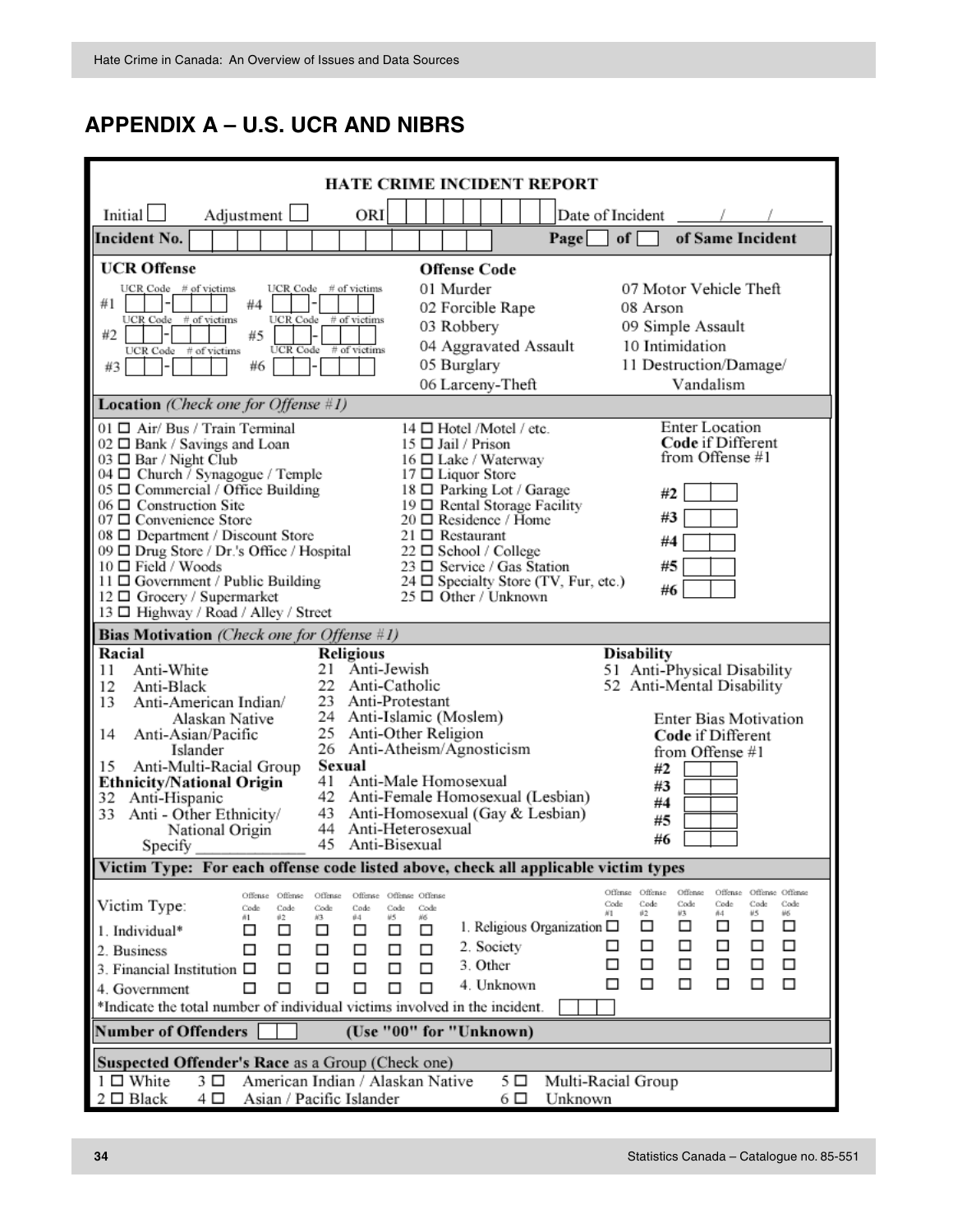#### **INSTRUCTIONS FOR PREPARING OUARTERLY** HATE CRIME AND HATE CRIME INCIDENT REPORT

#### **GENERAL**

This report is separate from and in addition to the routine Summary UCR submission and the Hierarchy Rule does not apply. Also, in the Summary UCR system, the offenses of Intimidation and Destruction/Damage/Vandalism of Property are reported only when arrests occur. On this form, all are to be reported when they have been determined to have occurred and are bias-motivated, regardless of whether arrests have taken place. Refer to the Hate Crime Reporting Guidelines for additional information, clarification, and explanation.

#### **SUMMARY PAGE**

- $\mathbf{1}$ At the end of each calendar quarter, a single Summary Page, along with an individual Incident Report for each hate-motivated incident identified during the quarter (if any), should be jointly submitted. If none occurred, submit only the Summary Page.
- $\overline{2}$ . The Summary Page should be used to identify your agency, to state the number of hate-related incidents being reported for the calendar quarter, and to delete any incidents previously reported which were determined during the reporting period not to be hate related.

#### **HATE CRIME INCIDENT REPORT**

- 3. The Incident Report should be used to report initially a hate-related incident or to adjust information in a previously reported incident.
- 4. Provide an identifying incident number which preferably will be your "case" or "file" number.
- 5. Provide codes for all offenses within the incident determined to be hate related and the number of victims for each such offense. In multiple offense incidents, report only those offenses determined to be hate related. Should more than six offenses be involved in one incident, use additional Incident Reports and make appropriate entries in the page  $\Box$  of  $\Box$ " portion of the form.
- 6. Provide the most appropriate location for each hate-related offense.
- 7. Provide the nature of the hate/bias motivation for each hate-related offense
- 8. Provide the victim type for each offense identified within the hate-related incident.
- 9 Where the victim type is an "individual," indicate the total number of individual victims (persons) involved in the incident irrespective of the number of offenses in which they were involved.
- 10. Proved the number of offenders, if known, or report that such is unknown.
- 11. Provide the suspected offender's race, if known. If there was more than one offender, provide the race of the group as a whole.
- Include on separate paper any additional comments/information you feel will add clarity to the 12. report. (optional)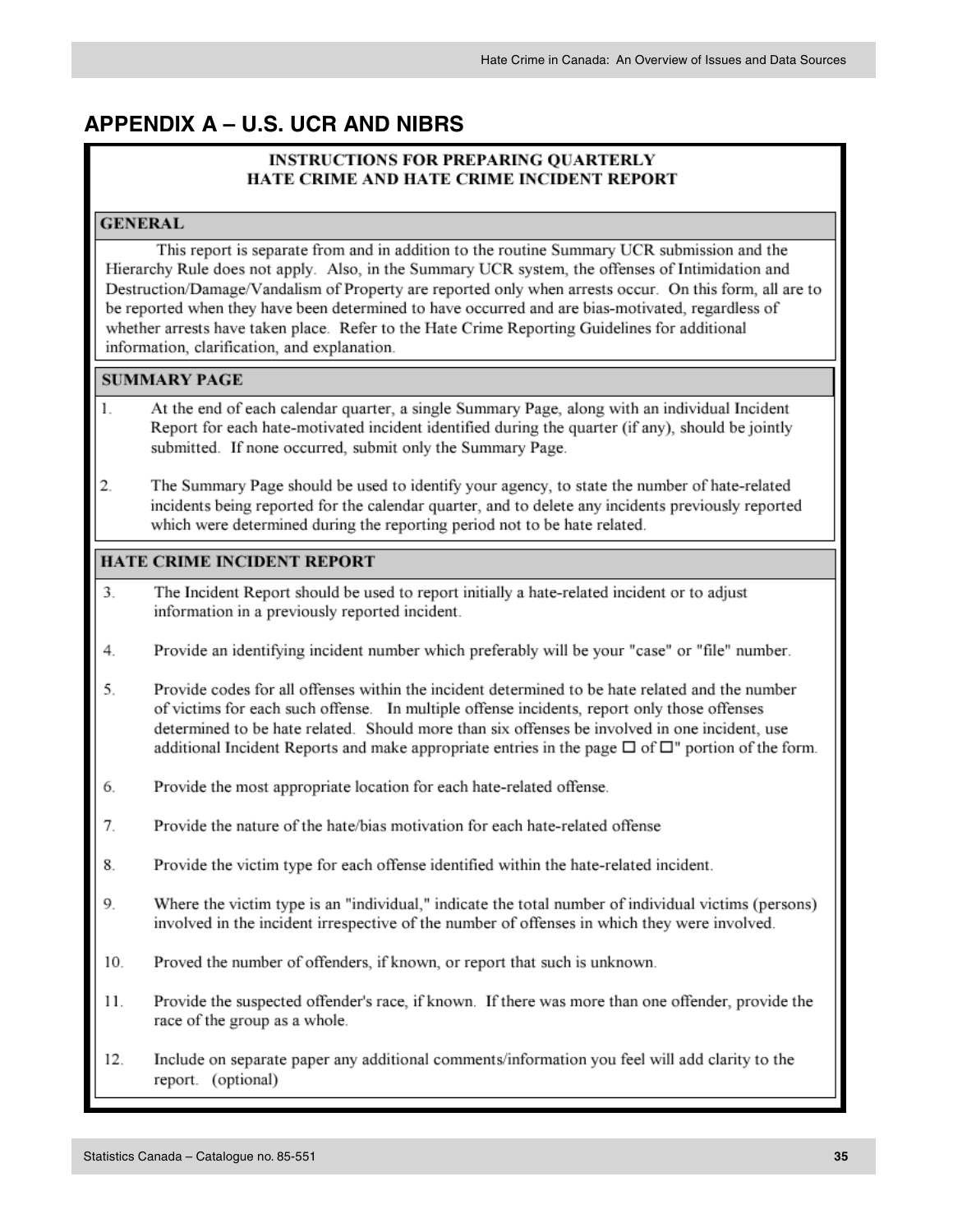**What is the hate crime data element's number**? — Data Element 8A: This data element should be used to flag offenses that were motivated by the offender's bias. Designated in NIBRS as Data Element 8A, it should be added as a Mandatory for each of the offenses of NIBRS Volumes 1: Data Collection Guidelines and Volume 4: Error Message Manual for which hate crime applies.

**Bias Motivation** — 2 Characters (A): This data element indicates whether the offender was motivated to commit the offense because of his/her bias against a race, religion, disability, sexual orientation, or ethnicity/national origin. Because of the difficulty of ascertaining the offender's subjective motivation, bias is to be reported only if investigation reveals sufficient objective facts to lead a reasonable and prudent person to conclude that the offender's actions were motivated, in whole or in part, by bias. The most appropriate of the following codes is to be entered into the data element:

#### Racial Bias:

- $11 =$  Anti-White 12 = Anti-Black 13 = Anti-American Indian/Alaskan Native 14 = Anti-Asian/Pacific Islander
- 15 = Anti-Multi-Racial Group

#### Religious Bias:

- 21 = Anti-Jewish
- 22 = Anti-Catholic
- 23 = Anti-Protestant
- 24 = Anti-Islamic (Moslem)
- 25 = Anti-Other Religion (Buddhism, Hinduism, Shintoism, etc.)
- 26 = Anti-Multi-Religious Group
- 27 = Anti-Atheist/Agnostic

Ethnicity/National Origin Bias:

32 = Anti-Hispanic

33 = Anti-Other Ethnicity/National Origin

Sexual-Orientation Bias:

- 41 = Anti-Male Homosexual (Gay)
- 42 = Anti-Female Homosexual (Lesbian)
- 43 = Anti-Homosexual (Gay and Lesbian)
- 44 = Anti-Heterosexual
- 45 = Anti-Bisexual

Disability Bias:

- 51 = Anti-Physical Disability
- 52 = Anti-Mental Disability

None/Unknown [NIBRS Magnetic Tape Submissions Only]:

 $88$  = None (no bias) 99 = Unknown (offender's motivation not known)

**Note:** In NIBRS, incidents which do not involve any facts indicating bias motivation on the part of the offender are to be coded as 88 = None, while incidents involving ambiguous facts (i.e., where some facts are present but are not conclusive) should be coded 99 = Unknown. Agencies that do not report through NIBRS should not submit hardcopy reports for either type of incident**.**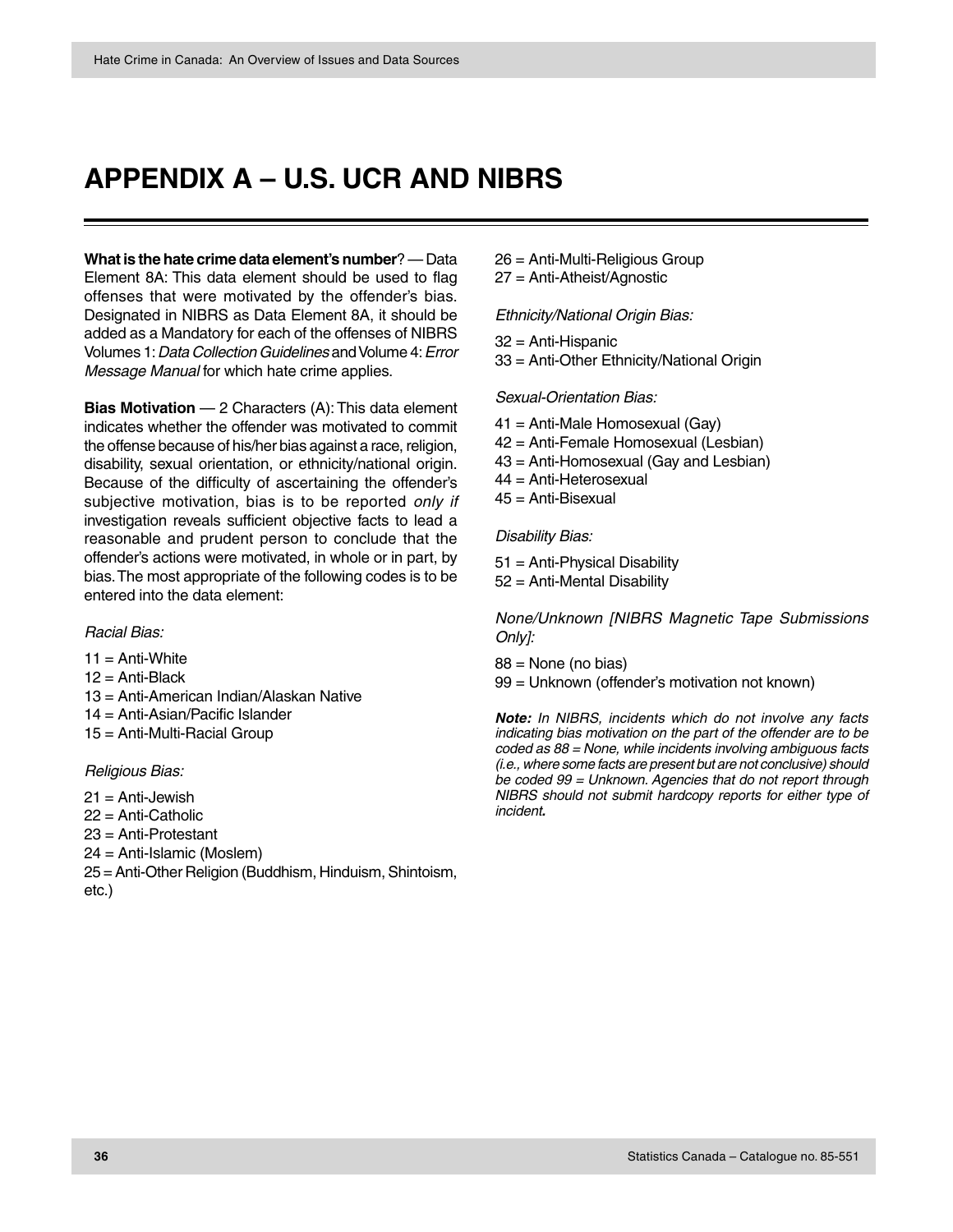### <span id="page-38-0"></span>**APPENDIX B –POLICE POLICIES AND PROCEDURES – DETAILED FINDINGS**

Listed below are the results from those police departments that have specific or related policies and procedures regarding hate crimes.

#### (1) Ottawa-Carleton Regional Police

Since 1993, the Ottawa-Carleton Regional Police Service has had policies and procedures in place to deal with both hate/bias crime and hate propaganda. A hate crime unit has been established to deal with such incidents. The Ottawa-Carleton Regional Police Service defines a hate crime as:

a criminal offence committed against a person or property which is motivated by hate/bias or prejudice based on race, national or ethnic origin, language, colour, religion, sex, age, mental or physical disability, sexual orientation or any similar factor. Hate/Bias crimes include Hate Propaganda.

#### In addition, hate propaganda is defined as:

any written, verbal or electronic material which advocates or promotes genocide against any group or makes statements which are likely to promote hate against a group because of their race, religion, ethnic origin, gender or sexual orientation.

This is unlike the *Criminal Code* definition of hate propaganda, which does not include sexual orientation as an identifiable group.

Once there is suspicion that an incident is hate-motivated, it is brought to the attention of the hate crime unit by the investigating officer. The hate crime unit has created detailed procedures for all parties involved in the investigation of a hate crime incident which include: the communications section, the patrol supervisor, the senior officer, the investigating officer, the intelligence section as well the diversity/race relations unit.

The major responsibilities of the hate crime unit include the co-ordination of all investigations on hate/bias motivated crimes as well as the provision of investigative support and skills to officers in the hate crime unit. There is also a provision that requires the hate crime unit to educate both the community as well as the entire

Ottawa-Carleton Regional Police Service about hate/bias crimes and hate groups.

The Hate Crime Unit also has a priority of liaising with other departments within the service, such as the Intelligence section and other law enforcement agencies. The purpose of this network is to ensure and encourage information sharing about hate/bias motivated crimes and the activities of known hate groups/individuals.

In addition, the Ottawa-Carleton Police Service Hate Crime Unit has a relationship with the Crown Attorney. Specifically, the unit is required to provide specialized knowledge and support to the crown attorney prosecuting hate/bias motivated crimes.

The Ottawa-Carleton Police Service collects hate crime statistics and has established a database that allows information to be captured about such incidents including location, offence type, bias motivation category, the number of charges laid and the disposition that the offender received. There is also a database containing information on known hate groups and individuals active within the Regional Municipality of Ottawa-Carleton.

#### (2) Toronto Police Service

The Toronto Police Service (TPS) has an extensive policy on hate crime and hate propaganda. There is a specialized Hate Crime Section within their Intelligence Services. Based on section 718.2 of the Criminal Code, the definition of a hate crime used by the TPS is:

a criminal offence committed against a person or property that is based upon the victim's race, national or ethnic origin, language, colour, religion, sex, age, mental or physical disability, sexual orientation or any other similar factor.

In addition, the Toronto Police Service defines hate propaganda as

any written, verbal, electronic material that advocates or promotes genocide against any identifiable group or makes statements that are likely to promote hate against any identifiable group because of colour, race, religion or ethnic origin.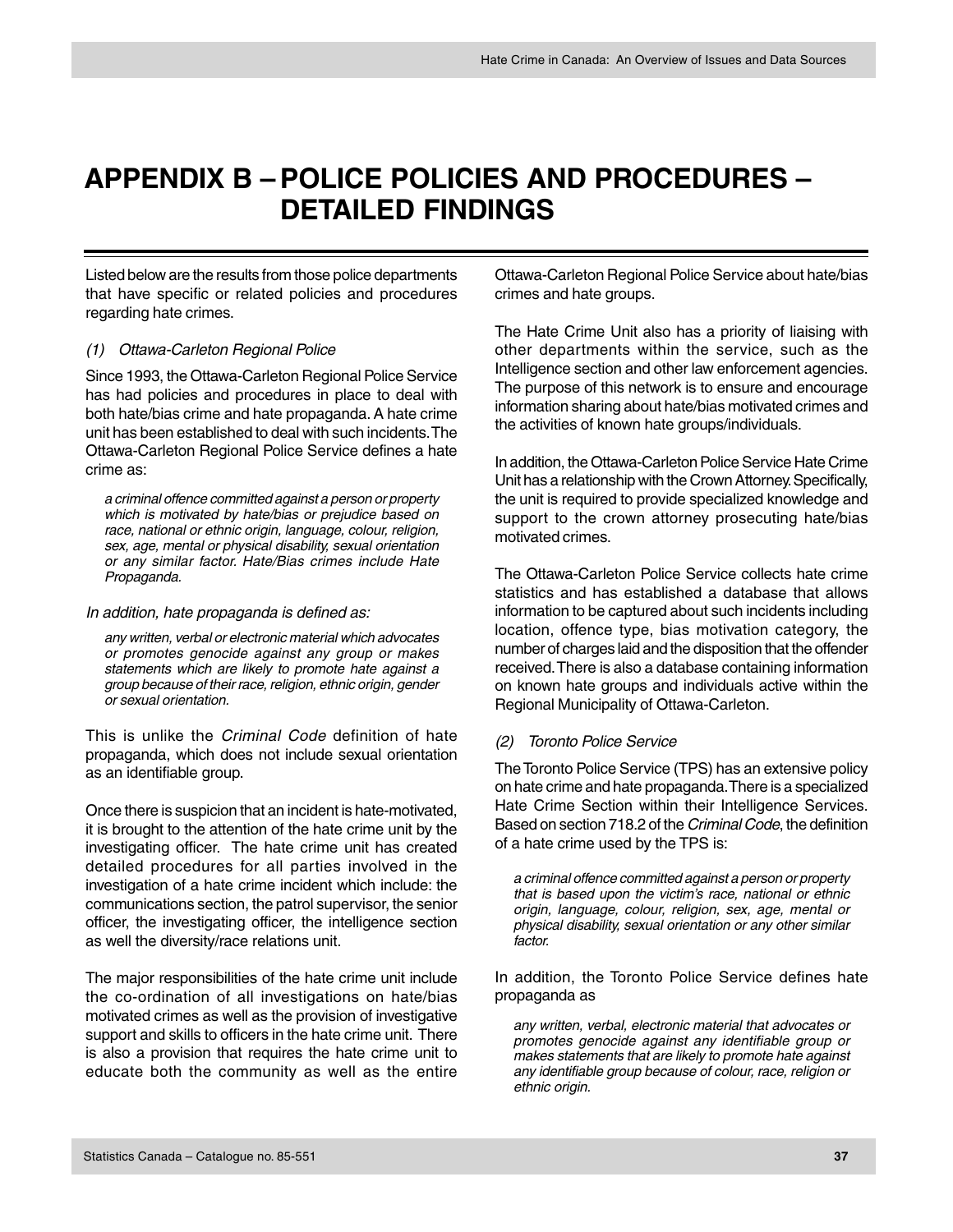Their policy requires the dispatchment of a police officer to every report of a suspected hate/bias incident or hate propaganda incident. In order to determine if the crime was Hate/Bias motivated officers must follow the criteria listed in The Officer's Guide to Identifying and Reporting Hate/Bias Incidents. Once the incident has been determined to be hate motivated, a supervisor must be notified.

It is the duty of the sergeant to request the attendance of personnel from the other units of the Toronto Police such as the divisional detective office, Forensic Identification Services, and Victim Services as appropriate. Written specific duties are listed for every officer in the Toronto Police Service involved in a hate crime investigation.

In addition to the detailed policies and procedures, the Toronto Police Service also collects hate crime statistics and maintains an information base to assist divisional analysts and investigators. Since 1993, they have published statistics on hate crimes based on reported offences. A report is released annually and is widely available to the public. The "1999 Hate Bias Statistical Report" has a methodology section outlining the criteria used to classify the incidents. The hate crime data are broken down by victimized groups, occurrences by month, and location of offences. All of this information is presented in table, chart and text format.

#### (3) British Columbia Hate Crime Team

British Columbia is the only jurisdiction in Canada that has a uniform hate crime policy for the entire province. The provincial Hate Crime Team was created in 1996 with a mandate to ensure the effective identification, investigation and prosecution of crimes motivated by hate. The Hate Crime Team (HCT) office was opened in 1997 to carry out this task.

Although the HCT recognizes that many hate incidents are not criminal in nature; they have in place a formal definition of a hate crime, based on s.718.2 of the Criminal Code:

A hate/bias crime is a criminal offence committed against a person or property which is motivated by the suspect's hate, prejudice or bias against an identifiable group based on race, national or ethnic origin, language, colour, religion, sex, age, mental or physical disability, sexual orientation or any other similar factor.

In addition to criminal offences motivated by hate, the HCT also examines incidents of hate propaganda as defined in sections 318-320 of the Criminal Code.

The HCT spells out a number of guidelines for police officers and agencies/departments to follow. These guidelines can be broken down into four main responsibilities. First, the members must attend the scene of an incident in order to identify the crime as hate-related. At this stage, officers are trained to take detailed notes on various visual, written and verbal cues that may be present at the scene. For example, the officers would assess if the offence coincided with a significant holiday to the victim or suspect's group.

Second, the members must fully investigate the incident. Officers must attend all hate/bias crime scenes and properly secure evidence, witness and victim statements, consult with senior officers and utilise other police resources.

Third, the investigator must give the victim of the incident paramount consideration. Police officers should be cognisant of the Victims of Crime Act, which provides victims with information on services, compensation, the criminal justice system and their right to privacy.

Finally, police officers must document the incident and forward a copy of the report to crown counsel and the HCT. The summary of the offence must clearly state that the offence is hate/bias-motivated and include the reasons why they believe this to be so. The crown has a substantial role to play in the HCT.

An additional component of the HCT mandate is the collection of statistics and their dissemination in a status report. A database is in existence containing all reported hate/ bias incidents from the municipal police departments and RCMP detachments in the province of British Columbia. A high level of detail is captured in these statistics which includes the time and date of the incident, location, offence type, accused and victim relationship and demographic information on both the victim and the accused. Some of this information is used for internal purposes only. The statistics collected by the BC HCT match numerous variables to the CCJS' Revised Uniform Crime Reporting Survey (UCR2).

#### (4) Calgary Police Service

The policy and procedures of the Calgary Police Service are designed to assist police officers in identifying crimes motivated by hate or bias toward an individual or group, and to define appropriate steps for helping victims and apprehending suspects. There is not a hate crime unit in place but rather a Hate/Bias Co-ordinator within the Cultural Resources Unit, overseeing all issues relating to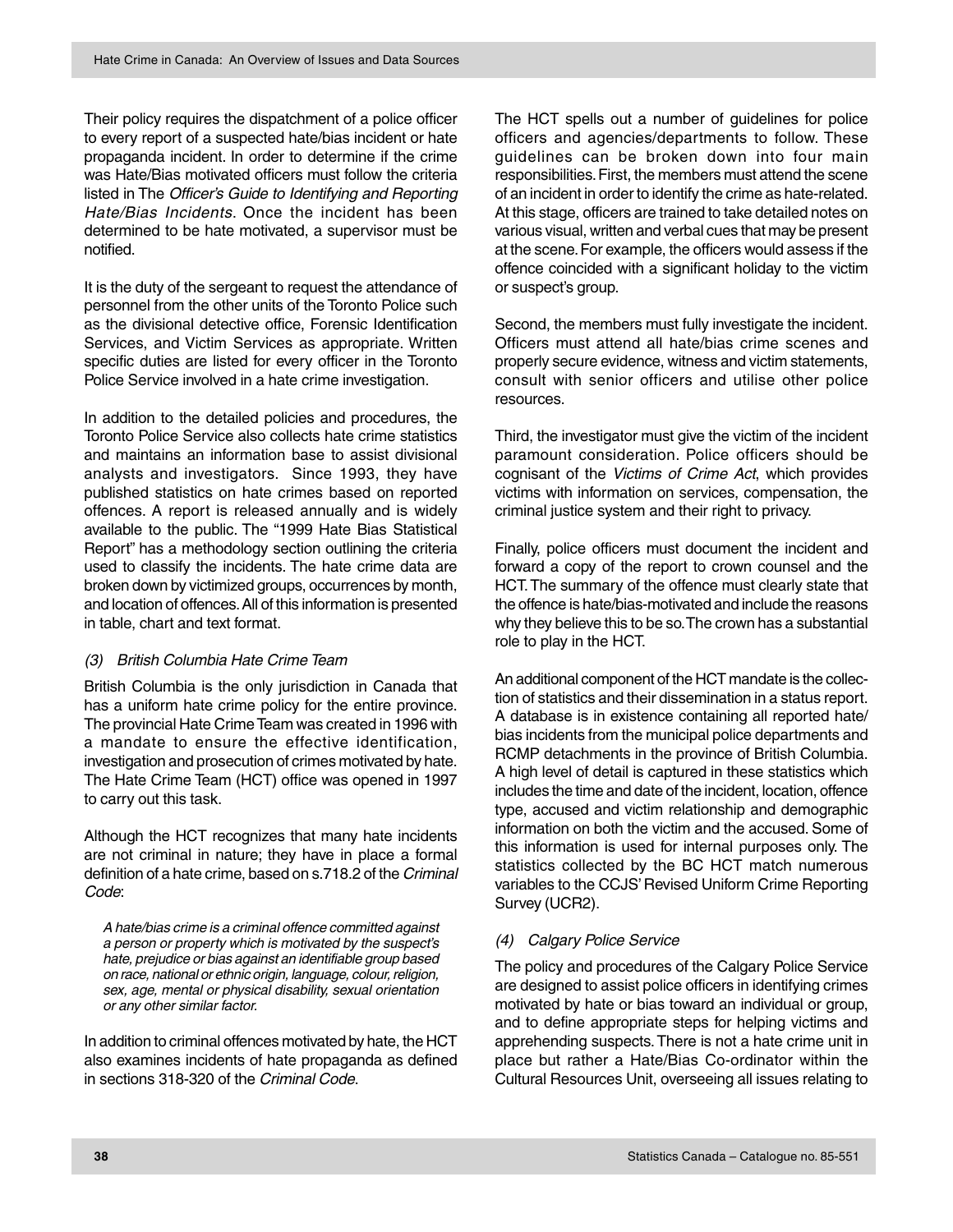hate. The Calgary Police Service's definition of a hate/ bias crime is based on section 718.2 of the Criminal Code.

a criminal offence committed against a person or property that was motivated in whole or in part, by bias, prejudice or hate based on race, national or ethnic origin, language, colour, religion, gender, age, mental or physical disability, or sexual orientation of the victim.

In addition to the above definition of a hate crime, the Calgary Police Service has a list of criteria to determine if an incident is a possible hate/bias motivated crime. There are also detailed written procedures that the police officers, initial investigator, supervisor and hate/bias co-ordinator must follow upon receiving a report of possible hate/bias crime.

Moreover, the Calgary Police Service has a strategy for community relationships. This pro-active approach links law enforcement with various social agencies. Through liaison with schools, ethnic community groups and government agencies, the hate/bias co-ordinator maintains community outreach and education of hate/bias crime.

A further role of the hate/bias Co-ordinator is to liaise with the Crime Analysis Unit in order to compile and maintain a database of all information relevant to offences motivated by hate/bias. Hate crime statistics are collected and are organized based on district where the offence occurred, type of offence and type of hate/bias crime.

#### (5) Edmonton Police Service

The Edmonton Police Service does not have a specialized Hate Crime Unit. However, it does have both policies and procedures in place to deal with bias motivated Crime as well as hate propaganda. When an investigating officer deems an incident as being a bias motivated crime or hate propaganda offence, they refer the case over to the Cultural Resources Unit as well as the Integrated Intelligence section. The Edmonton Police Service defines Bias Motivated Crime as

a criminal offence committed against a person or property, that is based in whole or in part, upon the victim's race, religion, nationality, ethnic origin or sexual orientation.

Hate Propaganda is defined as

any writing, sign or visible representation that advocates or promotes genocide or the communication of which by any person would constitute an offence under section 319 C.C.

An investigator must consider a list of criteria in order to determine if a crime is bias motivated. There are also written procedures for the four parties involved in the bias incident investigation. These four parties consist of the initial investigator, the sergeant, the detective and the intelligence officer.

There is a statistical database that is maintained by the intelligence officer. The data is collected once the Investigator or Sergeant classifies the initial report as being hate or bias motivated. The central registry then codes the event appropriately and it is entered into the database. The database contains numerous details such as the identity of the victimized group, the area and frequency of occurrence and the final result of the investigation. There are plans to amend the basic report form in the future. The form will be altered to have a mandatory yes/no box for bias motivated crimes.

#### (6) Halton Regional Police Service

The Halton Regional Police Service has a policy in place to deal with hate crime and hate propaganda as per the guidelines set out by the Solicitor General of Ontario.16 There is no specialized hate crime unit. District personnel who capture the details of the incident in a General Occurrence Report investigate complaints of hate crime or hate propaganda. These reports are clearly marked stating that the incident is a hate motivated crime and forwarded to superiors. The intelligence Bureau oversees the investigation and will provide additional assistance if requested by the Divisional Commander.

For Halton Regional Police Service, a hate-motivated crime is

a criminal offence committed against a person or property which is motivated by the suspect/offender's hate/bias against a racial, religious, ethnic or sexual orientation group.

The definition used by Halton Regional Police for hate propaganda is taken directly from the Criminal Code of Canada under sections 318 and 319.

There is a list of responsibilities for the Intelligence Bureau and District Commander. The Intelligence Bureau is in charge of co-ordinating all information within the region

<sup>16</sup> In January 1994, the Ontario Ministry of the Solicitor General and Correctional Services announced standards, issued to all police services, regarding hate/bias motivated crimes and hate propaganda offences. The standards were issued to assist police in playing a leadership role in the development of policies and procedures to effectively respond to hate crimes.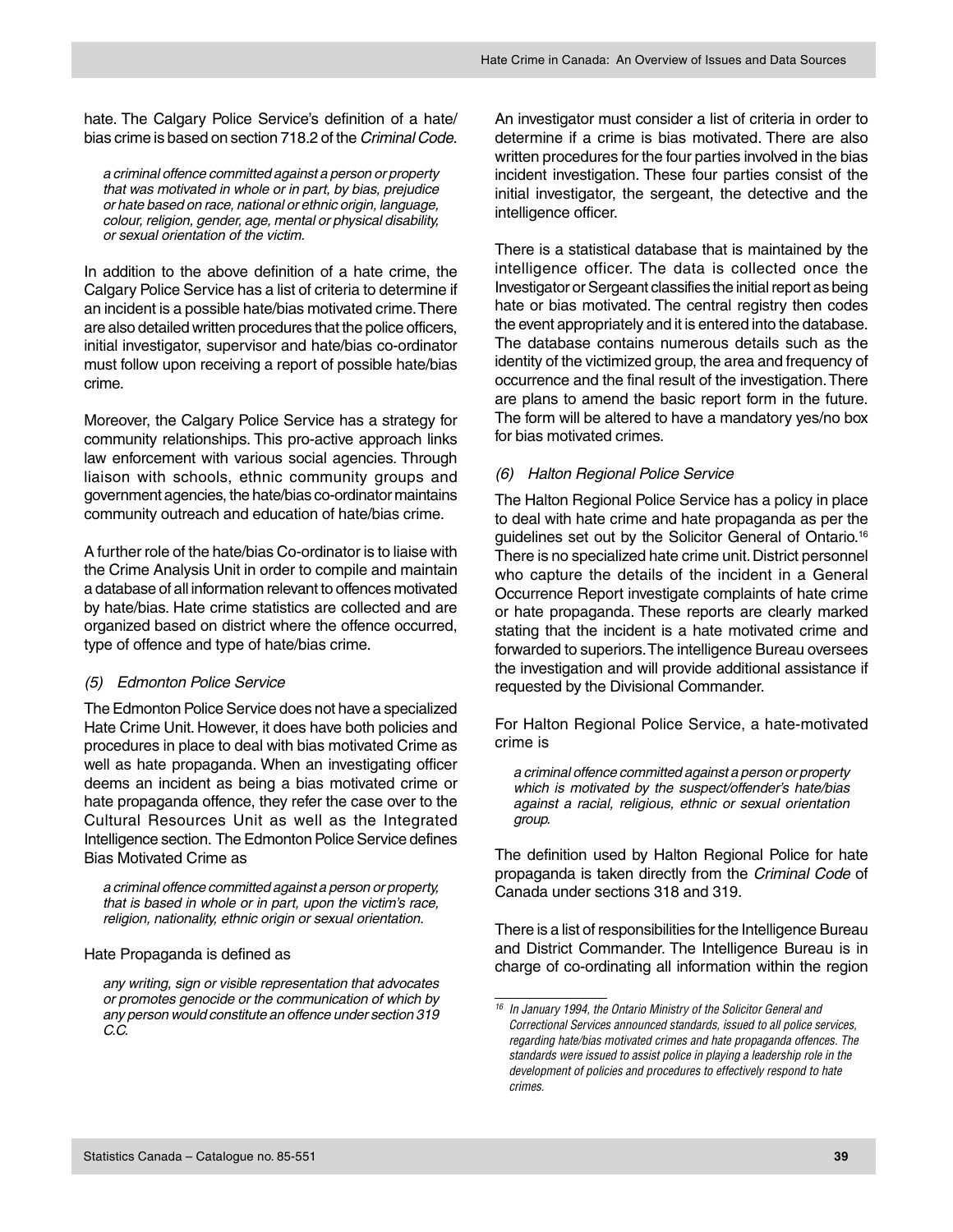relating to hate crime and hate propaganda. They must liaise with other policing agents in addition to providing assistance to district investigators and the Office of the Crown Attorney. Through collaboration with the Training Bureau, the Intelligence Bureau must assist in educating members of the Halton Regional Police Service on matters relating to hate crime and hate propaganda.

The District Commanders must ensure that hate crime and hate propaganda complaints are investigated as thoroughly as possible at District level. The District Commanders must also keep the Deputy Chief of Operations well informed of each hate/bias crime investigation They must guarantee that a Liaison Officer is appointed to meet and establish a rapport with victims and or the community. They are obliged to keep the community informed of hate/bias crime occurrences and the status of the police investigation.

The Halton Regional Police Service keeps track of hate/ bias motivated crime. The data, which are drawn from the general occurrence reports, are presented in a more qualitative than quantitative format. The incident is numbered, dated and contains a synopsis of the events that took place. There is also a description of the intervention that the police undertook including charges laid.

#### (7) Hamilton-Wentworth Regional Police Service

Incidents of hate crime in the Hamilton-Wentworth region are referred to the Street Crime Unit, which has a joint mandate for investigating gang activity and hate crime activity. The definition of a hate/bias crime used by the Hamilton-Wentworth Regional Police is

a criminal offence committed against a person or property which is motivated solely, or in part, by the suspect's hate/ bias against a race, religion, ethnicity, sexual orientation, disability group, age or gender.

Hate Propaganda is classified as

any writing, sign or visible representation that advocates or promotes genocide or the communication of which by any person would constitute an offence under section 319 of the Criminal Code.

The Hamilton-Wentworth Regional Police has detailed procedures for all the parties involved in a hate crime investigation. These parties consist of police officers, including the first officer at the scene, the Patrol Supervisor, the Divisional Commander, the Intelligence Branch, The Chief of Police and the Street Crime Unit (which includes the Hate Crime Officer).

The Street Crime Unit has three main responsibilities for hate incidents. Upon commencement of an investigation into a suspected hate/bias crime or hate propaganda incident, the Street Crime Unit must ensure that the Division Commander is kept abreast of any developments in the investigation. If an arrest is made involving a hate bias/crime or hate propaganda, the Street Crime Unit is responsible for ensuring that the Crown Attorney is made aware that the crime was motivated by hate/bias.

Hate Crime statistics are kept by the Hamilton-Wentworth Regional Police. It is the responsibility of the Street Crime Unit to maintain a database containing all information relevant to criminal offences that are motivated by hate/ bias. The hate/bias incidents are broken down in table and chart format by year, month, and group.

A Community Relations Branch is also in place to actively work to eliminate any discrimination faced by identifiable groups including: members of racial minorities, aboriginal people, women, people with disabilities, gays, lesbians, bisexual and transgendered persons and other cultural or religious minorities. The Community Relations Branch acts as a liaison, building partnerships between the community and the police.

#### (8) Service de police de la Ville de Hull

Since 1993, the Hull Police Service has had policies and procedures in place to deal with Hate Crimes. There is no specialized hate crime unit. If a police officer has grounds to believe that an incident is hate/bias motivated, they will inform their supervisor who will alert investigators. The Hull Police Service considers a hate crime to be:

a crime motivated by hate and discrimination based on the victim's race, nationality, ethnic origin, colour, religion, sexual orientation and gender.

The Hull Police Service has written procedures for each member of the police service involved in the investigation of a hate crime. Hate crime statistics are collected, however, they are only broken down by the number of incidents per year. Since 1996, there has been community outreach in the form of a liaison committee that is in contact with the gay, lesbian and transgendered communities.

#### (9) Département de Police de la ville de Laval

The Laval Police Department does not have a formal definition of what constitutes a hate crime or a specific hate crime policy. Instead, hate crime incidents are referred to the Community Relations Division. Since the mid 1980's, the information section of the Community Relations Division has compiled statistics and information on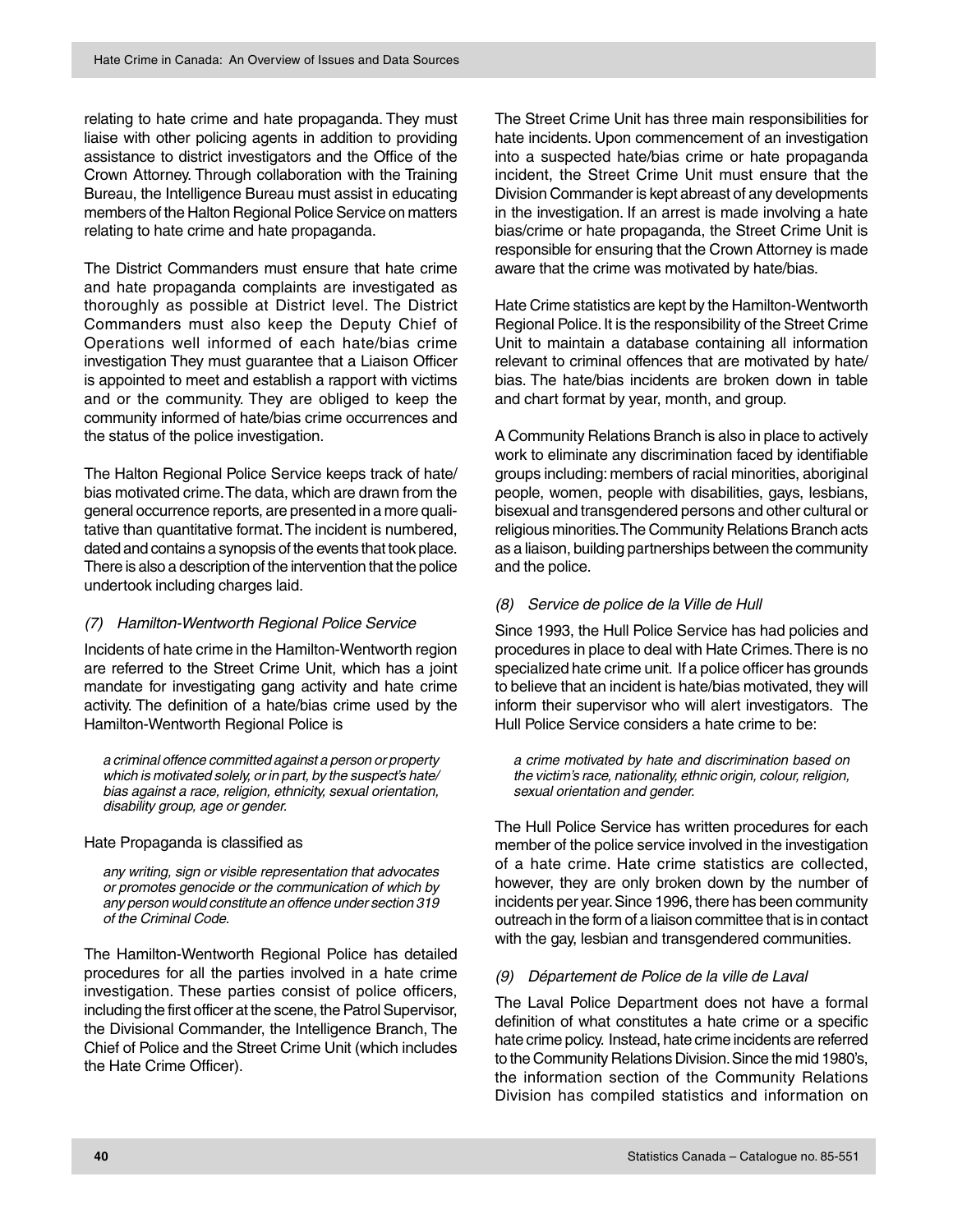incidents that could have an impact on the multicultural dynamic of the community (e.g. hate-motivated crimes, gangs, etc.)

#### (10) Service de Police de la Communauté Urbaine de Montréal

Since 1993, the Montreal Urban Community (MUC) Police have had policies and procedures in place dealing with hate crimes; however, no Hate Crime Unit exists. It is the Anti-Gang Unit of the Organized Crime Division that is primarily responsible for overseeing the investigation of hate crime incidents. Hate Crimes are defined as:

a crime motivated by hate and discrimination based on the victim's race, nationality, ethnic origin, colour, religion, sexual orientation or gender.

There are written procedures for the investigating officer, crime prevention supervisor, the Anti-Gang Unit and the Security Liaison module. The Montreal Police Department has not collected hate crime statistics since 1995.

#### (11) Niagara Regional Police Service

In the Niagara Regional Police, hate crime issues are overseen by the Hate Crime Co-ordinator who is a member of the Intelligence Unit. Hate or bias motivated crime is defined as:

a criminal offence committed against a person or property that is based solely or partly upon the victim's race, religion, nationality, ethnic origin, sexual orientation or disability.

#### Hate Propaganda is defined as:

any offence that promotes or advocates genocide; any statement made in any public place that incites hatred against any identifiable group that is likely to lead to a breach of the peace; any statement, other than in private; and

conversation, that wilfully promotes hatred against any identifiable group.

There are written procedures for nine parties involved in the investigation of hate crime or hate propaganda incidents. The Intelligence Unit has a variety of responsibilities. Besides overseeing hate crime investigations, they must liaise with other police services through the Criminal Intelligence Service of Ontario (CISO) in order to share information about the incidents. They also must take an active part in providing training to both service members as well as to the community about hate crimes. Procedures also dictate that a data bank is to be kept; however, there are no hate crime statistics available from the Niagara Regional Police.

#### (12) Ontario Provincial Police (O.P.P)

The O.P.P maintains a Hate Crime Unit, which is part of the Intelligence Section, Investigation Support Bureau in general headquarters in Orillia. Staffing on the Hate Crime Unit includes one Detective Sergeant and two Detective Constables. The mandate of this unit is to conduct multijurisdictional strategic and tactical operations which target individuals or organized groups involved in hate crime activity or who align themselves with the philosophies of hate crimes. Depending on the circumstances, the O.P.P Hate Crime Unit may assume the role of lead investigative agency or provide investigative support to other O.P.P locations or municipal police services in Ontario. The O.P.P classifies hate crime as:

a criminal offence committed against a person or property motivated solely, or in part, upon the race, national or ethnic origin, language, colour, religion, sex age, mental or physical disability, or sexual orientation of the victim.

Hate propaganda is defined as

any writing, sign or visible representation that advocates or promotes genocide or the communication of which by any person would constitute an offence under section 319 Criminal Code.

The O.P.P has written procedures regarding the identification, investigation and notification of hate related incidents. However, the O.P.P does not have policy regarding the collection of data on hate crimes.

#### (13) Peel Regional Police

Policies and procedures are in place to deal with hate crimes and the current directive is in draft format. These policies fall under the Race and Ethnic Relations Bureau. The Peel Regional Police does not have a designated hate/bias motivated crimes unit, but rather, each divisional Criminal Investigation Bureau is responsible for investigating the incidents within their respective divisions. The Peel Regional Police defines Hate/Bias Crime as

a criminal offence committed against a person or property which is motivated by the suspect's/offender's hate/bias towards the victim's race, nationality, ethnic origin, language, colour, religion, sex, age, disability, sexual orientation or any other similar factor.

Section 318 and 319 of the Criminal Code of Canada are the sources for the definition of Hate Propaganda used by the Peel Regional Police.

There are detailed procedures in which each party of the Peel Regional Police service is expected to follow in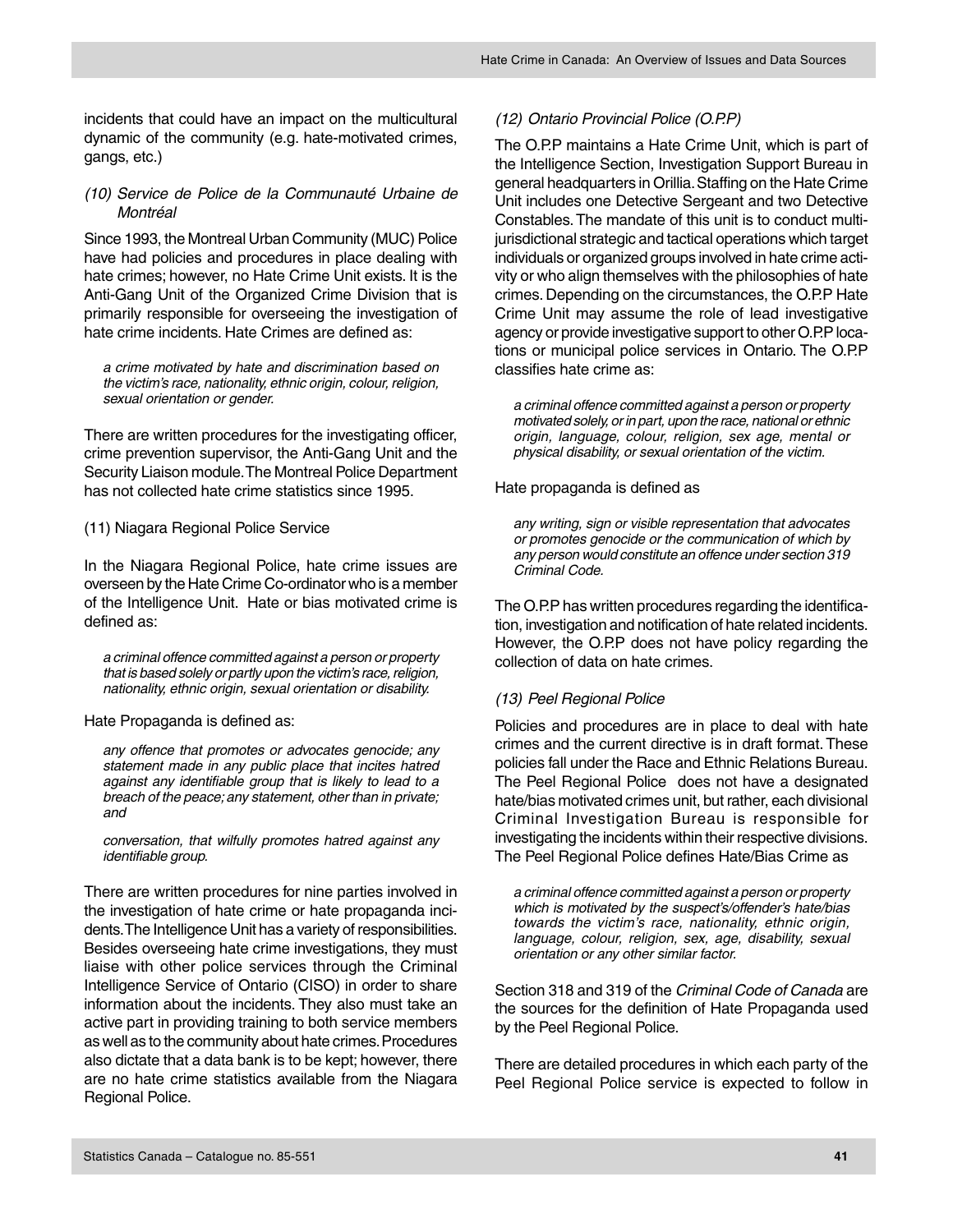response to a potential hate crime incident. These procedures include how an investigation should be conducted and a list of criteria that officers should consider during the investigation.

The officer in charge of the Race and Ethnic Relations Bureau also holds the title of Regional Hate/Bias Crimes Co-ordinator. This Co-ordinator has several roles including acting as a liaison with other police agencies and coordinating training programs to members of the service. He or she must also act as a resource to members of the community and ensure that all occurrences related to hate/ bias crime incidents are reviewed.

In conjunction with the Race and Ethnic Relations Bureau, the Regional Hate/Bias Crime Co-ordinator is responsible for the task of compiling and maintaining a data base of all information relevant to offences that are motivated by hate/bias for the purposes of submitting a statistical report, through the chain of command, to the Chief of Police biannually.

The statistics, presented in an annual statistical report, are broken down in two formats. They are presented by year, (police) division, and victim group as well as by the type of offence, year and (police) division.

#### (14) Regina Police Service

The Regina Police Service does not have a hate crime unit or a specific policy dealing with hate crime. However, they have procedures in place to deal with hate propaganda. The Major Crimes division is the division in charge of investigating hate crime incidents.

The Regina Police Service uses the Criminal Code definitions found in section 318, 319, 320 and 718.2, as their parameters for hate crimes. There are currently no statistics available. In January 2000, the Regina Police Service began a special study to begin identifying and enumerating hate crimes. The results of this study will be forthcoming at the end of the year 2000.

#### (15) Royal Canadian Mounted Police (R.C.M.P)

Although, the R.C.M.P has a specific policy on hate crimes, it does not have a Hate Crime Unit nor any members designated solely for the investigation of hate crimes. This is due to the highly rural nature of the R.C.M.P's policing jurisdiction. In larger areas such as in British Columbia, the R.C.M.P has a partnership with the local jurisdictional police to investigate hate incidents. At the time of writing

this report, the R.C.M.P was the only police service using the POLIS definition for hate crimes:

"a crime motivated by hate, not vulnerability" where there is evidence that the offence was motivated by bias, prejudice or hate based on race, national or ethnic origin, language, colour, religion, sex, age, mental or physical disability, sexual orientation, or any other similar factor.

The exact Criminal Code definitions found in section S. 318, S. 319, and S. 320 are used to define hate propaganda offences.

The policy for hate motivated crimes also dictates that victims of hate crimes should be given a high priority. In addition, there is a provision that promotes education and awareness of hate crimes through liaison, courses and workshops with community support groups.

The R.C.M.P collects hate crime statistics. Once identified, hate crime incidents are given a survey code (DK 29)and entered into a database. The database can provide totals of hate crime incidents in each province/division by year and offence type.

#### (16) Royal Newfoundland Constabulary (R.N.C)

The R.N.C does not have a specific policy on hate crimes nor a specific hate crime unit. Hate Crime incidents are to be investigated by the Major Crime Unit. Although no formal definition exists, the RNC has in place a database that is capable of capturing information on crimes where the motivation is religious, ethnic, sexual, gender, racial or miscellaneous (other). This database also provides information on the date, offence type and the relationship between the accused and the victim(s).

#### (17) Saskatoon Police Service

The Saskatoon Police Service does not have a specific policy on hate crime nor a hate crime unit. Hate crime incidents would be examined through the Serious Crime Unit. They do not have a formal definition of a hate crime however they use the S. 319 definition of hate propaganda. There is also a written policy for Hate Propaganda that dictates the roles for the investigating member. Recently the Saskatoon Police Service has begun keeping track of hate crime incidents.

#### (18) Sudbury Regional Police Service

The Sudbury Regional Police Service's policies and procedures in place for hate crimes and hate propaganda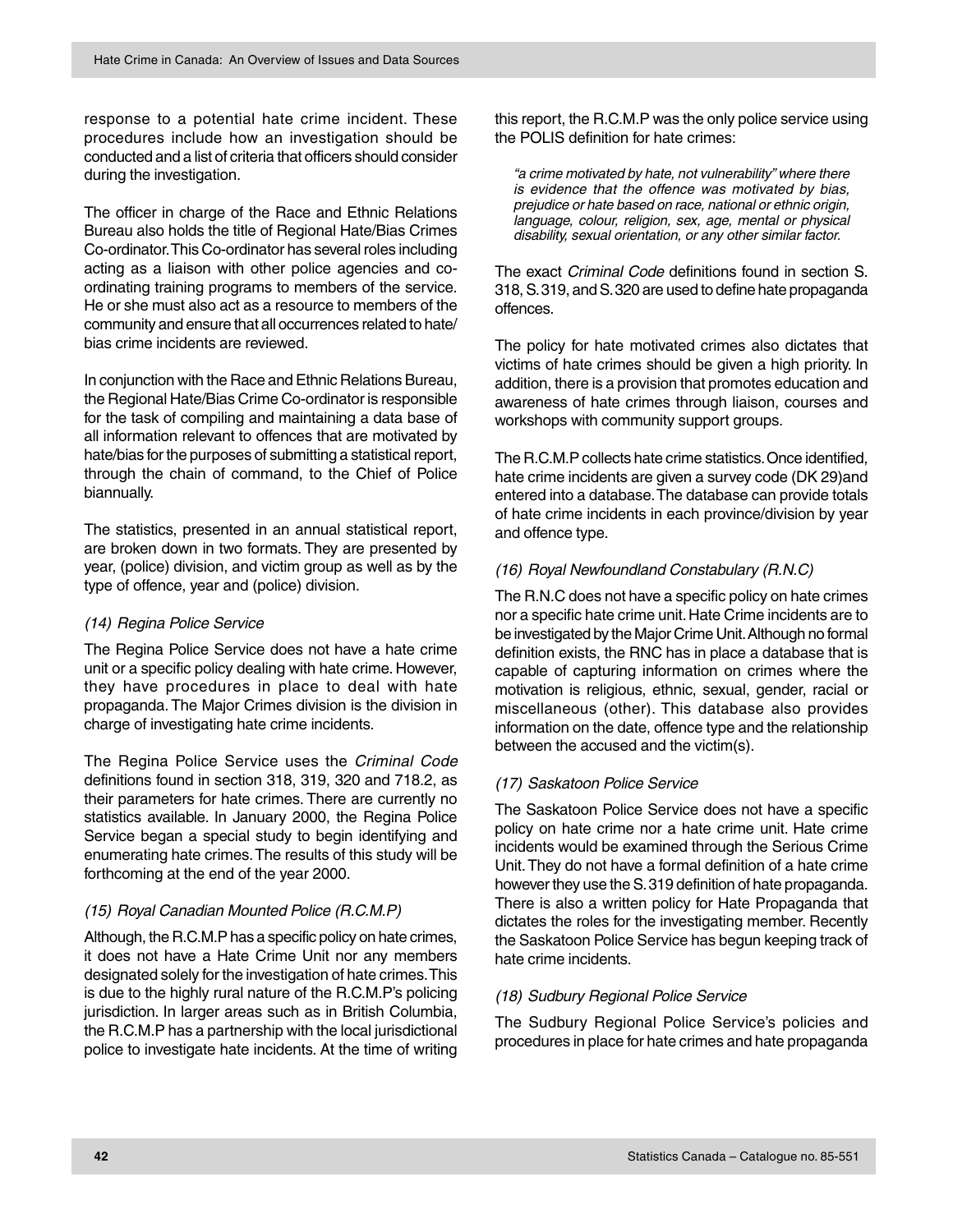involves two sergeants who have received specialized training and who are assigned to follow up on suspected hate crime incidents. The Sudbury Regional Police Service defines hate/bias crime as a

a criminal offence committed against a person or property which is motivated by hate/bias on race, national or ethnic origin, language, colour, religion, sex, age, mental or physical disability, sexual orientation or any other similar fact.

The Procedures for hate/bias crimes contain a list of factors that officers should consider prior to classifying the incident as hate/bias motivated. There are also responsibilities listed for each party involved in the investigation of hate/ bias offences. Should an incident be considered a hate crime, it is to be recorded as such by the attending officers and referred to the sergeant in charge who will then advise the Criminal Investigating Officer. It is the responsibility of the Intelligence branch to liaise with other police services through the CISO and to ensure that a database is kept of all information relevant to criminal offences motivated by hate/bias.

#### (19) Thunder Bay Police

The Thunder Bay Police have a policy on hate crime and hate propaganda, however there is not a specific hate crime unit. Once there is suspicion that a criminal offence was motivated by hate, the Uniform Staff Sergeant is notified by the investigating officers. The Uniform Staff Sergeant will ensure that the criminal Investigation Branch and the Intelligence Branch are also informed of the incident. Hate crime is defined as:

a criminal offence against a person or property that is based upon the victim's race, religion, nationality, ethnic origin or sexual orientation.

The Thunder Bay Police use the Criminal Code definition of hate propaganda.

The procedures outline criteria that officers should consider when determining a possible hate crime. There is also a list of responsibilities for the members of the police force to follow when investigating a hate crime. Members of the intelligence section must provide specialized knowledge during investigations and network with other police agencies to share information.

Members of the Intelligence Section must compile and maintain a database of all information relevant to offences motivated by hate collect statistics.

#### (20) Waterloo Regional Police

In the same manner to many other police services, the responding officer is to take note on the general occurrence report if the incident is hate-motivated using pre-established criteria. The completed occurrence report must be forwarded to the attention of the officer in charge of Divisional Detectives and the Officer in charge of the Intelligence Branch. Hate/bias motivated crime is defined as:

a criminal offence committed against a person or property which is motivated by the suspect's/offender's hate/bias towards the victim's race, nationality, ethnic origin, language, colour, religion, sex, age, disability, sexual orientation or any other similar factor (Procedure of the Waterloo Regional Police Service, Hate/Bias and Hate Propaganda, 1997: 1)

With respect to hate propaganda the Criminal Code definition is used.

There are also written responsibilities for the members of the police force to follow when investigating a hate crime. The officer in charge of the Intelligence Branch is responsible for sharing information on hate/bias and hate propaganda incidents with other agencies. Hate crime statistics are collected by the officer in charge of the Intelligence Branch who maintains a data bank on all hate/ bias and hate propaganda incidents.

#### (21) Windsor Police Service

Although the Windsor Police Service does not have a specific hate crime unit, there are many other units and divisions involved in the investigation and aftermath of a suspected hate crime incident. The responding officer is required to consider criteria in order to determine if the incident was hate or bias motivated. The Street Crimes Branch has officers trained in the recognition and investigation of hate/bias crime and the Branch is responsible for conducting the follow-up investigation into all hate/bias motivated crimes. A hate/bias motivated crime is defined as

a criminal offence committed against a person or property which is motivated by hate/bias or prejudice based on race, national or ethnic origin, language, colour, religion, sex, age, mental or physical disability, sexual orientation or any other similar factor.

Also involved in the hate crime investigation is the Victim Services Unit which acts as a police liaison providing victims with information regarding the status of their case and to facilitate referrals to community services. It is the responsibility of the Staff Sergeant in charge of the Criminal Intelligence Branch to maintain a database on hate/bias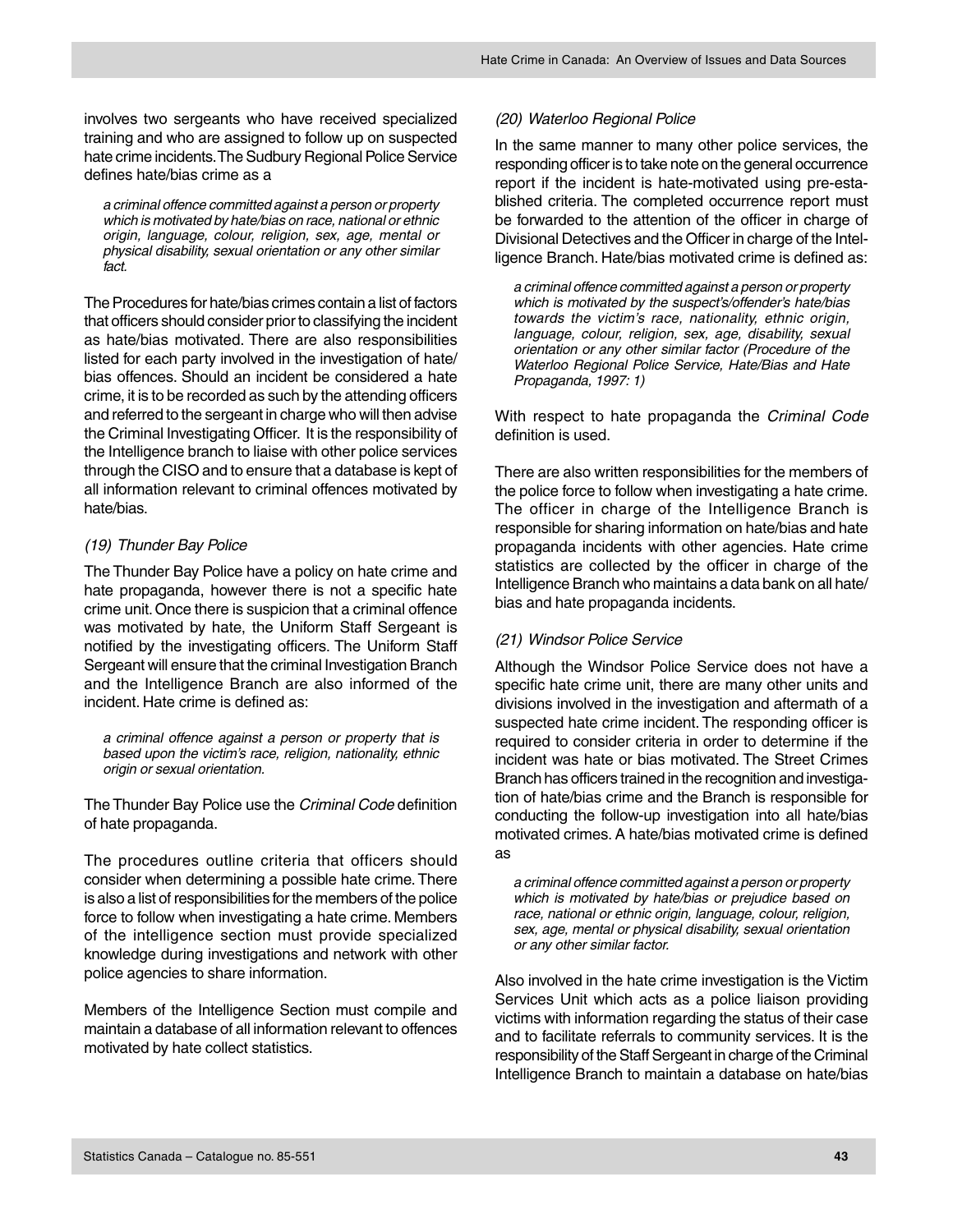motivated crimes and incidents. The Staff Sergeant must also disseminate this information to members of the Police Service as well as other agencies.

#### (22) Winnipeg Police Service

The Winnipeg Police Service has a Hate Crime Unit which is comprised of the following: specially trained members of Division Plainclothes Units, a group of trained members from the Operations Divisions and the Ethnic Liaison Unit. The sergeant of the Major Crimes Unit co-ordinates the Hate Crime Unit. A hate crime is defined as an offence motivated by the offender's bias against race, religion, nationality or sexual orientation.

Hate crime incidents are to be specifically flagged as such by the initial investigators. The policy also includes the role of the shift supervisors, divisional hate crime investigators, hate crime co-ordinators and strategies for media release. Hate crime statistics are collected and disseminated by the hate crime Co-ordinator and the data are broken down by year, offence type and by the victim's group.

#### (23) York Regional Police

The York Regional Police's policies on hate crime and hate resemble those of other police departments in Ontario. An initial officer flags the incident and refers the file to other units. A York Regional Police officer must advise the Victim's assistance unit, the criminal investigations branch, the inter-community relations branch and the intelligence branch. A hate/bias motivated crime is defined as:

A criminal offence committed against a person or property which is motivated by the suspect's/offender's hate/bias towards the victim's race, nationality, ethnic origin, language, colour, religion, sex, age, disability, sexual orientation or any other similar factor.

Sections 318 and 319 of the Criminal Code are used to define incidents of hate propaganda.

The York Regional Police does not collect data on hate/ bias motivated crimes.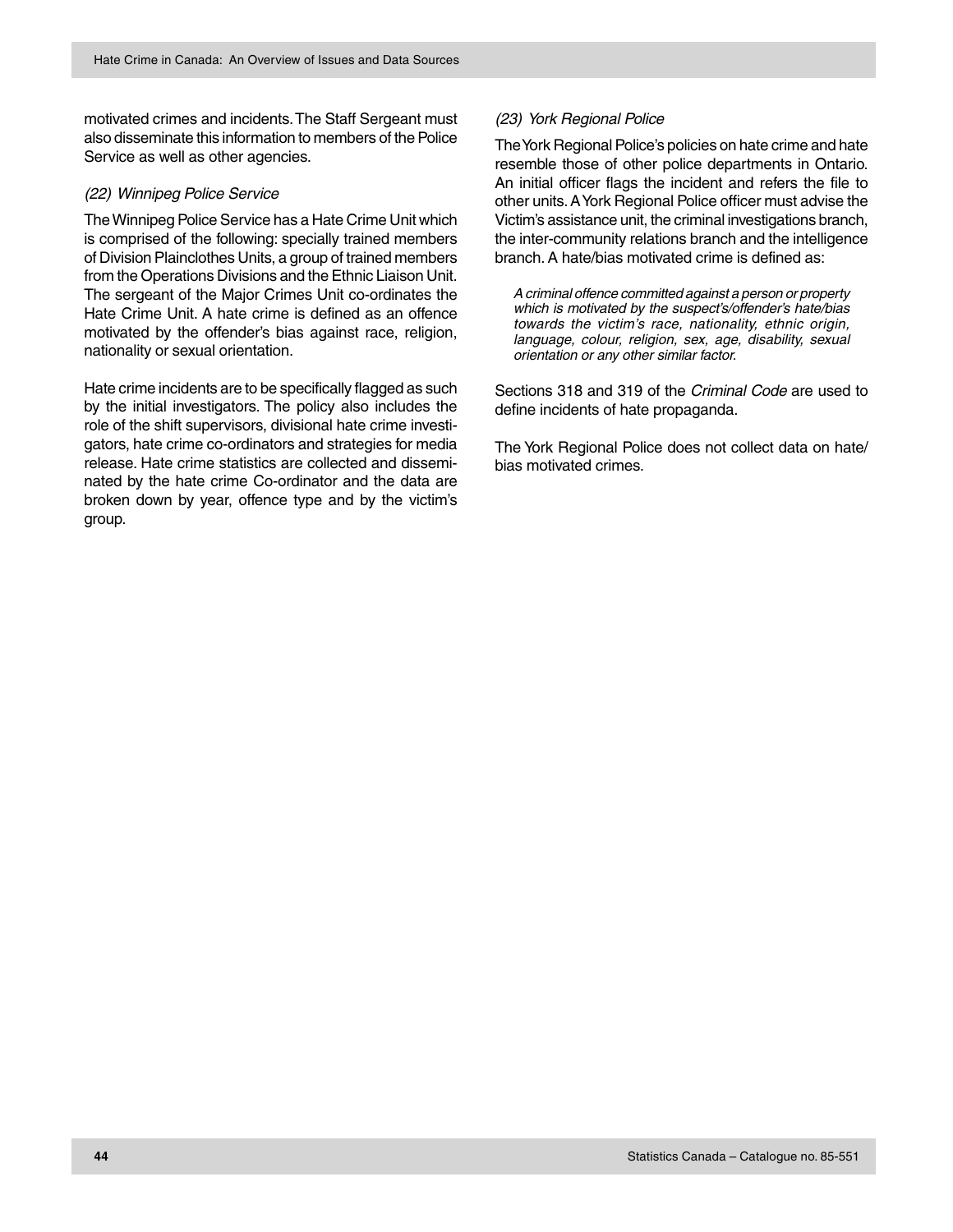### <span id="page-46-0"></span>**REFERENCES**

American Psychological Association (APA). 1998. Hate Crimes Today: An Age-old Foe In Modern Dress. (Via the Internet).

Aronowitz, A. 1994. "Germany's Xenophobic Violence: Criminal Justice and Social Responses." In M. Hamm (ed.) Hate Crime: International Perspectives on Causes and Control. Cincinnati: Anderson Publishing.

Barrett, Stanley R. 1987. Is God a Racist?: The Right Wing in Canada. Toronto: University of Toronto Press.

Berk, Richard A. 1994. "Forward." In Mark Hamm (ed.) Hate Crime: International Perspectives on Causes and Control. Cincinnati: Anderson Publishing.

Berk, Richard A., Elizabeth A. Boyd & Karl Hamner. 1992. "Thinking More Clearly About Hate-Motivated Crimes." In Gregory M. Herek & Kevin T. Berril (eds.) Hate Crimes: Confronting Violence against Lesbians and Gay Men. Newbury Park: Sage Publications.

Bjorgo, T. 1994. "Legal Reactions to Racism: Law and Practice in Scandinavia." In M. Hamm (ed.) Hate Crime: International Perspectives on Causes and Control. Cincinnati: Anderson Publishing.

British Columbia. 2000. Hate Crime Team Status Report: January 1999 to June 2000. Draft Report. Vancouver: Ministry of the Attorney General, British Columbia

Bureau of Justice Assistance. 1997. A Policy Maker's Guide to Hate Crimes. Washington D.C. U.S. Department of Justice.

Canada (Cohen Report). 1966. Report of the Special Committee on Hate Propaganda in Canada. (Cohen Report). Ottawa: Queen's Printer: Canada.

Canadian Association of Chiefs of Police (CACP). 1996. Hate Crime in Canada: In Your Backyard. Ottawa: CACP.

Commission for Racial Equality. 1999. Racial Attacks and Harassment. CRE Factsheets. London: Commission for Racial Equality.

Comstock, G.D. 1991. Violence Against Lesbians and Gay Men. New York: Columbia University Press.

Cook, J. 1993. "Collection and Analysis of Hate Crime Activities." In Robert J. Kelly (ed.) Bias Crime: American Law Enforcement and Legal Responses. Chicago: Office of International Criminal Justice, The University of Illinois at Chicago.

Cowl, Terrence. 1994. Responding To Hate: An International Comparative review of Program and Policy responses to Hate Group Activities. Strategic Research & Analysis Directorate Corporate and Intergovernmental Affairs Branch: Canada.

Davis, Nanette J. & Bo Anderson. 1983. Social Control: The Production of Deviance in the Modern State. New York: Irvington Publishers Inc.

Elman, Bruce. 1989. "The Problem of Hatred and the Canadian Charter of Rights and Freedoms: A Review of Keegstra v. The Queen." Canadian Public Policy. 15: 72-83.

Etherington, Brian. 1994. Review of Multiculturalism and Justice Issues: A Framework for Addressing Reform. (Working Document WD1994-8e). Ottawa: Department of Justice Canada.

Federal Bureau of Investigation. 1990a. Hate Crime Data Collection Guidelines. Washington D.C.: Uniform Crime Reporting Program. U.S. Department of Justice.

Federal Bureau of Investigation. 1990b. Training Guide for Hate Crime Data Collection. Washington D.C.: Uniform Crime Reporting Program. U.S. Department of Justice.

Federal Bureau of Investigation. 1999. Hate Crime Statistics, 1998. Washington D.C.: U.S. Department of Justice.

Garafolo, J. 1990. "Bias and non-bias crimes in New York City." Unpublished paper.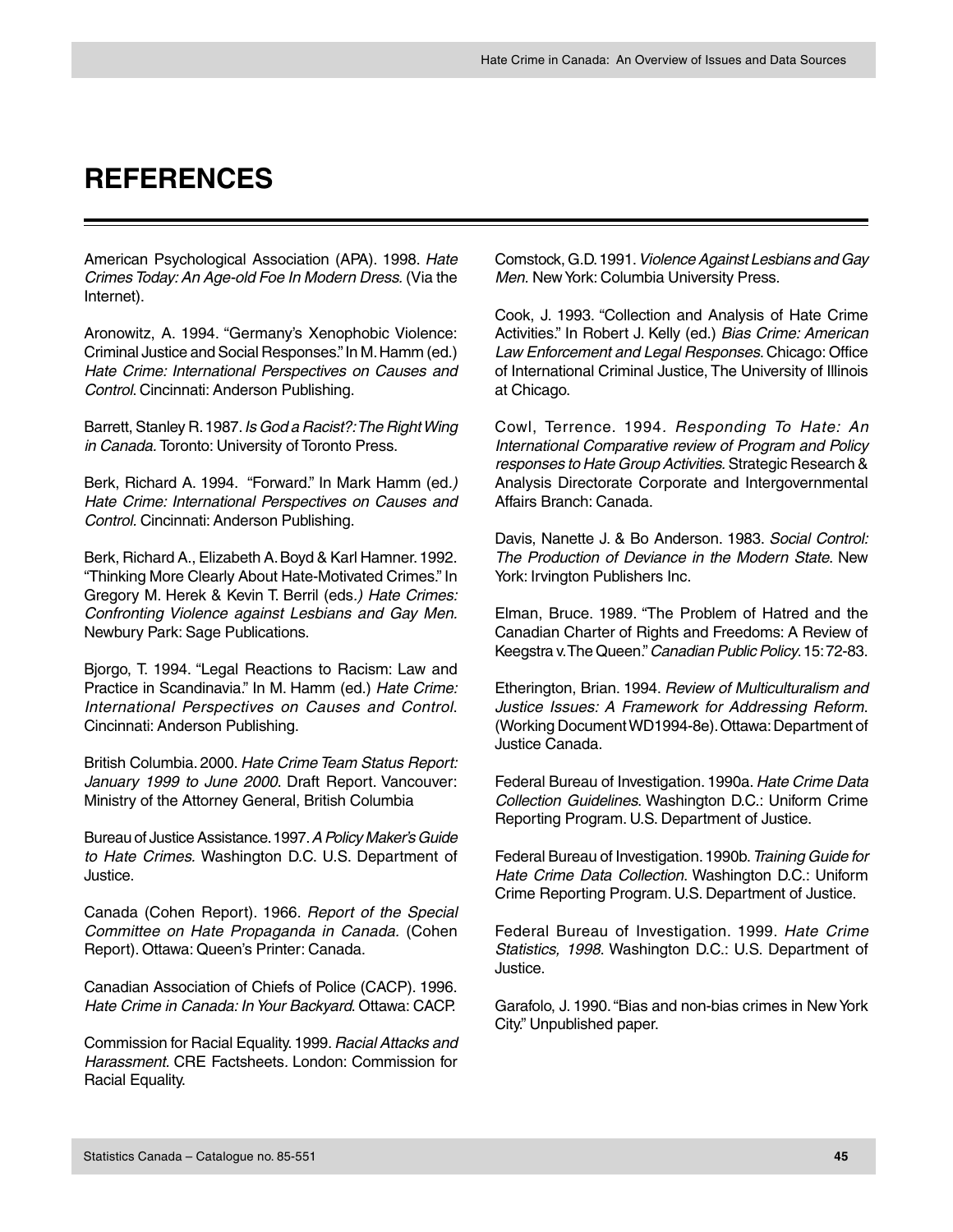Gilmour, Glen. 1994. Hate-Motivated Violence. (Working Document WD1994-6e). Ottawa: Department of Justice Canada.

Hamm, Mark S. 1993. American Skinheads: The Criminology and Control of Hate Crime. Westport, Connecticut: Praeger.

Hamm, Mark S. 1994a. "A Modified Social Control Theory of Terrorism: An Empirical and Ethnographic Assessment of American Neo-Nazi Skinheads." in M. Hamm (ed.) Hate Crime: International Perspectives on Causes and Control. Cincinnati: Anderson Publishing.

Hamm, Mark S. 1994b. "Conceptualizing Hate Crime in a Global Context." in M. Hamm (ed.) Hate Crime: International Perspectives on Causes and Control. Cincinnati: Anderson Publishing.

Harnishmacher, Robert & Robert J. Kelly. 1997. "The neo-Nazis and Skinheads of Germany: Purveyors of Hate." In Robert J. Kelly & Jess Maghan (eds.) Hate Crime: The Global Politics of Polarization. Carbondale and Edwardsville: Southern Illinois University Press:.

Herek, Gregory M. & Kevin T. Berril. 1992. Hate Crimes: Confronting Violence Against Lesbians and Gay Men. Newbury Park: Sage Publications.

Herek, Gregory M. et al. 1999. "Psychological Sequelae of Hate Crime Victimization Among Lesbian, Gay, and Bisexual Adults. "Journal of Consulting and Clinical Psychology. (Via the Internet).

Home Office. 1998. Crime and Disorder Act 1998, Racially Aggravated Offences. London: Race Equality Unit, Home Office. (Via the Internet).

Home Office. 1999. Statistics on Race and the Criminal Justice System: A Home Office publication under section 95 of the Criminal Justice Act 1991. Information & Publications Group: London.

Jacobs, James B. 1993. "Should Hate be a Crime?." The Public Interest. Fall: 3-14.

Jacobs, James B. & Kimberly Potter. 1998. Hate Crimes: Criminal Law & Identity Politics. New York: Oxford University Press.

Janhevich, Derek E. 1997. The Criminalization of Hate: A Social Constructionist Perspective. Unpublished M.A. Thesis. Ottawa: University of Ottawa, Department of Criminology.

Jeannotte, Sharon. 1999. The Different Facets of Diversity and Social Cohesion. Draft Paper. Ottawa: Department of Canadian Heritage

Jeffery, Bill. 1998. Standing Up to Hate: Legal Remedies Available to Victims of Hate-Motivated Activity-A Reference Manual for Advocates. Ottawa: Department of Canadian Heritage.

Karmen, Andrew. 1990. Crime Victims: An Introduction to Victimology. Brooks/Cole Publishing Company.

Kelly, Robert J. & Jess Maghan (eds.). 1997. Hate Crime: The Global Politics of Polarization. Carbondale and Edwardsville: Southern Illinois University Press.

Law Reform Commission of Canada (LRCC). 1986. Hate Propaganda. Working Paper 50. Ottawa: Law Reform Commission of Canada.

League for Human Right of B'Nai Brith. 1998. League for Human Rights of B'Nai Brith: 1998 Audit of Anti-Semitic Incidents. League for Human Rights: Canada.

League for Human Right of B'Nai Brith. 1999. League for Human Rights of B'Nai Brith: 1998 Audit of Anti-Semitic Incidents. League for Human Rights: Canada.

Levin, B. 1992-1993. "Bias crimes: A theoretical and practical overview." Stanford Law & Policy Review. 4: 165- 169.

Levin, Brian. 1998. "Motive Matters." Southern Poverty Law Center: Intelligence Report. (Via the Internet).

Levin, Brian. 1999. "Hate Crimes: Worse by Definition." Journal of Contemporary Justice. (15) 1: 6-21.

Levin, Jack & Jack McDevitt. 1993. Hate Crimes: The Rising Tide of Bigotry and Bloodshed. New York: Plenum Press.

McCaffery, Patrick. 1995. "Policing Hate." Unpublished Paper. Carleton University, Department of Law.

McCaffery, Patrick P. 1998. Hate Motivated Crime Victimization: A Perceptual Study of the Effectiveness of the Ottawa-Carleton Police Bias Crime Unit. Unpublished Masters Thesis. Ottawa: Carleton University, Department of Law.

Nelson, Jacquelyn and George Kiefl. 1995. Survey of Hate-Motivated Activity. (Technical Report TR1995-4e). Ottawa: Department of Justice Canada.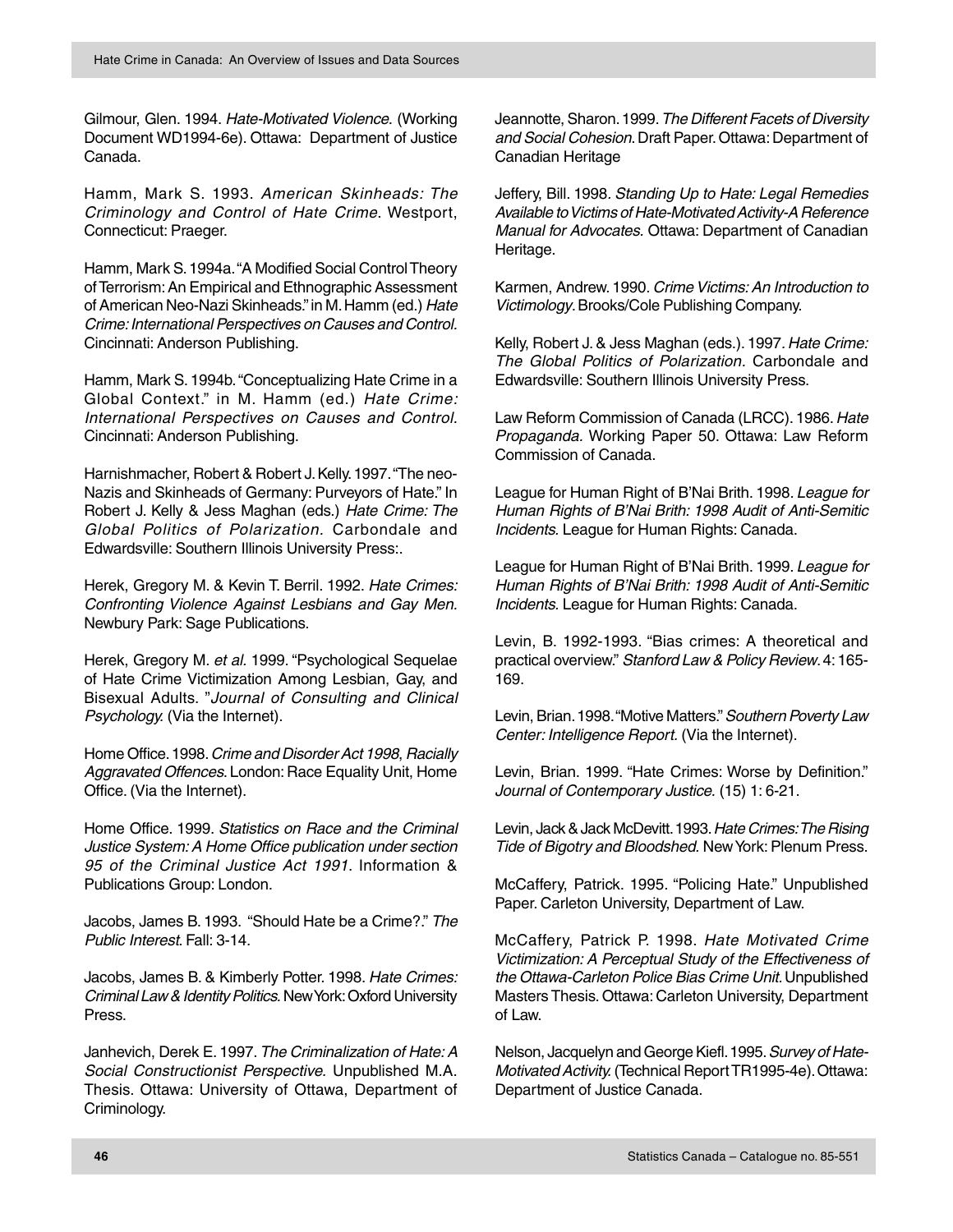Roberts, Julian V. 1995. Disproportionate Harm: Hate Crime in Canada – An analysis of Recent Statistics. (Working Document WD1995-11e). Ottawa: Department of Justice Canada.

Roberts, Julian V. 1999. Legislative Responses to Hate-Motivated Crime. Draft Paper for the Domain Seminar on Social Issues. Ottawa: Department of Canadian Heritage.

Ross, Jeffrey Ian. 1994. "Hate Crimes in Canada: Growing Pains with New Legislation." In Mark S. Hamm (ed.) Hate Crime: International Perspectives on Causes and Control. Cincinnati: Anderson Publishing.

Shaffer, Martha. 1996. "Criminal Responses to Hate-Motivated Violence: Is Bill C-41 Tough Enough?" McGill Law Journal. 41: 199-250.

Sibbit, Rae. 1997. "The perpetrators of racial harassment and racial violence." Home Office Research Study 176. London: Home Office, Research and Statistics Directorate.

Winn, Paul. 1994. "Combating Hatred in Canada." The Nizkor Project: (Via the Internet).

Weimann, Gabriel & Conrad Winn. 1986. Hate on Trial: The Zundel Affair, The Media and Public Opinion in Canada. Oakville: Mosaic Press.